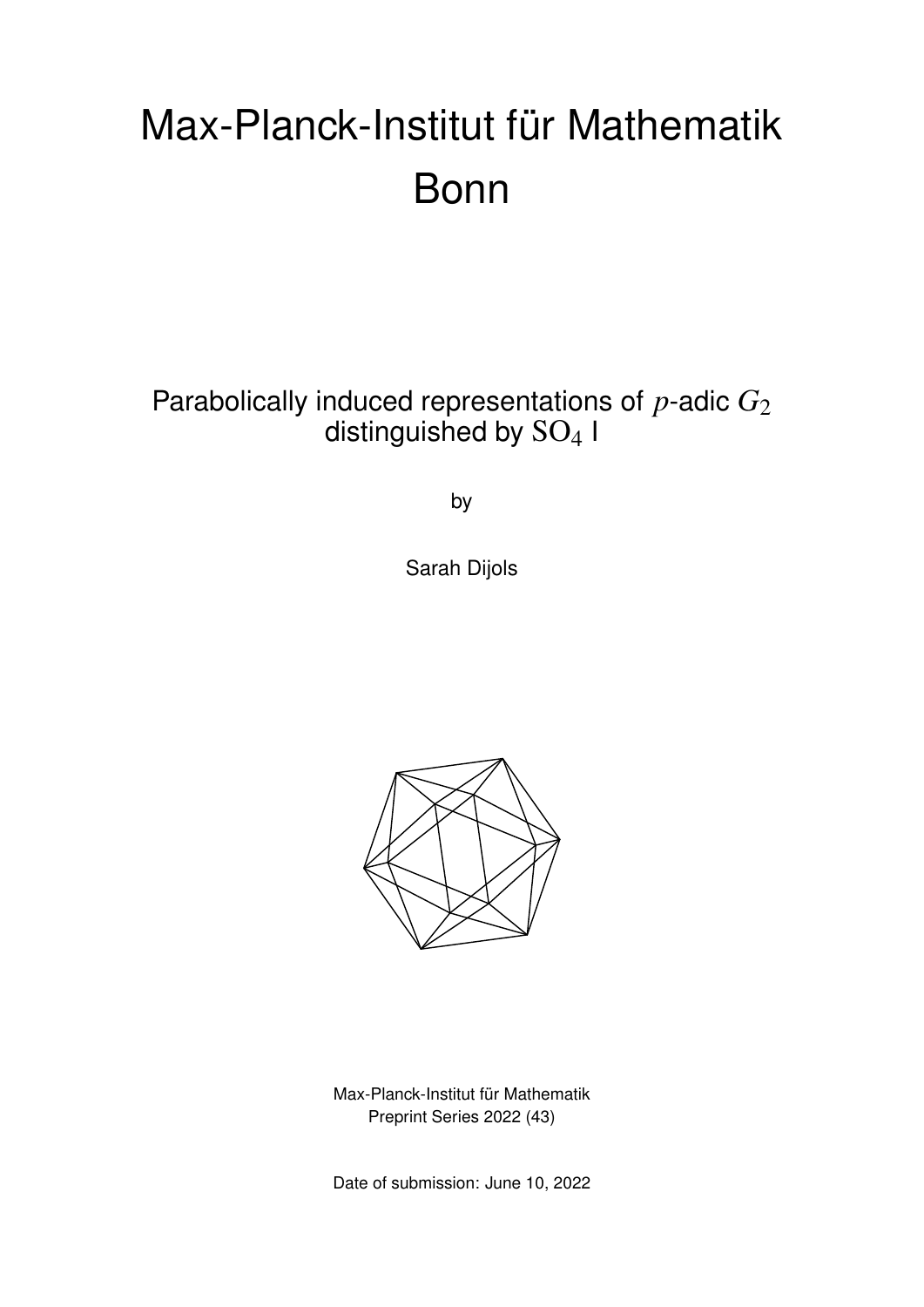## Parabolically induced representations of  $p$ -adic  $G_2$  distinguished by  $SO_4$  I

by

Sarah Dijols

Max-Planck-Institut für Mathematik Vivatsgasse 7 53111 Bonn **Germany** 

UBC 1984 Mathematics Road Vancouver V6T 1Z2 Canada

MPIM 22-43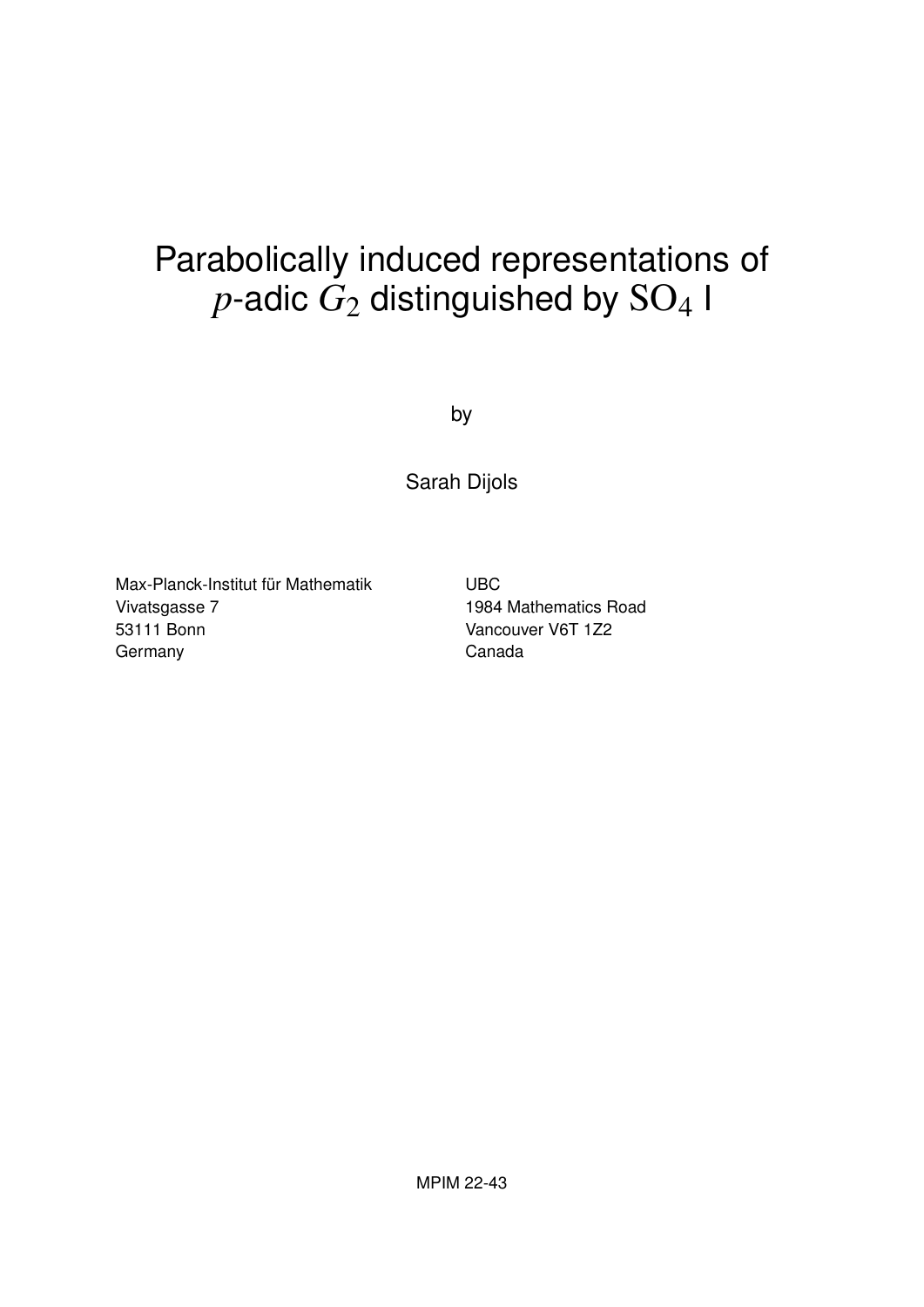### author one information funding information PARABOLICALLY INDUCED REPRESENTATIONS OF  $p$ -ADIC  $G_2$  DISTINGUISHED BY  $SO_4$  I

### SARAH DIJOLS

Abstract. We consider the parabolically induced representations of the symmetric space  $SO_4\backslash G_2$  over a p-adic field using the geometric lemma when the inducing parabolic is  $P_\beta$ . Using an explicit description of the embedding of  $G_2$  in  $GL_8$ , we characterize precisely the induced representations which are  $(SO_4, \chi)$ -distinguished, given a certain type of involutions is chosen.

### **CONTENTS**

|                                                              | Introduction                                                       |    |  |  |  |  |  |
|--------------------------------------------------------------|--------------------------------------------------------------------|----|--|--|--|--|--|
| 2.                                                           | Notation and Preliminaries                                         | 4  |  |  |  |  |  |
| 3.                                                           | Distinction for parabolically induced representations              | 5  |  |  |  |  |  |
| 4.                                                           | Inducing data                                                      | 7  |  |  |  |  |  |
| 5.                                                           | The exceptional group $G_2$ and its symmetric subgroup $SO_4$<br>9 |    |  |  |  |  |  |
| Computation of the double cosets representatives<br>12<br>6. |                                                                    |    |  |  |  |  |  |
| 7.                                                           | Analysis of the orbits                                             |    |  |  |  |  |  |
| 8.                                                           | $SO_4$ -distinguished induced representations of $G_2$             | 19 |  |  |  |  |  |
|                                                              | Appendix A. Conventions for $G_2$ used for SageMath computations   | 21 |  |  |  |  |  |
|                                                              | Appendix B. The code                                               | 25 |  |  |  |  |  |
| References<br>26                                             |                                                                    |    |  |  |  |  |  |

### 1. INTRODUCTION

<span id="page-2-0"></span>The aim of this paper is to identify certain parabolically induced complex representations of the exceptional group  $\mathbf{G}_2(F)$ , over a p-adic field F, that admit a linear functional invariant under the special orthogonal group  $SO_4(F)$ .

In the last two decades, motivated by the study of period integrals, many works [\[7,](#page-28-0) [23,](#page-28-1) [22\]](#page-28-2) have described the distinguished representations of various classical groups, for instance the general linear groups and the unitary groups by their symplectic, unitary or general linear subgroups. Around the same time, the far-reaching Sakellaridis-Venkatesh conjectures have reignited interest and gave further motivations in the description and classification of

Date: June 21, 2022.

<sup>2010</sup> Mathematics Subject Classification. Primary 22E50; Secondary 20G41.

Key words and phrases. Parabolic induction, distinguished representations,  $G_2$ .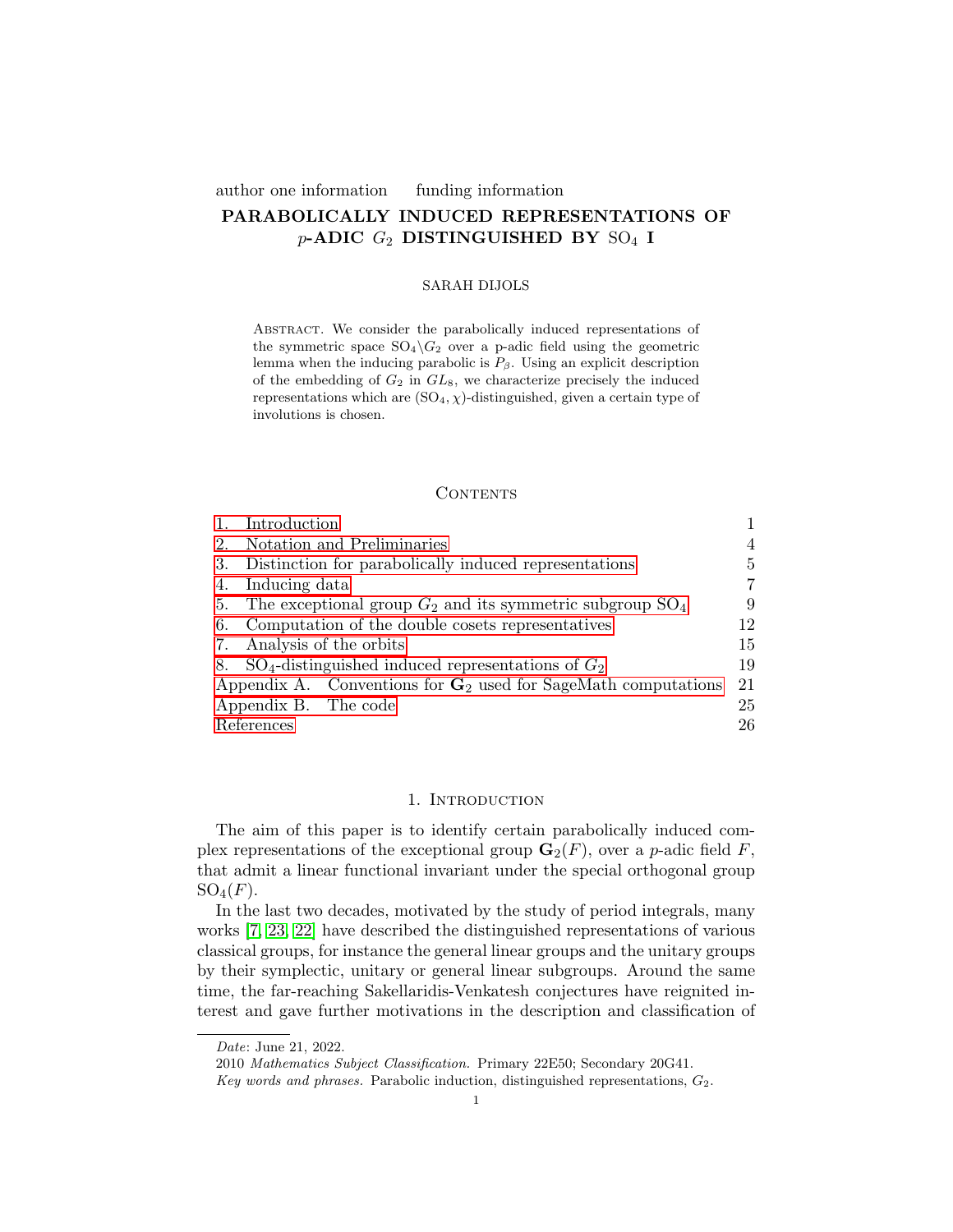representations of p-adic symmetric spaces (as a particular instance of spherical varieties)  $G/H$ .

In this realm of research, very little has been understood regarding exceptional groups, a recent work of Gan-Gomez [\[8\]](#page-28-3), dealt with many low-rank varieties, including  $G_2 / SL_3$  (a spherical variety which is not a symmetric space). Their work, however, does not deal with a precise description or classification of representations of  $\mathbf{G}_2(F)$  which might be distinguished by  $SL_3(F)$ . Indeed, such classification would require to use the geometric lemma method (also known as "orbit method" since it relies on analysing consecutively a set of parabolic orbits). Our paper constitutes the first instance of its application (implementable if the quotient is a symmetric space, or in the Galois case) to an exceptional group. The main tools in our investigation have been exposed in [\[21\]](#page-28-4). The drawback of our approach is that it allows us to only deal with parabolically induced representations.

The strategy described in the paper of Offen [\[21\]](#page-28-4) consists in reducing the question of distinction of the induced representations of  $G$  by  $H$  to a question of distinction at the level of a subgroup  $L_x \subseteq M$  associated to a representative  $x$  for each orbit. It involves computing the relevant subgroups  $Q_x = L_x \rtimes U_x$  and associated modular character. To do so, since none of the patterns of classical groups were reproducible in our context, we have used the mathematical software SageMath and an explicit embedding of  $\mathbf{G}_2$  into GL<sub>8</sub>. In this paper, we deal with the case of the parabolic  $P_\beta$ , and leave the case of  $P_{\alpha}, B$  to a subsequent paper. Following a method of [\[10\]](#page-28-5), we first find eleven double cosets' representatives and therefore as many parabolic orbits to be studied. To implement the subsequent steps, we need to write an explicit expression of the Levi subgroup  $M_\beta$  (using Bruhat cells), identify the admissible orbits, and verify their closedness or openess. We have also identified the matching elements in  $W_\beta \backslash W/W_\beta$  for each orbit representative. Finally, the results where we identified the Levi subgroups  $L = M \cap w_x M w_x^{-1}$ , for each matching element  $w_x$ , and also implemented various computations to check properties of the orbits (see in [\[21\]](#page-28-4)) using a modified version of the orbit representatives have been included in the form of codes (see also the Appendix). A better strategy was eventually found using a stricter definition of admissibility (see Definition [3.5\)](#page-8-1), already offered in the literature [\[24\]](#page-29-0).

Our main results are the following:

**Theorem** (Closed orbit). Let  $\chi$  be a character of  $GL_2(F)$ , i.e of the form  $\chi \circ \det$  for a quasi-character  $\chi$  of  $F^{\times}$ . Let  $P_{\beta}$  denote the maximal parabolic corresponding to the root  $\beta$ . The parabolic induced representations of  $\mathbf{G}_2(F)$ which are  $(SO_4(F), \chi)$ -distinguished include the following representations:

• The induction from  $P_\beta$  to  $\mathbf{G}_2(F)$  of the reducible principal series of  $\mathrm{GL}_2(F),\ I(\chi\delta_{P_\beta}^{1/2} |.|^{1/2} \otimes \chi\delta_{P_\beta}^{1/2} |.|^{-1/2}).$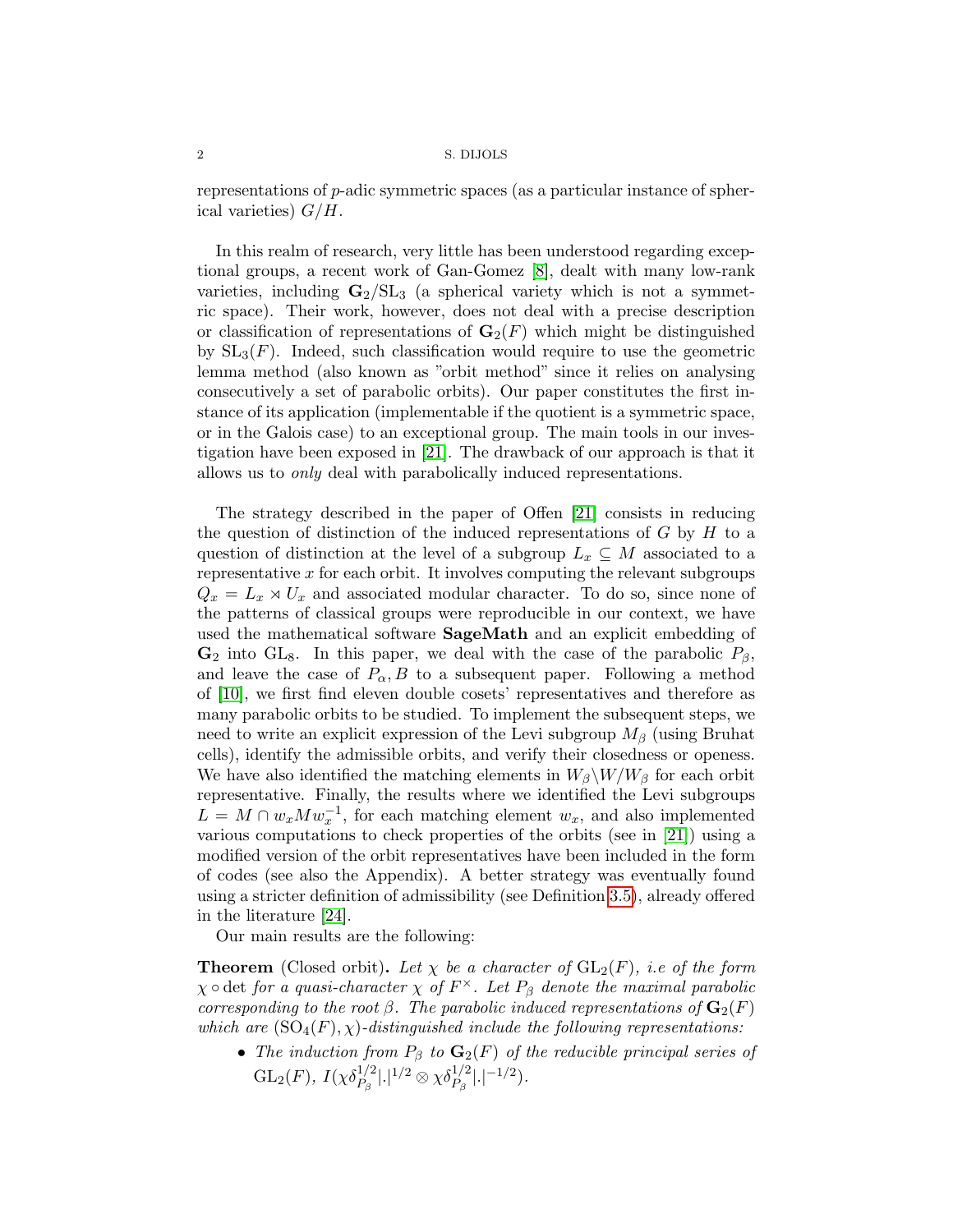- The induced representation  $I_{P_2}^{\mathbf{G}_2}$  $\frac{\mathbf{G}_2}{P_\beta}(\chi\delta_{P_\beta}^{1/2}).$
- The induced representation  $I_{P_c}^{\mathbf{G}_2}$  $\mathbf{G}_{P_\beta}^{(2)}(\sigma) \otimes \chi \delta_{P_\beta}^{1/2} \; for \; \sigma \; \emph{an irreducible non--}$ trivial representation of  $GL_2(F)$ .

Theorem (Distinguished induced parabolic representations and admissible orbits). We take the involution  $\theta$  defining  $SO_4(F) = \mathbf{G}_2^{\theta}(F)$  to be of the  $\emph{form $\theta_{t_i}$ for $i\in\{0,1,2\}$ as defined in the Subsection 7.3, $M_\beta$ as defined}$  $\emph{form $\theta_{t_i}$ for $i\in\{0,1,2\}$ as defined in the Subsection 7.3, $M_\beta$ as defined}$  $\emph{form $\theta_{t_i}$ for $i\in\{0,1,2\}$ as defined in the Subsection 7.3, $M_\beta$ as defined}$ in Equation [7.2.](#page-18-0) The parabolically induced representations from the parabolic  $P_\beta$  of  $\mathbf{G}_2(F)$  distinguished by  $SO_4(F)$  whose linear forms arise from admissible orbits are necessarily of the form given in the previous Theorem [8.2.](#page-21-0)

Our computations also reveal a mysterious and exciting phenomenon with the open orbits which are parametrized by the number of quadratic extensions  $E$  of  $F$ , see the Proposition [7.5.](#page-20-1)

The context of dealing with the split exceptional group  $\mathbf{G}_2$  gives to this paper its computational (via SageMath) nature. All our codes and Sage-Math computation are available at the following link: [https://github.](https://github.com/sarahdijols/G2SO4) [com/sarahdijols/G2SO4](https://github.com/sarahdijols/G2SO4). It is worth mentioning that this software helps us only to multiply many 8-dimensional matrices, but all these multiplications could be, in principle, done by hand. No programming skills are needed to understand the codes available at this link.

Here we briefly outline the contents of the paper. In Section [2,](#page-5-0) we establish notation and recall some basic definitions. Section [3](#page-6-0) contains a review of two key results proved by Offen in [\[21\]](#page-28-4), and Section [4](#page-8-0) provides a collection of known results on the distinguished representations that form the inducting data for the representations of  $\mathbf{G}_2(F)$  studied here. We study the structure of the symmetric space  $\mathbf{G}_2(F)/\mathrm{SO}_4(F)$  in Section [5;](#page-10-0) additional detail is provided in Appendix [A,](#page-22-0) where an embedding of  $\mathbf{G}_2(F)$  into  $\mathrm{GL}_8(F)$  is discussed. In Section [6,](#page-13-0) we describe the double cosets and double cosets rep-resentatives, while in Section [7,](#page-16-0) we study the orbits in  $\mathbf{G}_{2}(F)/\mathrm{SO}_{4}(F)$  under the twisted action of standard parabolic subgroups of  $\mathbf{G}_2(F)$ . Finally, the main results on  $SO_4(F)$ -distinguished parabolically induced representations of  $\mathbf{G}_2(F)$  are stated and proved in Section [8.](#page-20-0)

We, finally, mention here that this paper considers only sufficient conditions for distinction, as presented in the Propositions 7.1 and 7.2 of [\[21\]](#page-28-4). The necessary conditions which may involve using Proposition 4.1 in [\[21\]](#page-28-4) will be addressed, to the greatest extent possible, in our subsequent work. The reader will notice that all the ingredients have been prepared to do so in the form of codes, as the algorithm to compute the expressions for the subgroups  $L_x \subset M$  and the relevant modular characters have been written and tested (see the files "delta-functions-Pb-Pa-min.ipynb" and "delta-functions-Q-x-clean(1).ipynb" in particular).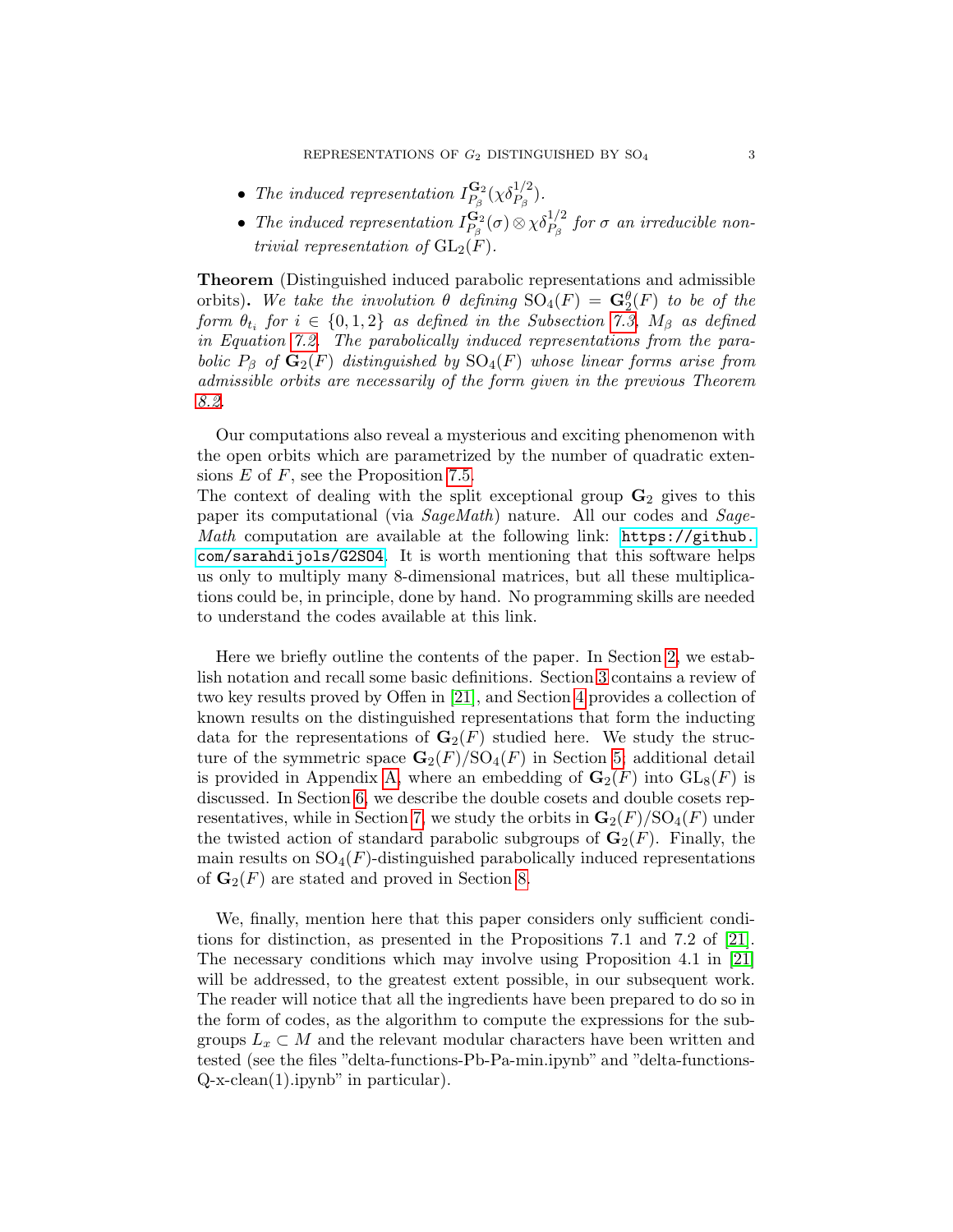Acknowledgements. The author would like to express her gratitude to Steven Spallone for communicating, in its entirety, the material in Appendix [A](#page-22-0) on the structure of  $G_2$  as the group of automorphisms of the Cayley algebra. She also thanks Qing Zhang and David Ginzburg for giving her a few precious references and hints on  $\mathbf{G}_2$ , and Dipendra Prasad for some general comments. She would like to warmly thank Arnab Mitra and Jerrod Smith for many discussions on the method and on the earlier calculations done in this work, and Jerrod Smith for his contribution to a few files in the code, and to the organization of this paper. The author has benefited from very good work conditions at the YMSC, Beijing, and at the MPIM, Bonn.

### 2. Notation and Preliminaries

<span id="page-5-0"></span>Let F be a non-Archimedean local field of characteristic zero and odd residual characteristic. Let  $\mathcal{O}_F$  be the ring of integers of F with prime ideal  $\mathfrak{p}_F$ . Fix a uniformizer  $\varpi$  of F; note that  $\mathfrak{p}_F = \varpi \mathcal{O}_F$ . Let q be the cardinality of the residue field  $k_F = \mathcal{O}_F/\mathfrak{p}_F$ . Let  $|\cdot|_F$  denote the normalized absolute value on F such that  $|\varpi|_F = q^{-1}$ . We write  $|\cdot|$  for the usual absolute value on the field  $\mathbb C$  of complex numbers.

Let  $G = \mathbf{G}(F)$  be the F-points of a connected reductive group defined over F. We let e denote the identity element of G. For any  $g \in G$ , we denote the inner F-automorphism of G given by conjugation by  $q$  by  $Int_q$ . That is,  $\text{Int}_g(x) = gxg^{-1}$  for all  $x \in G$ . Recall that the map  $\text{Int} : G \to \text{Aut}_F(G)$ given by  $g \mapsto \text{Int}_g$  is a group homomorphism. Moreover, ker(Int) =  $Z_G$  is the centre of G. Note that if  $g^2 = e$ , then Int<sub>g</sub> is an involution, that is, an order two automorphism. Indeed, if  $g^2 = e$ , then for any  $x \in G$ 

$$
(\text{Int}_g)^2(x) = \text{Int}_g \circ \text{Int}_g(x) = g^2 x g^{-2} = e x e = x,
$$

and  $(\text{Int}_g)^2 = \text{Id}_G$  is the identity map on G. Observe that  $x \in G$  is fixed by Int<sub>g</sub> if and only if  $x \in C_G(g)$ , where  $C_G(g)$  is the centralizer of g in G.

All representations are over complex vector spaces. We will often abuse notation and refer to a representation  $(\pi, V)$  of G simply as  $\pi$ . We write  $\mathbf{1}_G: G \to \mathbb{C}^\times$  for the trivial character of G, that is,  $\mathbf{1}_G(g) = 1$  for all  $g \in G$ . We assume that all representations  $(\pi, V)$  of G are smooth in the sense that the stabilizer of any vector  $v \in V$  is an open subgroup of G. A character of  $G$  is a one-dimensional smooth representation of  $G$  (not necessarily unitary).

Let  $P$  be a parabolic subgroup of  $G$ . Let  $N$  be the unipotent radical of P, and let M be a Levi subgroup of P. Let  $\delta_P : P \to \mathbb{R}_{>0}$  be the modular character of P. Recall that  $\delta_P(p) = |\det \text{Ad}_{\mathfrak{n}}(p)|_F$  for all  $p \in P$ , where  $\text{Ad}_{n}$  denotes the adjoint action of P on the Lie algebra n of N [\[5\]](#page-28-6). Given a smooth representation  $(\sigma, W)$  of M, we denote the normalized parabolic induction of  $\sigma$  along P by  $I_P^G(\sigma) = \text{Ind}_P^G(\delta_P^{1/2} \otimes \sigma)$ .

2.1. Distinguished representations. Let  $H$  be a closed subgroup of  $G$ , and let  $\chi$  be a character of H. Let  $(\pi, V)$  be a smooth representation of G.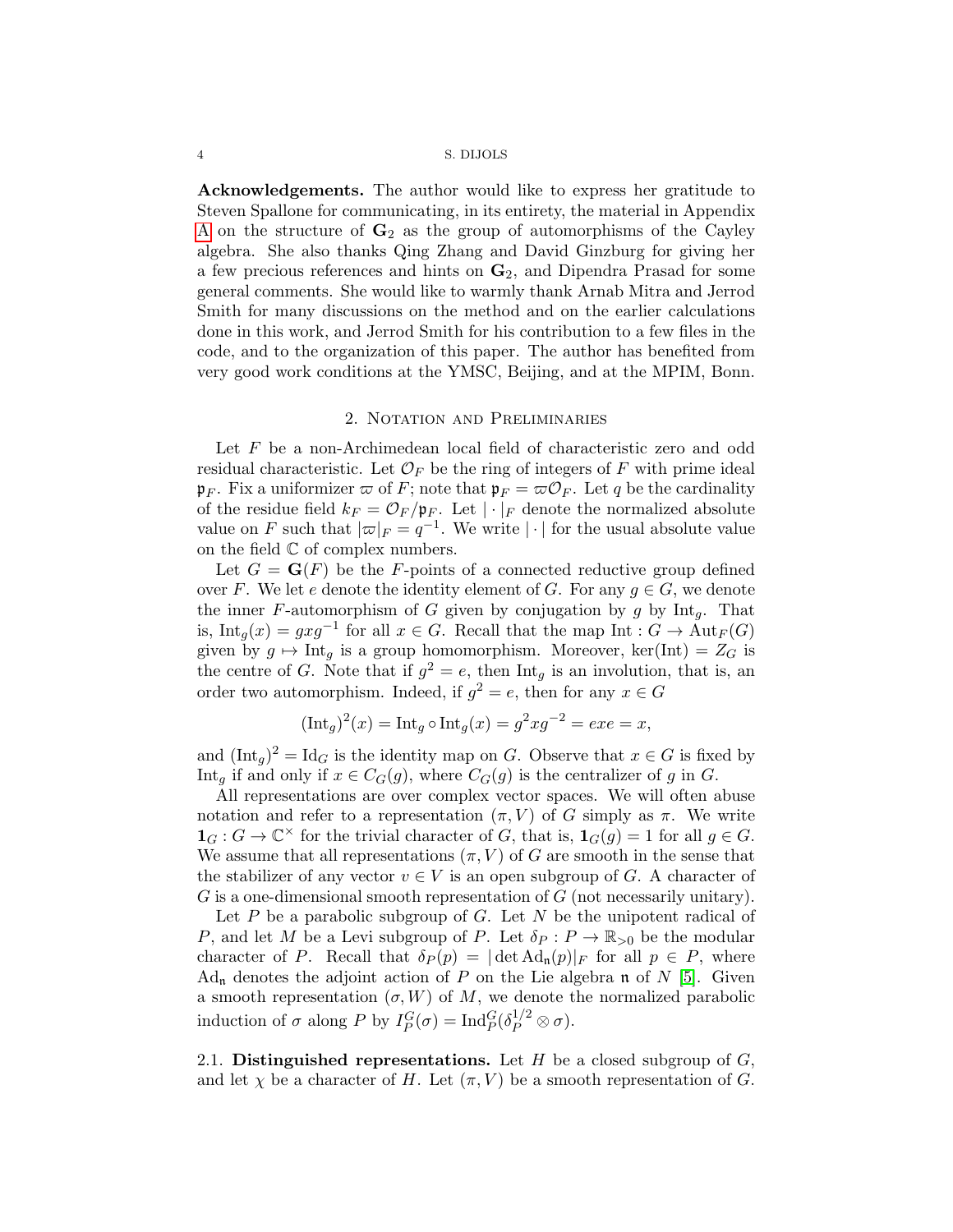**Definition 2.1.** The representation  $(\pi, V)$  is said to be  $(H, \chi)$ -distinguished if there exists a nonzero linear functional  $\lambda$  in  $\text{Hom}_H(\pi, \chi)$ .

If  $(\pi, V)$  is  $(H, \mathbf{1}_H)$ -distinguished, then we will simply say that  $(\pi, V)$  is Hdistinguished. The H-distinguished representations of G are precisely those representations of G that are relevant to the study of harmonic analysis on the quotient  $G/H$ . Indeed, given a nonzero H-invariant linear functional  $\lambda$  in  $\text{Hom}_H(\pi, \mathbf{1}_H)$  the linear transformation sending  $v \in V$  to the function  $\varphi_{\lambda,v}$ , where  $\varphi_{\lambda,v}(g) = \langle \lambda, \pi(g^{-1})v \rangle$  for all  $g \in G$ , defines an intertwining operator from  $(\pi, V)$  to the regular representation of G on the smooth complex valued functions on  $G/H$ . Moreover, any such intertwining operator arises this way. In studying distinguished parabolically induced representations it is necessary to consider  $(H, \chi)$ -distinguished representations at the level of the inducing data.

The following elementary result is quite useful.

<span id="page-6-1"></span>**Lemma 2.2.** Let  $(\pi, V)$  be a representation of G. Suppose that  $\pi$  admits a central character  $\omega_{\pi}$ . Let  $\chi$  be a character of H. If  $\pi$  is  $(H, \chi)$ -distinguished, then  $\chi|_{H \cap Z} = \omega_{\pi}|_{H \cap Z}$ .

*Proof.* Since  $\pi$  is  $(H, \chi)$ -distinguished, there exists a nonzero linear functional  $\lambda$  in  $\text{Hom}_H(\pi, \chi)$ . Let  $v \in V$  so that  $\langle \lambda, v \rangle \neq 0$ . Suppose that  $z \in H \cap Z$ . Then since  $\lambda$  is H-invariant and  $\pi$  has central character  $\omega_{\pi}$  we have that

$$
\chi(z)\langle\lambda,v\rangle=\langle\lambda,\pi(z)v\rangle=\langle\lambda,\omega_\pi(z)v\rangle=\omega_\pi(z)\langle\lambda,v\rangle.
$$

Therefore,

$$
0 = (\chi(z) - \omega_{\pi}(z))\langle \lambda, v \rangle
$$

and since  $\langle \lambda, v \rangle \neq 0$  it follows that  $\chi(z) = \omega_{\pi}(z)$ . Therefore, the restriction  $\chi|_{H \cap Z}$  of  $\chi$  to  $H \cap Z$  agrees with the restricted central character  $\omega_{\pi}|_{H \cap Z}$ .  $\Box$ 

### <span id="page-6-0"></span>3. Distinction for parabolically induced representations

Here we recall the general results of Offen [\[21\]](#page-28-4) that we utilize below. We use mostly the same notation as Offen.

Let  $G = \mathbf{G}(F)$  be the F-points of a connected reductive group G defined over F. Let  $\theta$  be an F-rational involution of **G**. Let  $H = \mathbf{G}^{\theta}(F)$  be the F-points of the  $\theta$ -fixed set  $\mathbf{G}^{\theta}$  in  $\mathbf{G}$ . Let  $X = \{g \in G : g\theta(g) = e\}$ . Elements of the set X are referred to as the  $\theta$ -split elements in G. The set X carries a G-action given by

$$
(g, x) \mapsto g \cdot x = gx\theta(g)^{-1}
$$

for all  $q \in G$  and  $x \in X$ . Of course,  $e\theta(e) = e$ , so the identity element of G lies in X. The stabilizer of e under the G-action on X is the subgroup  $H$  of  $\theta$ -fixed points. It follows that the map  $G \to X$  given by  $g \mapsto g \cdot e$  defines an embedding of the symmetric space  $G/H$  in X as the G-orbit of the identity.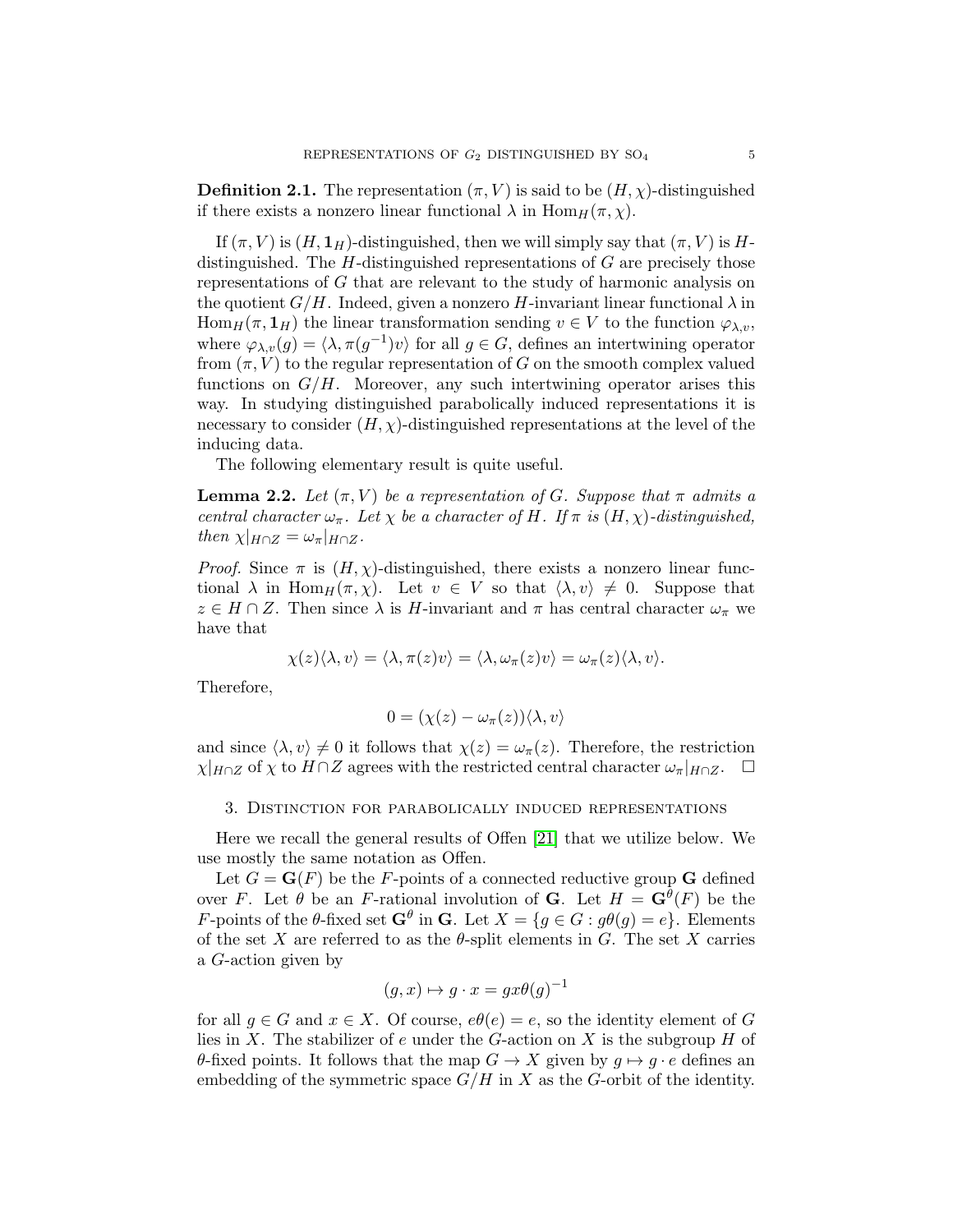Let  $x \in X$  be a  $\theta$ -split element of G. The F-rational automorphism  $\theta_x$  of G defined by

$$
\theta_x(g) = x\theta(g)x^{-1} \qquad \text{for all } g \in G
$$

is an involution. For any subgroup K of G let  $K_x = \text{Stab}_K(x)$  be the stabilizer of x in K for the G action on X. Then  $H = G_e$  and  $K_x = K^{\theta_x}$ for any subgroup K of G and  $x \in X$ ; however, K need not be  $\theta_x$ -stable so it is convenient to note that  $K_x = (K \cap \theta_x(K))^{\theta_x}$ .

We will assume that  $G$  is split over  $F$ . Let  $B$  be a Borel subgroup of G with unipotent radical N. By [\[12,](#page-28-7) Lemma 2.4] there exists a  $\theta$ -stable maximal F-split torus T of G contained in B. We have that  $B = TN$ . A parabolic subgroup  $P$  of  $G$  is standard if it contains the Borel subgroup  $B$ . Suppose that  $P$  is a standard parabolic subgroup of  $G$ , then  $P$  admits a unique Levi subgroup  $M$  that contains  $T$ . Let  $U$  be the unipotent radical of P. We will always work with a standard Levi factorization  $P = MU$  with  $T \subseteq M$ . Let  $N_{G,\theta}(M) = \{ g \in G : M = g\theta(M)g^{-1} \}.$ 

Let  $\chi$  be a character of H and let  $\eta \in G$ . Write  $\chi^{\eta^{-1}}$  for the character of  $\eta^{-1}H\eta$  given by  $\chi^{\eta^{-1}}(h') = \chi(\eta h'\eta^{-1})$  for all  $h' \in \eta^{-1}H\eta$ .

The following proposition deals with the case of a closed orbit.

<span id="page-7-0"></span>**Proposition 3.1** (For instance Proposition 7.1 in [\[21\]](#page-28-4)). Let  $\chi$  be a character of H. Let  $P = MU$  be a standard parabolic subgroup of G with unipotent radical U and Levi factor M. Let  $(\sigma, W)$  be a smooth representation of M. Suppose that  $\eta \in G$  so that  $x = \eta \cdot e \in N_{G,\theta}(M)$  and  $\theta_x(P) = P$ . If  $\sigma$  is  $(M_x, \delta_{P_x} \delta_P^{-1/2})$  $\int_{P}^{-1/2} \chi^{\eta^{-1}}$ )-distinguished, then  $I_P^G(\sigma)$  is  $(H, \chi)$ -distinguished.

The proof of the following result relies on the work of Blanc and Delorme [\[2\]](#page-28-8) and is concerned with the open orbit:

<span id="page-7-1"></span>**Proposition 3.2** (Proposition 7.2 in [\[21\]](#page-28-4)). Let  $P = MU$  be a standard parabolic subgroup of G with unipotent radical U and Levi factor M. Let  $(\sigma, W)$  be a smooth representation of M with finite length. Suppose that  $x \in (G \cdot e) \cap N_{G,\theta}(M)$  is an element of X such that  $P \cap \theta_x(P) = M$ . If  $\sigma$  is  $M_x$ -distinguished, then  $I_P^G(\sigma)$  is H-distinguished.

When we choose  $\theta_{t_0}$ , notice that the conditions  $x \in N_{G,\theta}$  and  $M_x = M$ are essentially the same. Furthermore, in this case,  $L = M \cap \theta_x(M)$  and therefore  $L = M$ , so that  $\delta_{Q_x} = \delta_{M \times U_x}$ . Therefore, in applying both of these propositions, when  $\theta = \theta_{t_0}$ , we are reduced to the problems of identifying the distinguished representations of  $\sigma \in \text{Rep}(M)$  which are distinguished by a certain character of  $GL_2(F)$ .

When applying the above results in Section [8,](#page-20-0) it will be important for us to carefully choose representatives for the various P-orbits in X following [\[21,](#page-28-4) Section 3]. We discuss the parabolic orbits in the setting of  $G = \mathbf{G}_2(F)$ and  $H = SO_4(F)$  in Section [7.4.](#page-18-1)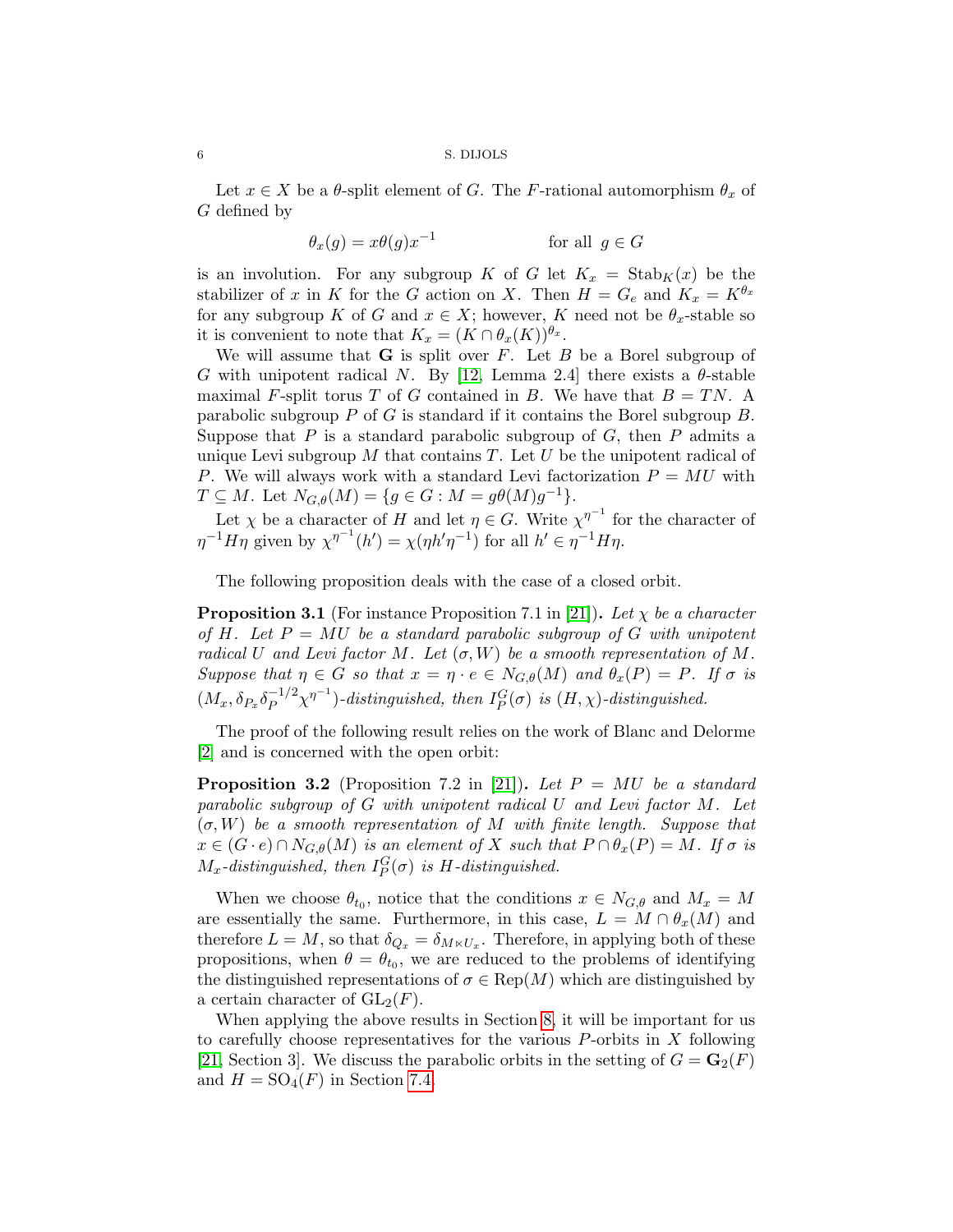Let us also mention here a recent result of Prasad in [\[26\]](#page-29-1) which assures us of the existence of a generic unitary principal series representation of  $\mathbf{G}_2(F)$ distinguished by  $SO_4(F)$ .

**Proposition 3.3** (Proposition 11 in [\[26\]](#page-29-1)). Let  $(G, \theta)$  be a symmetric space over a finite or a non-Archimedean local field k which is quasi-split over k, thus there is a Borel subgroup B of G over k with  $B \cap \theta(B) = T$ , a maximal torus of G over k. If k is finite, assume that its cardinality is large enough (for a given  $G$ ). Then there is an irreducible generic unitary principal series representation of  $G(k)$  distinguished by  $G^{\theta}(k)$ .

<span id="page-8-2"></span>3.1. The admissibility condition. Let us recall from [\[21\]](#page-28-4) the existence of a map from the set of parabolic orbits to the set of twisted involutions in the Weyl group, which is, in general, neither injective nor surjective:

$$
\iota_M: P\backslash X\to {_MW_{M'}\tau^{-1}}\cap \mathcal{S}_0(\theta)
$$

Let us notice first that various definitions of *admissibility* have been given in the literature. In [\[21\]](#page-28-4), admissibility is given by the following definition:

**Definition 3.4.** We say that  $x \in X$  (or P.x) is M-admissible if  $M =$  $w\theta(M)w^{-1}$  where  $w = \iota_M(P.x)$ .

Whereas in [\[24\]](#page-29-0)[Section 3.2.6], a stricter definition is used:

<span id="page-8-1"></span>**Definition 3.5** (strict admissibility).  $x \in X$  (or P.x) is M-admissible if  $M = x\theta(M)x^{-1}.$ 

Possibly, in the context of classical groups these two definitions completely agree, but in our context the set of orbits which are strictly admissible would be larger than the set of admissible orbits. Indeed as computed in the code "admissibility-with-w", only  $w_0 = w_\alpha w_\beta w_\alpha w_\beta w_\alpha$  among the four-elements set  $W_\beta \backslash W/W_\beta$  is likely to be admissible.

Let us also remark that this condition is far from subsidiary since a recent work of Offen and Matringe [\[18\]](#page-28-9), in the case of p-adic Galois symmetric spaces, implies that the admissibility condition should be enough for a given orbit to contribute to the distinction of the induced representation space. Their result is expected to be extended to general symmetric spaces. It is therefore important to be able to determine which representatives are Madmissible. Notice, however, that our *ad hoc* expression for the Levi  $M_\beta$ possibly makes this verification a little loose.

### 4. Inducing data

<span id="page-8-0"></span>Both of the maximal (proper) parabolic subgroups of  $\mathbf{G}_2(F)$  have Levi factor isomorphic to  $GL_2(F)$ . In this section, we collect information regarding various distinguished representations of  $GL_2(F)$ . For representations of  $GL_2(F)$ -distinguished by a maximal F-split torus, Section 3.1.3 of [\[24\]](#page-29-0) provides an excellent summary.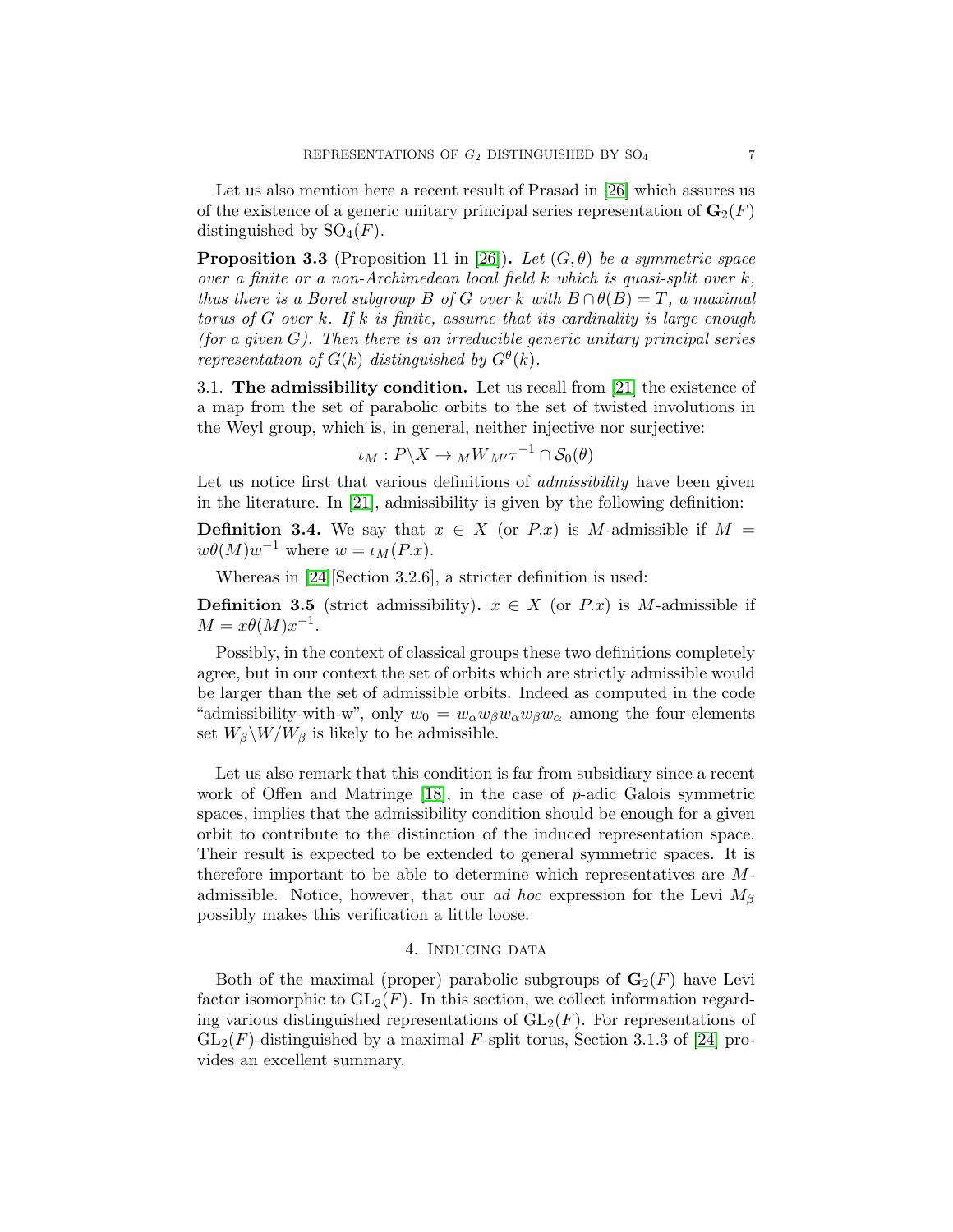In the beginning of this section, we will use the following notation:  $G =$  $GL_2(F)$ , B is the standard upper-triangular Borel subgroup of G with unipotent radical  $N$ , and  $T$  is the diagonal  $F$ -split torus contained in  $B$ . Let  $Z$ be the centre of G. Let  $\chi$  be a character of T. Let  $I(\chi) = I_B^G(\chi)$  be the normalized parabolic induction of  $\chi$  along B. For a proof of the following lemma, which gives necessary and sufficient conditions for T-distinction of  $I(\chi)$ , see [\[24,](#page-29-0) Lemmas 3.1.4 and 3.1.10].

**Lemma 4.1.** Let Z be the centre of G. Let  $\chi$  be a character of T. The induced representation  $I(\chi)$  is T-distinguished if and only if  $\chi|_Z = \mathbf{1}_Z$ .

More generally, we recall the following result concerning  $(T, \chi)$ -distinction for irreducible representations (see [\[25,](#page-29-2) Lemma 1] and [\[31,](#page-29-3) Lemme 8 and 9], and Lemma [2.2](#page-6-1) for the converse).

**Lemma 4.2.** Let  $\pi$  be an irreducible smooth infinite dimensional representation of G. Let  $\omega_{\pi}$  be the central character of  $\pi$ . Let  $\chi$  be a character of T. Then

 $\dim(\mathrm{Hom}_T(\pi, \chi)) \leq 1$ 

and  $\pi$  is  $(T, \chi)$ -distinguished if and only if  $\chi|_Z = \omega_{\pi}$ .

Note that any character  $\chi$  of T is of the form  $\chi = \chi_1 \otimes \chi_2$  where  $\chi_1$  and  $\chi_2$ are characters of  $F^{\times}$ . Then by identifying Z with  $F^{\times}$  we see that  $\chi|_Z = \omega_\pi$ if and only if  $\chi_1 \chi_2 = \omega_{\pi}$ . In particular,  $\chi|_Z = \mathbf{1}_Z$  if and only if  $\chi_2 = \chi_1^{-1}$ .

Let us also recall the well-known fact that if  $\chi$  and  $\mu$  are two characters of T, then  $\text{Hom}_T(I(\mu), \chi) \neq 0$  if and only if  $\mu|_Z = \chi|_Z$ .

<span id="page-9-0"></span>**Proposition 4.3.** A representation  $\pi$  of  $GL_2(F)$  is  $(GL_2(F), \chi)$ -distinguished if and only if  $\pi$  is isomorphic to  $\chi$  (then  $\pi$  is irreducible),  $\pi$  is a reducible principal series of the form  $I(\chi |.|^{1/2} \otimes \chi |.|^{-1/2})$  or  $\pi = \tau \oplus \chi$  for  $\tau$  any representation of  $GL_2(F)$ .

*Proof.* A representation  $\pi$  of  $GL_2(F)$  is  $(GL_2(F), \chi)$ -distinguished if and only if  $\chi$  occurs as a quotient of  $\pi$  by a GL<sub>2</sub>-subrepresentation. Recall any character of  $GL_2(F)$  factors through det.

Here, we only justify the second assertion of the proposition, the two others being obvious. Let us denote  $Q(\chi_1, \chi_2)$  the one-dimensional quotient of the reducible principal series  $I(\chi_1 \otimes \chi_2)$ , then  $Q(\chi_1, \chi_2) \cong \text{Span}(\chi_0)$  for  $\chi_0$  a quasi-character of  $GL_2(F)$ . Notice that  $\text{Span}\{\chi_0\}$  is  $GL_2(F)$ -invariant subspace of  $I(\chi_1 \otimes \chi_2)$  where  $GL_2(F)$  acts via  $\chi_0$  itself.

Given a character  $\chi \circ \det : GL_2(F) \to \mathbb{C}^\times$ , where  $\chi$  is a quasi-character of  $F^{\times}$ , by a well-known description of  $GL_2(F)$ -representations and reducibility point of principal series (see [\[3\]](#page-28-10), Chapter 4 or [\[20\]](#page-28-11) Proposition 1.1) it occurs as an irreducible quotient of a representation of  $GL_2(F)$ , if and only if the representation is the reducible principal series  $I(\chi_1 \otimes \chi_2) = \text{Ind}_{B}^{G}(\chi |.|^{1/2} \otimes$  $\chi |.|^{-1/2}) = \text{Ind}_{B}^{G} (\delta_{B}^{1/2})$  $\Box_B^{1/2} \chi \otimes \chi$ ).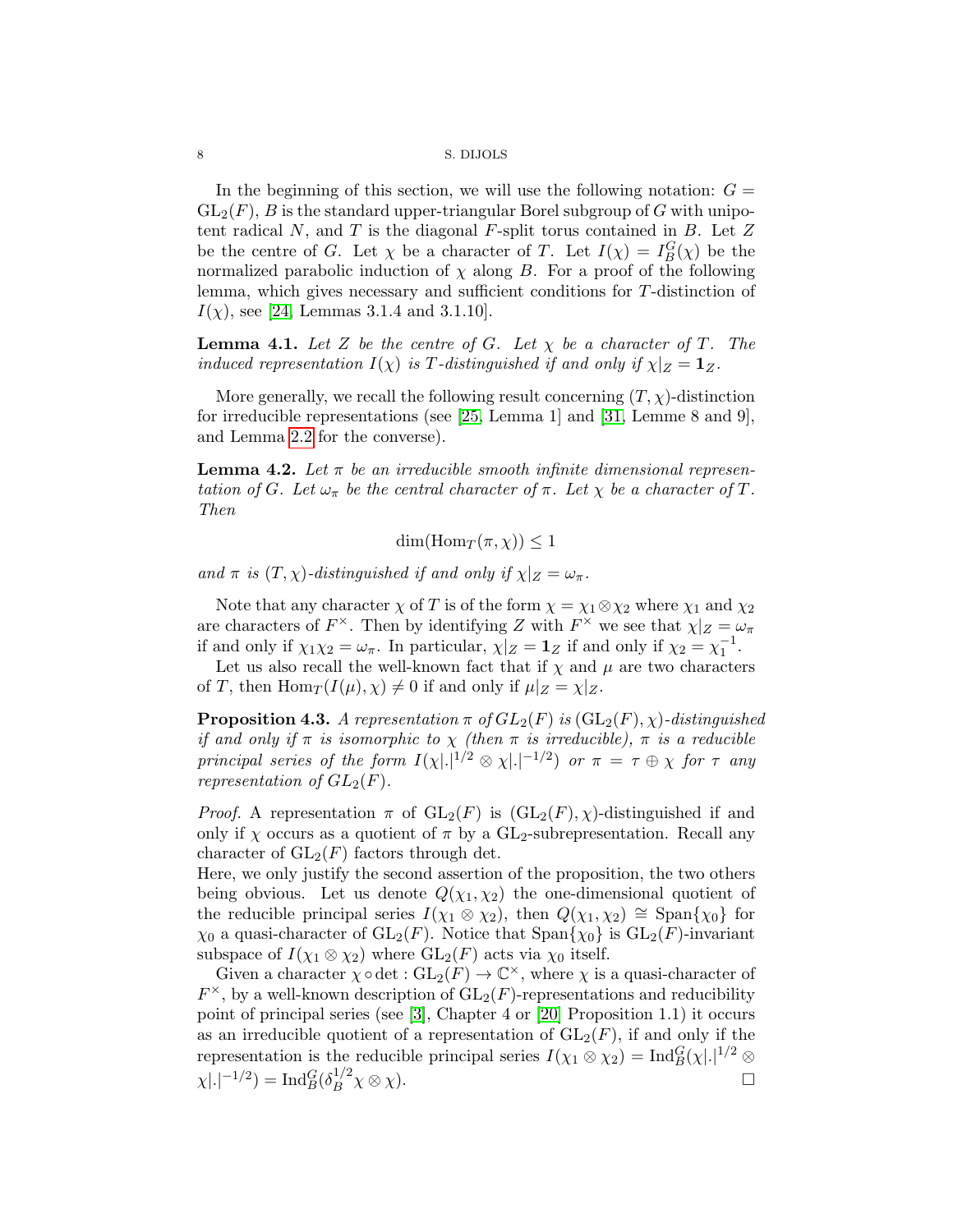<span id="page-10-0"></span>Throughout the rest of this paper unless specified otherwise let  $G =$  $\mathbf{G}_2(F)$  be the group of F-points of the split exceptional group  $\mathbf{G}_2$ , and let  $H = SO_4(F)$  be the F-points the split special orthogonal group  $SO_4$ . We start with a lemma which offers an interesting geometrical interpretation of the subgroup  $H$ , under certain conditions.

**Lemma 5.1.** Let us assume the characteristic of the field  $F$  is different from 2. Let  $C$  be a composition algebra of dimension  $S$ ,  $D$  a quaternion subalgebra,  $a \in D^{\perp}$ , with  $N(a) \neq 0$ . Assume  $N(a) = 1$ , then the quotient  $\mathbf{G}_{2}/\mathrm{SO}_{4}$  is the space of quaternionic subalgebras of C.

*Proof.* Let  $\mathcal C$  be a composition algebra (in our context, of dimension 8 over  $F$ , for instance the octonions,  $\mathbb{O}$ ), and  $D$  be a finite dimensional composition subalgebra of C. Suppose  $a \in D^{\perp}$ , with  $N(a) \neq 0$  then  $D_1 = D \oplus Da$  and  $D_1$ is a composition subalgebra. The subalgebra  $D_1$  is said to be constructed by doubling from D. The norm is given by  $N(x + ya) = N(x) - \lambda N(y)$ , for x, y in D, and  $\lambda = -N(a)$ . For instance the split octonion (see the Appendix) can be constructed from the split quaternion algebra by such doubling process as in Proposition 1.5.1, [\[28\]](#page-29-4).

Let now assume this composition  $\mathcal C$  is an octonion algebra, and  $D$  a given quaternion subalgebra. If one chooses a to be of norm one, then  $SO_4$  is seen as the group  $G_D = \{ \sigma \in G = \text{Aut}(\mathcal{C}) : \sigma(D) = D \}$  and the argumentation goes as follows: Since G preserves  $D$ , it also preserves the orthogonal complement aD. if  $\sigma \in G_D$  acts trivially on aD, then  $G_D$  fixes a so  $\sigma(ua) = \sigma(u)a = ua$  and so  $\sigma$  acts trivially on D as well, so  $\sigma = 1$ . Thus  $G_D$  acts faithfully on aD (but not on D) and we have an injective homomorphism  $G_D \hookrightarrow O(4)$ .

It remains to show that  $G_D$  is of dimension six. To do so one observes that the restriction map from  $G_D \to \text{Aut}(D) \cong \text{SO}(D_0)(F)$  (here  $D_0$  are the trace zero elements in  $D$ ) is surjective by an application of Corollary 1.7.3 in [\[28\]](#page-29-4), and let K be the kernel of this map. Proposition 2.2.1 in [28] tells us that **K** (the algebraic group of F-automorphisms of  $\mathcal{C}_{\bar{F}}$  that fix  $D_{\bar{F}}$  elementwise) is a 3-dimensional algebraic group and connected. The isomorphism between  $D_{\bar{F}}$  and the unitary quaternions inducing those properties induces the same isomorphism at the level of  $F$ . Let us remark that the isomorphism  $\text{Aut}(D) \cong \text{SO}(D_0)(F)$  is due to [\[29\]](#page-29-5), Theorem I.3.3, and using the fact (see [\[30\]](#page-29-6) Corollaries 7.1.2 and 7.1.4 for instance) that every  $F$ -algebra automorphism of D is inner, i.e  ${\rm Aut}_F(D) \cong D^{\times}/F^{\times}$ . Thus  $G_D$  fits inside the exact sequence:

$$
1 \to K \to G_D \to \text{SO}(D_0) \to 1
$$

In particular  $G_D$  is connected and  $\dim G_D = 6$ , so  $G_D \cong SO_4$ . This result is true if  $D = \mathbb{H}$  and  $D_1 = \mathbb{O}$ , and holds in a p-adic context with the additional conditions given in the statement of this lemma.  $\Box$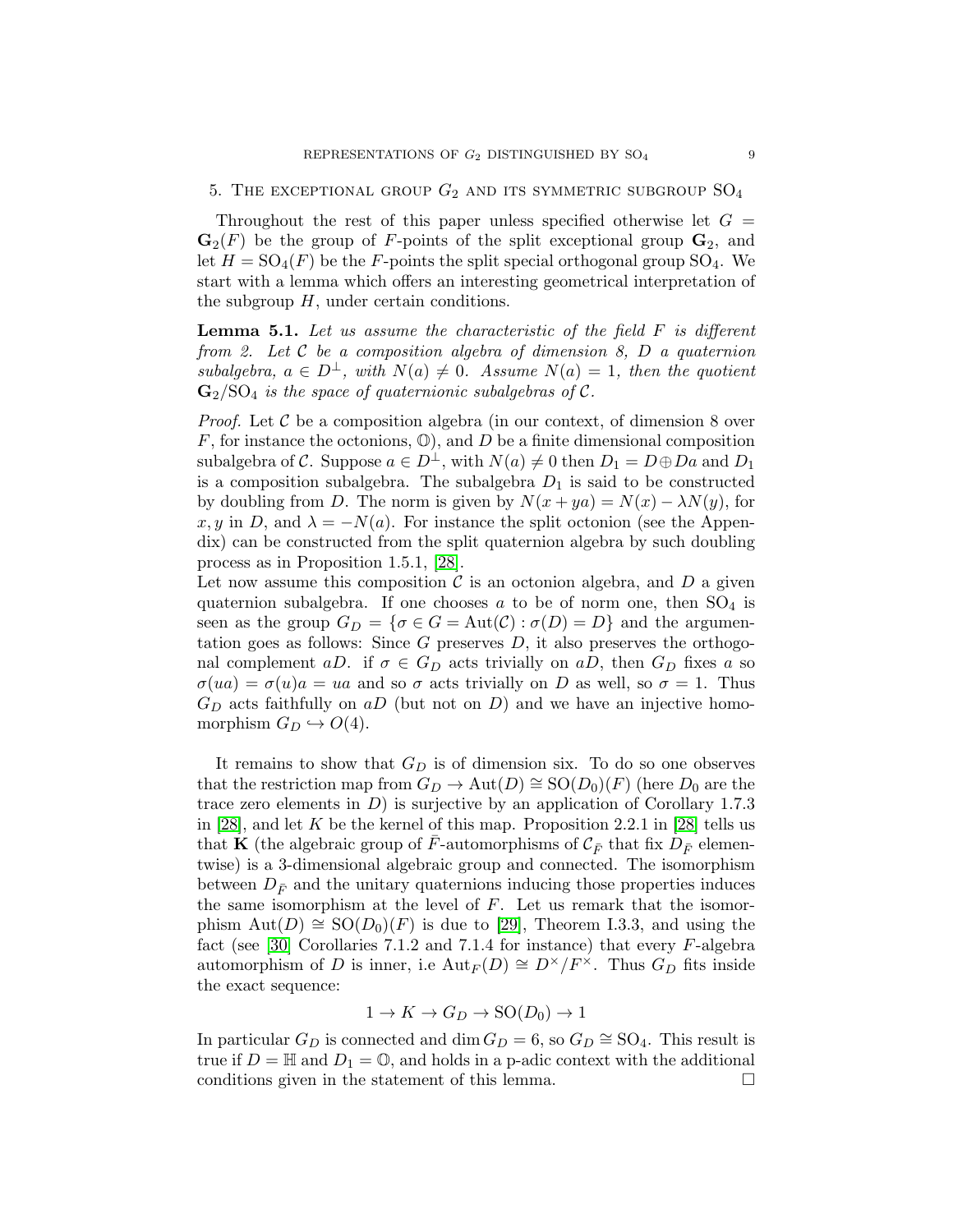*Remark* 5.2. Notice that in our context, and to embed  $\mathbf{G}_2$  into  $GL_8$  (see the Appendix), we have chosen  $N(a) = -\lambda = -1$ . It would be interesting to consider the embedding of  $\mathbf{G}_2$  into  $GL_8$  using  $N(a) = 1$  and proceed with the remaining steps using this convention.

Let  $T$  be a maximal  $F$ -split torus of  $G$ . Let  $B$  be a Borel subgroup of G containing T and let N be the unipotent radical of B. Then  $B = TN$ is a Levi decomposition of  $B$ . A parabolic subgroup  $P$  of  $G$  is standard if it contains the fixed Borel subgroup  $B$ . The standard Levi factor  $M$  of a standard parabolic  $P$  is the unique Levi factor that contains the torus  $T$ . Let  $W$  be the Weyl group of  $G$  defined with respect to  $T$ .

Recall that  $\mathbf{G}_2$  is simply connected (see [\[19,](#page-28-12) Ch. 24] for instance). With this fact, one can adjust the results used in the proof of [\[15,](#page-28-13) Lemma 3.2(i)] to see that all elements of order 2 in G are conjugate in G. Moreover, the centralizer of an order-two element in  $G$  is isomorphic to  $H$ . The two key modifications are to use (1) the fact that the centralizer of a (finite order) semisimple element in a connected group is connected (this is a theorem of Springer and Steinberg, see [\[14,](#page-28-14) Theorem 2.11]), and (2) all maximal F-split  $F$ -tori in a smooth connected group are conjugate over the  $F$ -points of the group (this is a theorem of Borel and Tits, see [\[6,](#page-28-15) Theorem C.2.3]).

Let  $\theta = \text{Int}(t_0)$ , where  $t_0 \in T$  is an order two element (for instance, we can take  $t_0 = \gamma(1, -1)$ , using the notation of Appendix [A\)](#page-22-0). Since,  $t_0^2 = e$ , the inner automorphism  $\theta$  is an involution. Observe that since  $t_0 \in \mathring{T}$ , the torus T and Borel subgroup B are  $\theta$ -stable. The group  $G^{\theta}$  of  $\tilde{F}$ -points of the  $\theta$ -fixed points in G is the centralizer of  $t_0$  in  $\widetilde{G}$ , and so  $G^{\theta} \cong H$ .

Remark 5.3. Note that T is  $\theta$ -stable. It follows that  $\theta$  induces an involution on the Weyl group W which we also denote by  $\theta$ .

As above, let  $X = \{g \in G : g\theta(g) = e\}$ . Recall that the set X carries a G-action given by

$$
(g, x) \mapsto g \cdot x = gx\theta(g)^{-1}
$$

for all  $g \in G$  and  $x \in X$ . Of course,  $e\theta(e) = e$ , so the identity element of G lies in X. The stabilizer of  $e \in X$  under the G-action is the subgroup  $G^{\theta}$  of  $\theta$ -fixed points. The map  $G \to X$  given by  $g \mapsto g \cdot e$  defines an embedding of the symmetric space  $G/H$  in X as the G-orbit of the identity.

<span id="page-11-0"></span>**Lemma 5.4.** The set X is disjoint union of two G-orbits, namely  $G \cdot e$  and the singleton set  $\{t_0\}$ .

Proof. By definition,

$$
X = \{ g \in G : g\theta(g) = e \} = \{ g \in G : gt_0g = t_0 \}.
$$

The G-orbit of the identity element is

$$
G \cdot e = \{ g \cdot e : g \in G \} = \{ g t_0 g^{-1} t_0^{-1} : g \in G \}.
$$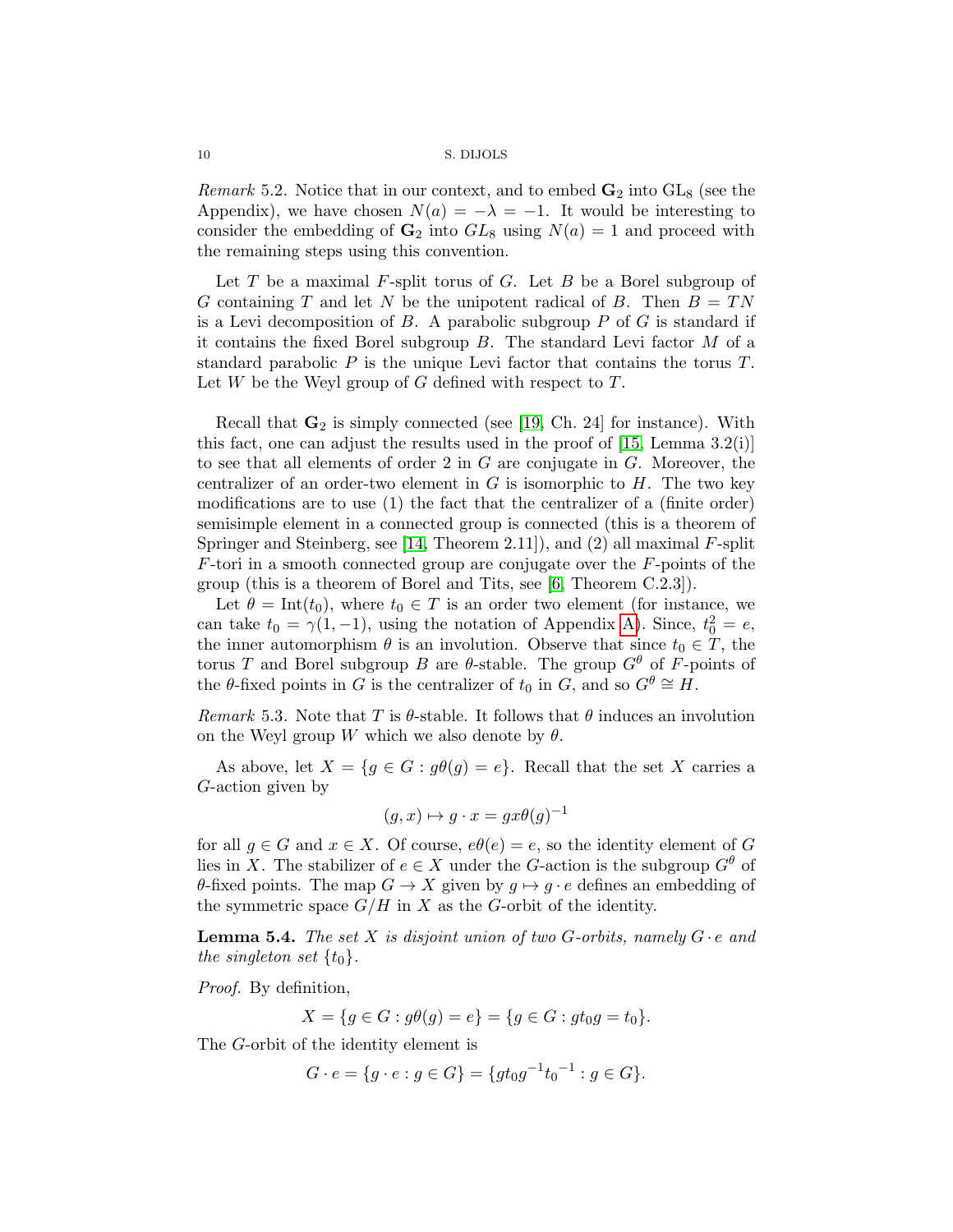In particular, for all  $g \in G$ ,  $g \cdot e = gt_0g^{-1}t_0^{-1} \in X$ . On the other hand,  $t_0 \in X$  but  $t_0$  is not in  $G \cdot e$ . Indeed, since  $t_0^2 = e$  we have  $t_0 t_0 t_0 = t_0 e = t_0$ so  $t_0 \in X$ . Now argue by contradiction and suppose that  $t_0 = g \cdot e$  for some  $g \in G$ . It follows that

$$
e = t_0^2 = (g \cdot e)t_0 = gt_0g^{-1}t_0^{-1}t_0 = gt_0g^{-1},
$$

and  $t_0 = g^{-1}eg = e$  which contradicts that  $t_0 \neq e$  is an order two element of T. Thus,  $G \cdot e \cap \{t_0\} = \emptyset$ . Moreover,  $\{t_0\}$  is a G-orbit in X because  $t_0$  is fixed under the G action on X. Indeed, for any  $q \in G$ 

$$
g \cdot t_0 = gt_0 \theta(g)^{-1} = gt_0 t_0 g^{-1} t_0^{-1} = geg^{-1} t_0^{-1} = t_0^{-1} = t_0.
$$

Finally, we show that X is the union of  $G \cdot e$  and  $\{t_0\}$ . Suppose that  $x \in X$ . Then  $xt_0x = t_0$ . Thus

$$
(xt_0)^2 = xt_0xt_0 = t_0^2 = e.
$$

Therefore,  $xt_0$  is either the identity or an order two element of G. If  $xt_0 = e$ , then  $x = t_0^{-1} = t_0 \in \{t_0\}$ . Otherwise,  $xt_0$  has order two and by [\[15,](#page-28-13) Lemma 3.2(i)] (and the remarks above)  $xt_0$  is G-conjugate to  $t_0$ . In the latter case, there exists  $g \in G$  so that  $g^{-1}xt_0g = t_0$ , that is,  $x = gt_0g^{-1}t_0^{-1} = g \cdot e$ . Therefore,  $x \in \{t_0\}$  or  $x \in G \cdot e$  and  $X = G \cdot e \cup \{t_0\}$  is a union of (disjoint)  $G$ -orbits.

<span id="page-12-0"></span>5.1. Roots and Weyl groups. Let  $\Delta = {\alpha, \beta}$  be a basis of the root system  $\Phi$  of G with respect to T where  $\alpha$  is the short root and  $\beta$  is the long root. The set of positive roots of  $\mathbf{G}_2$  is

$$
\Phi^+ = \{\alpha, \beta, \alpha + \beta, 2\alpha + \beta, 3\alpha + \beta, 3\alpha + 2\beta\}.
$$

Let us recall that that we denote  $W = N<sub>G</sub>(T)/T$  the Weyl group of  $\mathbf{G}_2$ . More generally, for a standard Levi subgroup M of  $\mathbf{G}_2$ , we denote  $W_M = N_M(T)/T$  the Weyl group of M with respect to T.

The Weyl group of  $\mathbf{G}_2$  is generated by the simple reflections  $w_\alpha$  and  $w_\beta$ attached to the roots  $\alpha$  and  $\beta$ . In particular, W is a finite group of size 12 and we can realize W as follows:

$$
W = \{e, w_{\alpha}, w_{\beta}, w_{\alpha}w_{\beta}, w_{\beta}w_{\alpha}, w_{\beta}w_{\alpha}w_{\beta}, w_{\alpha}w_{\beta}w_{\alpha}, w_{\beta}w_{\alpha}w_{\beta}w_{\alpha}, w_{\alpha}w_{\beta}w_{\alpha}w_{\beta}, w_{\alpha}w_{\beta}w_{\alpha}w_{\beta}w_{\alpha}, w_{\beta}w_{\alpha}w_{\beta}w_{\alpha}w_{\beta}, w_{\alpha}w_{\beta}w_{\alpha}w_{\beta}w_{\alpha}w_{\beta}\}.
$$

We summarize the action of the simple reflections  $w_{\alpha}$  and  $w_{\beta}$  on  $\Phi^+$  in Figure [5.1.](#page-12-0)

<span id="page-12-1"></span>FIGURE 5.1. Action of  $w_\alpha$  and  $w_\beta$  on  $\Phi^+$ 

| $\Phi^+$   $\alpha$   $\beta$   $\alpha + \beta$   $2\alpha + \beta$   $3\alpha + \beta$   $3\alpha + 2\beta$         |  |  |  |  |
|-----------------------------------------------------------------------------------------------------------------------|--|--|--|--|
| $w_{\alpha} \cdot \Phi^+$ $-\alpha$ $3\alpha + \beta$ $2\alpha + \beta$ $\alpha + \beta$ $\beta$ $3\alpha + 2\beta$   |  |  |  |  |
| $w_{\beta} \cdot \Phi^+ \mid \alpha + \beta$ $-\beta$ $\alpha$ $2\alpha + \beta$ $3\alpha + 2\beta$ $3\alpha + \beta$ |  |  |  |  |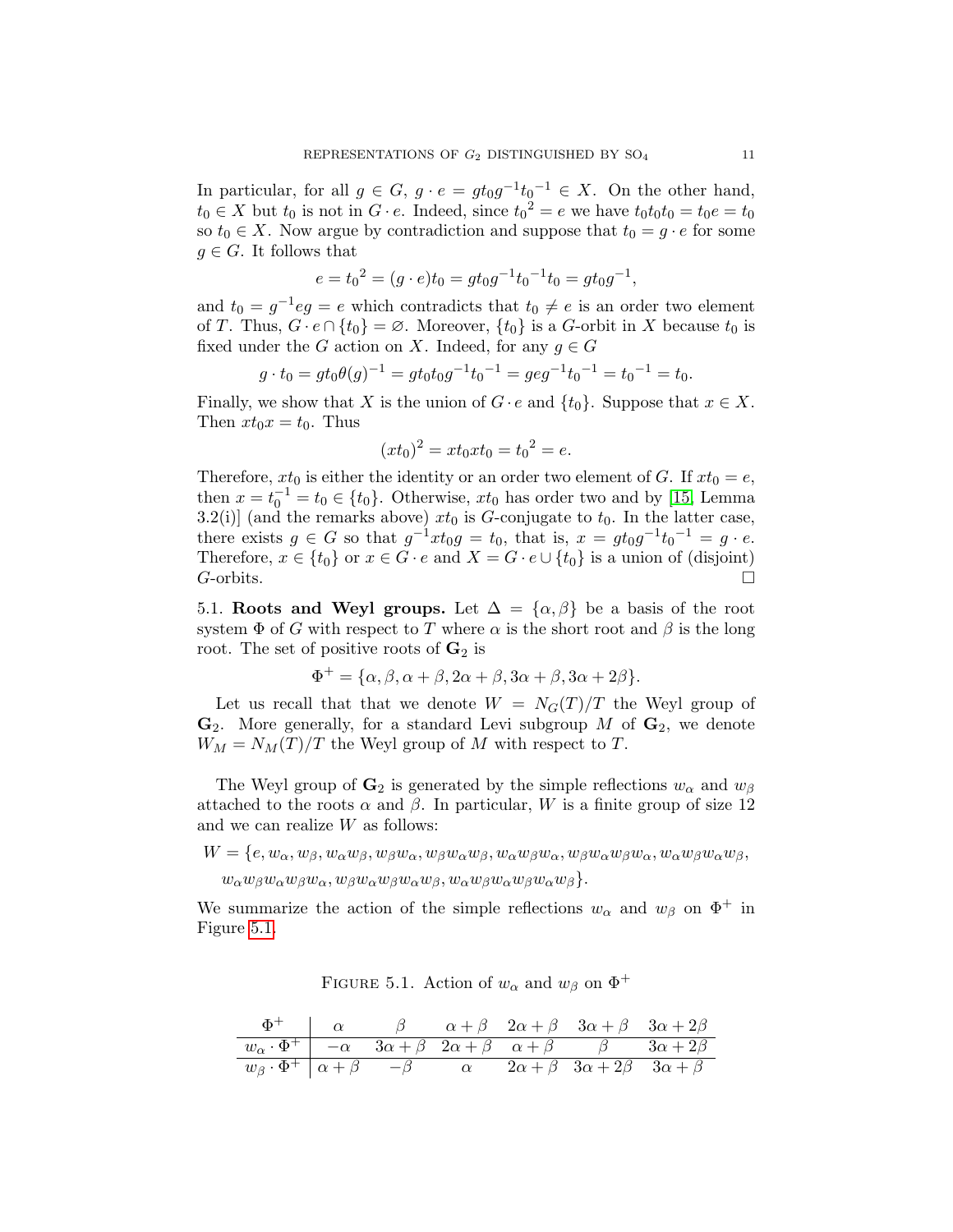For each root  $\gamma \in \Phi$ , let  $U_{\gamma}$  be the associated root subgroup in  $\mathbf{G}_2$  and fix an isomorphism  $x_{\gamma}: F \to U_{\gamma}$ . For  $g_1, g_2 \in \mathbf{G}_2$ , let  $[g_1, g_2] = g_1^{-1} g_2^{-1} g_1 g_2$ . For all  $x, y \in F$ , we have the following commutator relations (see, for instance, [\[27,](#page-29-7) pp. 443]),

$$
[x_{\alpha}(x), x_{\beta}(y)] = x_{\alpha+\beta}(-xy)x_{2\alpha+\beta}(-x^2y)x_{3\alpha+\beta}(x^3y)x_{3\alpha+2\beta}(-2x^3y^2)
$$
  
\n
$$
[x_{\alpha}(x), x_{\alpha+\beta}(y)] = x_{2\alpha+\beta}(-2xy)x_{3\alpha+\beta}(3x^2y)x_{3\alpha+2\beta}(3xy^2)
$$
  
\n
$$
[x_{\alpha}(x), x_{2\alpha+\beta}(y)] = x_{3\alpha+\beta}(3xy)
$$
  
\n
$$
[x_{\beta}(x), x_{3\alpha+\beta}(y)] = x_{3\alpha+2\beta}(xy)
$$
  
\n
$$
[x_{\alpha+\beta}(x), x_{2\alpha+\beta}(y)] = x_{3\alpha+2\beta}(3xy).
$$

For all remaining pairs of positive roots  $\gamma_1, \gamma_2$ , we have  $[x_{\gamma_1}(x), x_{\gamma_2}(y)] = e$ .

We may realize the group  $H \cong SO_4(F)$  as the subgroup generated by T and the images of  $x_{\beta}, x_{2\alpha+\beta}$  (since SO<sub>4</sub> is chosen to be generated by  $\beta$ and  $2\alpha + \beta$  ((see, for instance, [\[1\]](#page-27-1) in [\[9,](#page-28-16) pp. 137]), its Weyl group must be generated by  $w_{\beta}$  and  $w_{2\alpha+\beta}$ . Then the Weyl group of H with respect to T is

$$
W_{\text{SO}_4} = \{1, w_\beta, w_{2\alpha+\beta}, w_\beta w_{2\alpha+\beta}\}.
$$

Let  $B_{\text{SO}_4}$  be the standard Borel of H with respect to the positive roots  $\beta$ and  $2\alpha + \beta$ , then the set  $B/B<sub>SO<sub>4</sub></sub>$  has representatives

$$
\{x_{\alpha}, x_{\alpha+\beta}, x_{3\alpha+\beta}, x_{3\alpha+2\beta}\}.
$$

For  $r_i \in F$ ,  $i = 1, 2, 3, 4$ , write:

$$
[r_1, r_2, r_3, r_4] = x_{\alpha}(r_1)x_{\alpha+\beta}(r_2)x_{3\alpha+\beta}(r_3)x_{3\alpha+2\beta}(r_4)
$$

### 6. Computation of the double cosets representatives

<span id="page-13-0"></span>The set  $B\backslash X$  of B-orbits in X is finite [\[12,](#page-28-7) Proposition 6.15]; therefore,  $B\backslash G/H$  is finite [\[12,](#page-28-7) Corollary 6.16]. In particular, for any standard parabolic subgroup of a (p-adic) reductive group G, the set  $P\backslash G/H$  is a finite set.

Let  $P_{\alpha} = M_{\alpha} N_{\alpha}$  (respectively  $P_{\beta} = M_{\beta} N_{\beta}$ ) be the standard parabolic subgroup of G with Levi factor  $M_{\alpha}$  and unipotent radical  $N_{\alpha}$  such that  $\text{Im}(x_{\alpha}) \subseteq M_{\alpha}$  (respectively  $\text{Im}(x_{\beta}) \subseteq M_{\beta}$ ). Then  $N_{\alpha}$  is generated by the images of  $\{x_\beta, x_{\alpha+\beta}, x_{2\alpha+\beta}, x_{3\alpha+\beta}, x_{3\alpha+2\beta}\}$  (respectively  $N_\beta$  is generated by the images of  $\{x_{\alpha}, x_{\alpha+\beta}, x_{2\alpha+\beta}, x_{3\alpha+\beta}, x_{3\alpha+2\beta}\}\)$ . We follow a method implemented by Ginzburg in [\[10\]](#page-28-5) to compute the double cosets representatives of  $P_{\beta}$ .

<span id="page-13-1"></span>**Lemma 6.1.** Let  $w_0$  denotes the element  $w_\alpha w_\beta w_\alpha w_\beta w_\alpha$ . The set of representatives of  $P_\beta \backslash G_2 / \mathrm{SO}_4$  is:

 ${e, w_\alpha, w_\alpha x_\alpha(1), w_\alpha w_\beta w_\alpha x_{3\alpha+\beta}(1), w_\alpha w_\beta w_\alpha x_\alpha(1), w_\alpha w_\beta w_\alpha x_{3\alpha+\beta}(1)x_\alpha(1)},$  $w_0, w_0x_{\alpha+\beta}(1), w_0x_{3\alpha+2\beta}(1), w_0x_{\alpha+\beta}(1)x_{3\alpha+2\beta}(1), w_0x_{\alpha+\beta}(1)x_{3\alpha+\beta}(r_3)$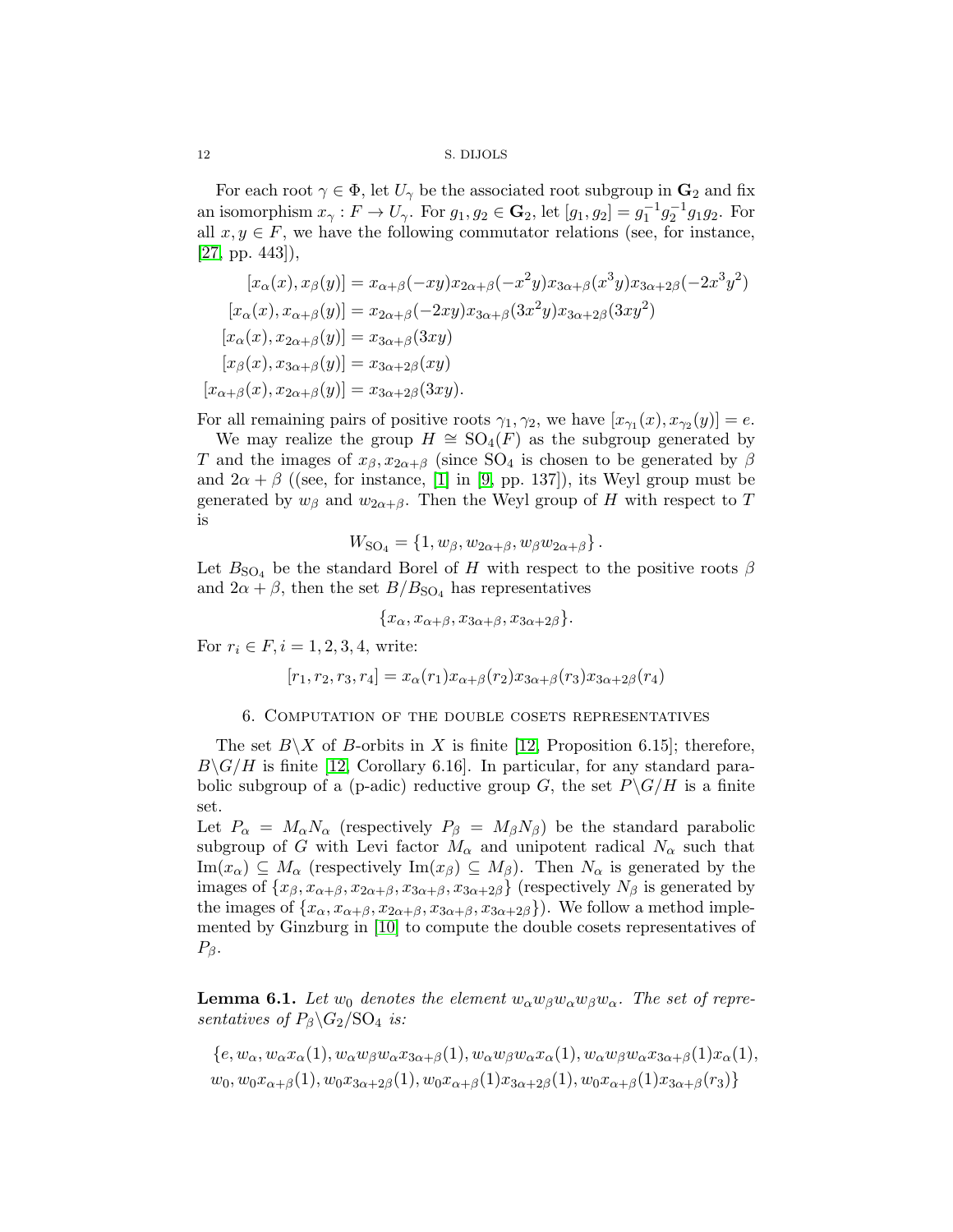*Proof.* The set of representatives for  $P_\beta \backslash G_2/B$  is

 $A = \{e, w_{\alpha}, w_{\alpha}w_{\beta}, w_{\alpha}w_{\beta}w_{\alpha}, w_{\alpha}w_{\beta}w_{\alpha}w_{\beta}, w_{0} = w_{\alpha}w_{\beta}w_{\alpha}w_{\beta}w_{\alpha}\}$ 

Notice that we have used that the last element in  $W_{G_2}$  has order two hence is equal to the other order two element whose action is the same on all roots :  $w_{\alpha}w_{\beta}w_{\alpha}w_{\beta}w_{\alpha}w_{\beta} = w_{\beta}w_{\alpha}w_{\beta}w_{\alpha}w_{\beta}w_{\alpha}$ . The set  $B/B_{\text{SO}_4}$  is

$$
\{x_\alpha(r_1), x_{\alpha+\beta}(r_2), x_{3\alpha+\beta}(r_3), x_{3\alpha+2\beta}(r_4)\}\
$$

A complete set of representatives of  $P_\beta \backslash G_2 / B_{\text{SO}_4}$  is given by:

$$
\mathcal{S} := \{ w[r_1, r_2, r_3, r_4], w \in A, r_i \in F \}
$$

In the subsequent step, we will use two tricks to find equivalences between different elements of  $\mathcal{S}$ :

- We will rescale the unipotent element from  $r_i$  to 1 using a torus element. If  $r_1 \neq 0$ , we can find a torus element t such that  $x_\alpha(r_1) =$  $tx_\alpha(1)t^{-1}$ ; since  $w_\alpha tw_\alpha^{-1}$  in  $P_\beta$  and t in SO<sub>4</sub>, we get  $w_\alpha x_\alpha(r_1) \sim$  $w_{\alpha}x_{\alpha}(1)$ . Notice that there also exists a torus element which rescale a product of two root subgroups.
- We use the commutator relations given in the previous subsection, along with the expressions given in the table [5.1](#page-12-1) to simplify the expressions for each  $w \in A$ .

Write  $x \sim y$  if x and y are in the same double coset in  $P_\beta \backslash G_2 / SO_4$ .

Since  $x_{\alpha}(r_1)x_{\alpha+\beta}(r_2)x_{3\alpha+\beta}(r_3)x_{3\alpha+2\beta}(r_4)$  belong to  $N_{P_{\beta}}$ , we have  $e.[r_1, r_2, r_3, r_4] \sim$ e, i.e they are in the same double coset in  $P_\beta \backslash G_2 / SO_4$ . For instance, consider  $w_{\alpha}x_{3\alpha+2\beta}(r_4)x_{3\alpha+\beta}(r_3)x_{\alpha+\beta}(r_2)x_{\alpha}(r_1)$ , since  $w_{\alpha}x_{3\alpha+2\beta}x_{\alpha+\beta}w_{\alpha}^{-1}$  in  $N_b$ ,  $w_{\alpha}x_{3\alpha+\beta} \in M_{\beta}$ , what remains is  $w_{\alpha}x_{\alpha}$ . The same logic applies to reduce  $w_{\alpha}w_{\beta}x_{3\alpha+2\beta}(r_4)x_{3\alpha+\beta}(r_3)x_{\alpha+\beta}(r_2)x_{\alpha}(r_1)$  to  $w_{\alpha}w_{\beta}x_{\alpha+\beta}x_a$ . Since  $x_{3\alpha+\beta}(1)$ and  $x_{\alpha+\beta}(1)$  commute, we obtain  $w_{\alpha}w_{\beta}w_{\alpha}x_{3\alpha+\beta}(1)x_a(1)$  and we also have  $w_{\alpha}w_{\beta}w_{\alpha}w_{\beta}x_{3\alpha+2\beta}(1)x_{\alpha+\beta}(1)$ . The last representative  $w_0[r_1, r_2, r_3, r_4]$  will be dealt with in the last part of this proof.

(6.1)

$$
\{e, w_{\alpha}, w_{\alpha}x_a(1); w_{\alpha}w_{\beta}, w_{\alpha}w_{\beta}x_{\alpha+\beta}(1)x_a(1), w_{\alpha}w_{\beta}x_{\alpha+\beta}(1), w_{\alpha}w_{\beta}x_a(1)\}
$$

 $w_{\alpha}w_{\beta}w_{\alpha}, w_{\alpha}w_{\beta}w_{\alpha}x_{3\alpha+\beta}(1)x_{a}(1); w_{\alpha}w_{\beta}w_{\alpha}x_{3\alpha+\beta}(1); w_{\alpha}w_{\beta}w_{\alpha}x_{a}(1);$ 

 $w_{\alpha}w_{\beta}w_{\alpha}w_{\beta}w_{\alpha}w_{\beta}w_{\alpha}w_{\beta}x_{3\alpha+2\beta}(1)x_{\alpha+\beta}(1), w_{\alpha}w_{\beta}w_{\alpha}w_{\beta}x_{3\alpha+2\beta}(1), w_{\alpha}w_{\beta}w_{\alpha}w_{\beta}x_{\alpha+\beta}(1),$ 

 $w_0x_{\alpha+\beta}(1), w_0x_{3\alpha+2\beta}(1), w_0x_{\alpha+\beta}(1)x_{3\alpha+2\beta}(1), w_0[0, 1, r_3, 0]\}$ 

The second step in this procedure is to look at these elements, as compared to the set  $W<sub>SO<sub>4</sub></sub>$  and try to simplify further:

 $w_\alpha w_\beta \sim w_\alpha$ 

 $w_{\alpha}w_{\beta}x_{\alpha+\beta}(1)x_{a}(1) \sim w_{\alpha}x_{\alpha}(1)w_{\beta}x_{\alpha}(1) \sim w_{\alpha}x_{\alpha}(1)x_{\alpha+\beta}(1)w_{\beta} \sim w_{\alpha}x_{\alpha}(1)x_{\alpha+\beta}(1)$  $w_{\alpha}w_{\beta}x_{\alpha+\beta}(1) \sim w_{\alpha}x_{\alpha}(1)w_{\beta} \sim w_{\alpha}x_{\alpha}(1); w_{\alpha}w_{\beta}x_{\alpha}(1) \sim w_{\alpha}x_{\alpha+\beta}(1)w_{\beta} \sim w_{\alpha}x_{\alpha+1}$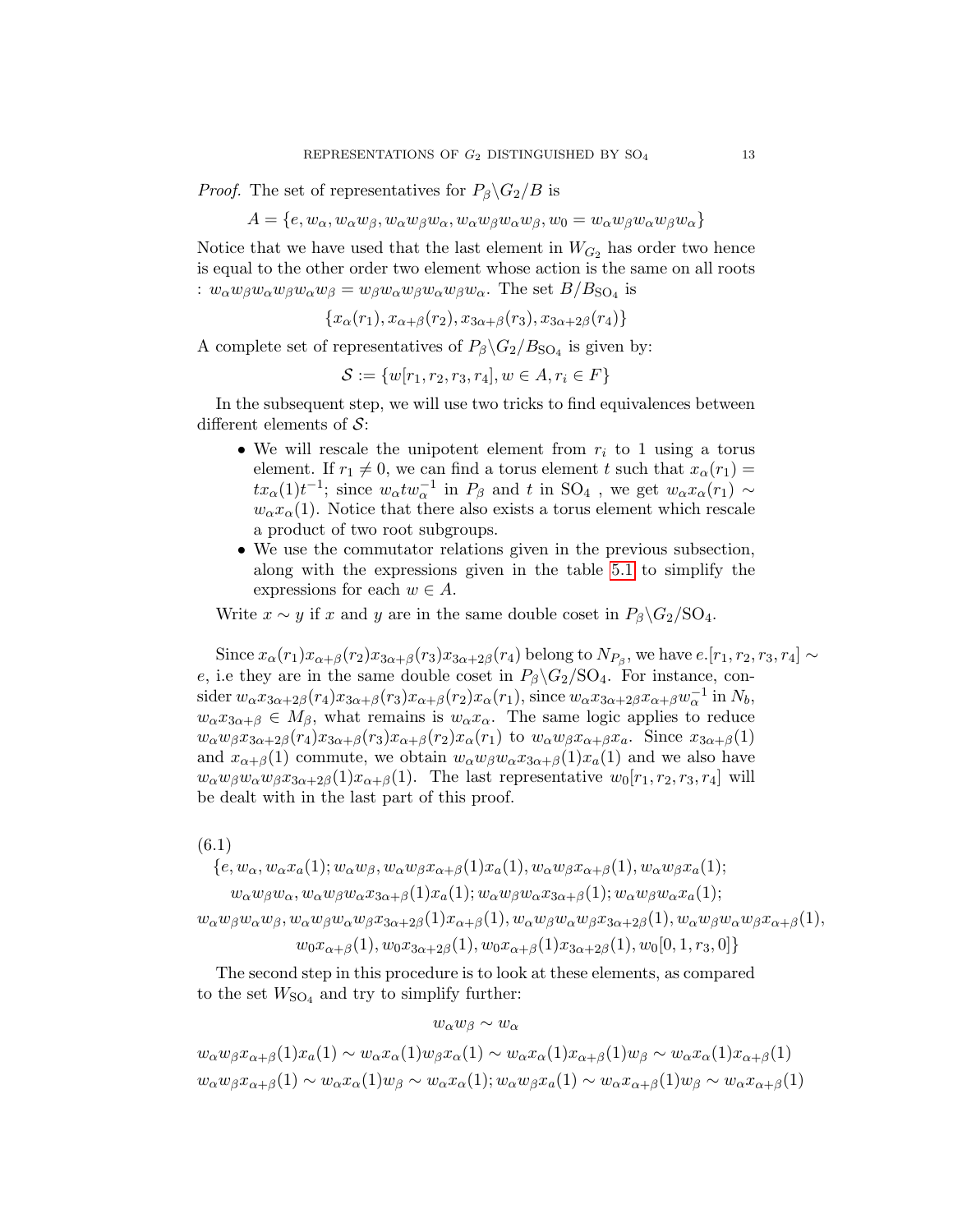$w_{\alpha}w_{\beta}w_{\alpha}w_{\beta} \sim w_{\alpha}w_{\beta}w_{\alpha}$ 

(6.2)  $w_{\alpha}w_{\beta}w_{\alpha}w_{\beta}x_{3\alpha+2\beta}(1)x_{\alpha+\beta}(1) \sim w_{\alpha}w_{\beta}w_{\alpha}x_{3\alpha+\beta}(1)x_a(1);$  $w_{\alpha}w_{\beta}w_{\alpha}w_{\beta}x_{3\alpha+2\beta}(1) \sim w_{\alpha}w_{\beta}w_{\alpha}x_{3\alpha+\beta}(1); w_{\alpha}w_{\beta}w_{\alpha}w_{\beta}x_{\alpha+\beta}(1) \sim w_{\alpha}w_{\beta}w_{\alpha}x_a(1)$ 

 $w_{\alpha}w_{\beta}w_{\alpha}w_{\beta}w_{\alpha}w_{\beta}w_{\alpha}w_{\beta}w_{\alpha}w_{\beta}w_{\alpha}w_{\beta}w_{\alpha}w_{\beta}w_{\alpha}w_{\beta}w_{\alpha}w_{\beta}w_{\alpha}w_{\beta}w_{\alpha}w_{\beta}w_{\alpha}w_{\beta}w_{\alpha}w_{\beta}w_{\alpha}w_{\beta}w_{\alpha}w_{\beta}w_{\alpha}w_{\beta}w_{\alpha}w_{\beta}w_{\alpha}w_{\beta}w_{\alpha}w_{\beta}w_{\alpha}w_{\beta}w_{\alpha}w_{\beta}w_{\alpha}w_{\beta}$ 

 $w_{\alpha}x_{\alpha}(1)x_{\alpha+\beta}(1) \sim w_{\alpha}x_{\alpha+\beta}(1)x_{\alpha}(1)x_{2a+b}(1)x_{3\alpha+\beta}(1)x_{3\alpha+2\beta}(1)$  $\sim w_{\alpha}x_{\alpha}(1)x_{3\alpha+\beta}(1)x_{3\alpha+2\beta}(1)x_{2a+b}(1)$  since  $x_{2a+b}(1)$  is in SO<sub>4</sub> it disappears. We are left with  $w_{\alpha}x_{3\alpha+\beta}(1)x_{3\alpha+2\beta}(1)x_{\alpha}(1)$ , and therefore  $\cong w_{\alpha}x_{\alpha}(1)$ .  $w_{\alpha}w_{\beta}w_{\alpha} \sim$  $w_{\beta}w_{\alpha}^2 w_{\beta}w_{\alpha}w_{\beta}w_{\alpha} \sim w_{\beta}w_{\alpha}w_0 \sim w_{\beta}w_{\alpha}$  since  $w_0$  is in  $W_{\text{SO}_4}$ .

Consider, finally, the representative  $w_0[r_1, r_2, r_3, r_4]$ . This one cannot be simplified using the tricks described above. However, one notices the  $SO_4$ contains a copy of  $GL_2$  (constituted of the  $x_{\pm\beta}$  and the torus) which commutes with  $w_0$ . Looking at this representative in the quotient by  $SO_4$  gives an action of  $GL_2$  on  $x_\alpha(r_1)x_{\alpha+\beta}(r_2)$  which is the standard action of  $GL_2$ on a two-dimensional vector space. Under this action, there are two orbits, one with  $r_1 = r_2 = 0$  and the second where  $(r_1, r_2) \neq (0, 0)$ . The first orbit yields the representative  $w_0[0, 0, r_3, r_4]$  which, by an action of the same  $GL_2$ on the two-dimensional vector space generated by  $x_{3\alpha+\beta}(r_3)x_{3\alpha+2\beta}(r_4)$  yield two representatives  $w_0$ , and  $w_0[0, 0, 0, 1]$ .

For the second orbit,  $(r_1, r_2) \neq (0, 0)$ , we may assume without loss of generality, that  $(r_1, r_2) = (0, 1)$ , then we are reduced to  $w_0[0, 1, r_3, r_4]$ . Now, either  $r_3 = r_4 = 0$ , which yields the representative  $w_0[0, 1, 0, 0]$ ; or  $r_3 = 0$ and  $r_4 \neq 0$ , in which case, you can choose a torus element in SO<sub>4</sub> which acts linearly on  $x_{2\alpha+3\beta}(r_4)$  and commutes with  $x_{\alpha+\beta}(r_2)$  so we can reduce further the expression to  $w_0[0, 1, 0, 1]$ .

Finally, if  $r_3 \neq 0$ , one first conjugates by a suitable element of the form  $x_\beta(m)$ the expression  $w_0[0, 1, r_3, r_4]$  to obtain  $w_0[0, 1, r_3, 0]$  (this is easily checked in SageMath, one should obtain  $m = -r_3/r_4$ , and further there exists an element of the torus  $t_1$  such that  $x_{3\alpha+\beta}(r_3)x_{\alpha+\beta}(1) = t_1x_{3\alpha+\beta}(1)x_{\alpha+\beta}(1)t_1^{-1}$ (more specifically this torus satisfies  $s = 1, t^2 = r_3$ ).

Then observe that the torus which commutes with  $x_{\alpha+\beta}(1)$  (i.e., you can check that too, it requires  $s = t$ ) acts by a square on  $x_{3\alpha+\beta}(r_3)$ . Therefore this representative becomes  $w_0[0, 1, r_3, 0]$  where  $r_3 \in F^{\times}/F^{\times}^2$ . To show that there a finite number of such representatives, one just needs to recall that when F is a local field,  $F^{\times}/F^{\times^2}$  is finite. More specifically, let us denote  $\pi$  a prime in F a local field,  $U = \mathcal{O}_F^{\times}$  $Y_F^{\times}$  and  $U_1 = \{1 + x\varpi^n | x \in \mathcal{O}_F\}$ , and let us take u an element of U with the property that its image in  $U/U_1$ is not a square. If  $2 \nmid q$  then  $\{1, u, \varpi, \varpi u\}$  form a complete set of cosets representatives for  $F^{\times}/F^{\times}{}^2$ .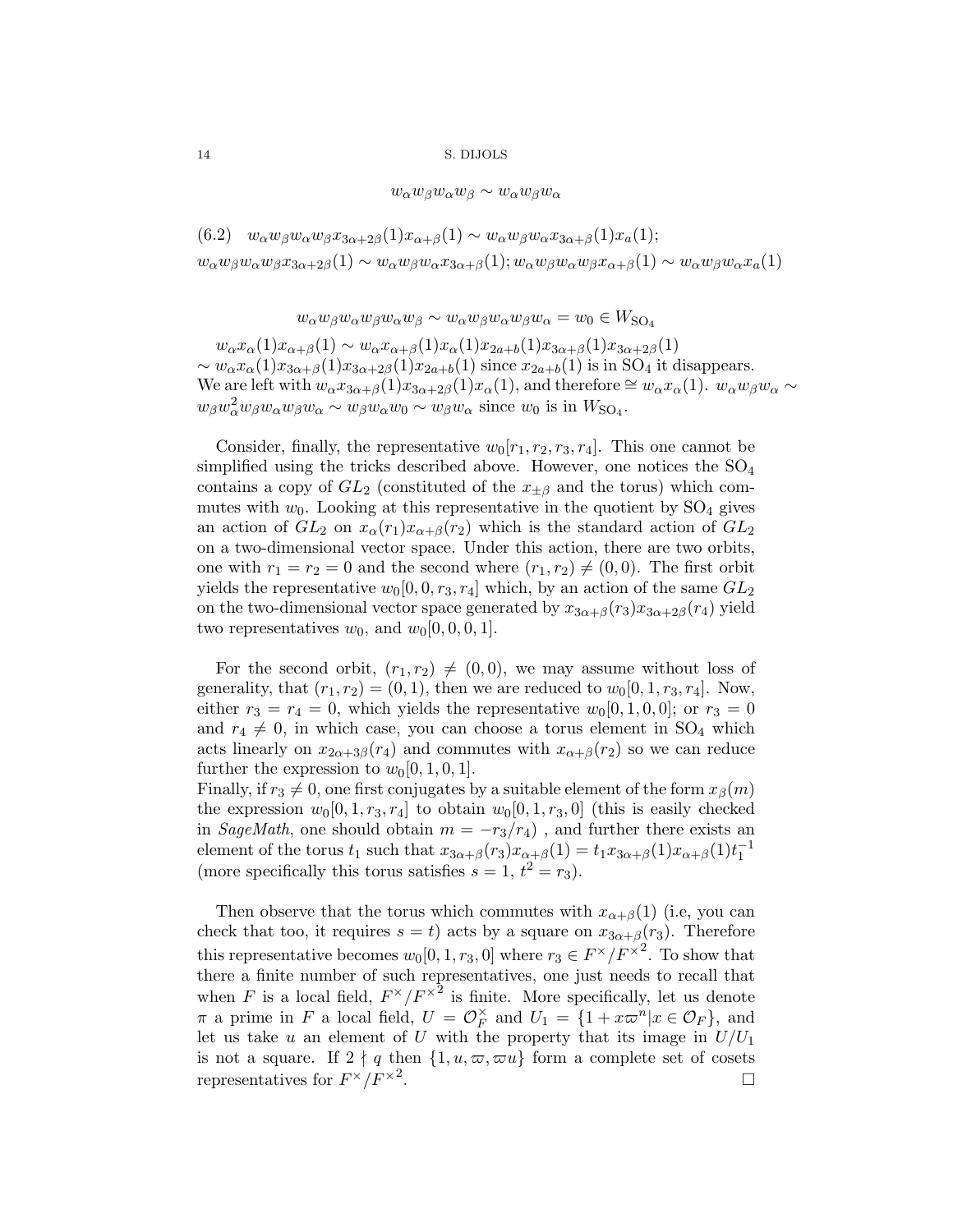### 7. Analysis of the orbits

<span id="page-16-3"></span><span id="page-16-0"></span>7.1. Involutions. In Section [5,](#page-10-0) we have shown that our involution was defined to be the conjugation by an order two element which was chosen to be a torus element of order two. Let us define three such elements:

t<sup>0</sup> = 1 0 0 0 0 0 0 0 0 −1 0 0 0 0 0 0 0 0 1 0 0 0 0 0 0 0 0 −1 0 0 0 0 0 0 0 0 1 0 0 0 0 0 0 0 0 −1 0 0 0 0 0 0 0 0 1 0 0 0 0 0 0 0 0 −1 t<sup>1</sup> = 1 0 0 0 0 0 0 0 0 1 0 0 0 0 0 0 0 0 1 0 0 0 0 0 0 0 0 1 0 0 0 0 0 0 0 0 −1 0 0 0 0 0 0 0 0 −1 0 0 0 0 0 0 0 0 −1 0 0 0 0 0 0 0 0 −1 

and

t<sup>2</sup> = 1 0 0 0 0 0 0 0 0 −1 0 0 0 0 0 0 0 0 −1 0 0 0 0 0 0 0 0 1 0 0 0 0 0 0 0 0 −1 0 0 0 0 0 0 0 0 1 0 0 0 0 0 0 0 0 1 0 0 0 0 0 0 0 0 −1 

As our reader may also be taking [\[21\]](#page-28-4) as a reference, and since we are dealing with the definition of involution, we show that  $\tau$  (used in this reference, p213) is trivial. Recall that the set of minimal semi-standard parabolic  $P_0$  subgroups of a reductive group G forms a W-torsor. In particular, since T is  $\theta$ -stable, there exists a unique Weyl element  $\tau \in W$  such that  $\theta(P_0) = \tau P_0 \tau^{-1}$ . Applying  $\theta$  to this identity yields also the condition  $\theta(\tau)\tau=e.$ 

<span id="page-16-1"></span>**Proposition 7.1.** Let  $\tau$  be the unique Weyl element  $\tau \in W$  such that  $\theta(P_0) = \tau P_0 \tau^{-1}$ . then  $\tau = e$  for any  $\theta_{t_i}$ .

*Proof.* This is clear once one notices that the Borel subgroup  $B = P_0$  is  $\theta$ stable. See the results of the computation in  $SageMath$ , file "tau-p213".  $\Box$ 

<span id="page-16-2"></span>7.2. The matching. In this paper, our investigation now focuses solely on the case of  $P = P_{\beta}$ . Let us denote  $W_{\beta} := W_{M_{\beta}} = \langle w_{\beta} \rangle$ . Following Lemma 3.1 in [\[21\]](#page-28-4), we know each orbit representative  $\eta$ , as given in the previous section, corresponds to a unique element in the double cosets space  $W_{\beta}\backslash W/W_{\beta} = \{e, w_{\alpha}, w_{\alpha}.w_{\beta}.w_{\alpha}, w_{\alpha}.w_{\beta}.w_{\alpha}.w_{\beta}.w_{\alpha}\}.$ 

Recall the following map from Subsection [3.1:](#page-8-2)

$$
\iota_M: P \backslash X \to \iota_M W_{M'} \tau^{-1} \cap \mathcal{S}_0(\theta),
$$

where  $S_0(\theta) = \{w \in W : w\theta(w) = e\}$  is the set of twisted involutions in the Weyl group. Here M' is the  $\theta' = \theta$  conjugate of M. In our context, first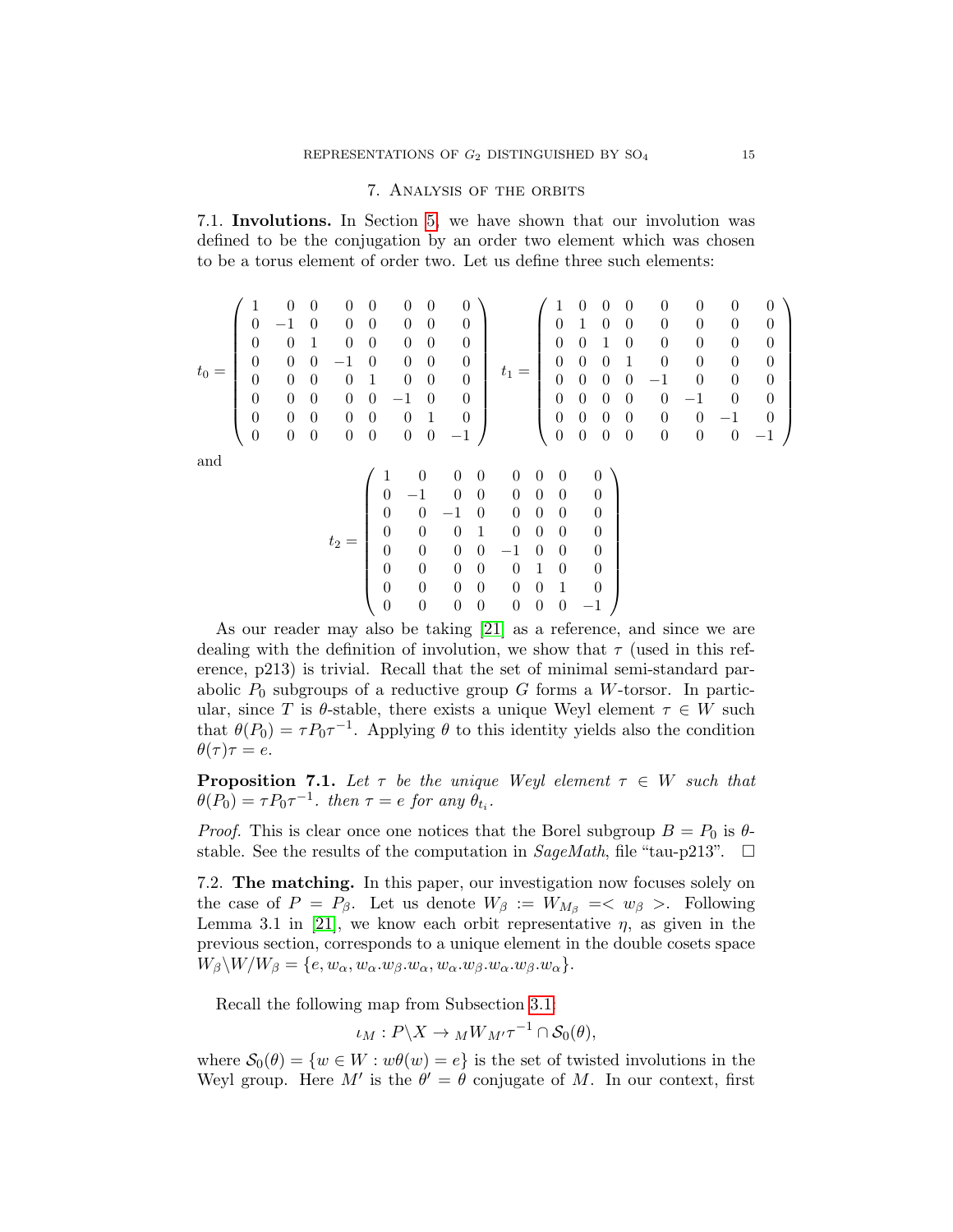the set of twisted involutions is just the set of involutions, as our involution consists in the conjugation by an order two element of the torus, secondly out of the twelve elements in  $W$ , seven are indeed involutions. This is easily verified with SageMath, although our readers need to pay attention that the product  $ww^{-1}$  might not necessarily be the identity matrix, but can also be an order two element of the torus.

Fix  $x \in X$ , and recall  $x = \eta \cdot e = \eta e \theta(\eta)^{-1}$ .  $\eta, x$ , match some unique elements in the double cosets  $W_{\beta}\backslash W/W_{\beta}$ :  $w = \iota_M(P\dot{x})$ . This uniqueness follows from a statement at the bottom of p216 in [\[21\]](#page-28-4) and Proposition [7.1.](#page-16-1) Offen uses expressions which depend on  $P'$  and  $M'$  but since  $\theta_{t_0}$  stabilizes M,  $M' = M$  as we have verified this matching using  $\theta_{t_0}$ .

Our first step while dealing with this project was to verify this matching and to do so we have used the involution given by  $\theta_{t_0}$  (this verification was not done for  $\theta_{t_1}$  or  $\theta_{t_2}$ ). Concretely, we are verifying in SageMath (again the code is available in the github file for the convenience of the reader) the following equations.

- $PxP = PwP$
- $t_0 = w * t_0 * w$
- w is left and right  $W_{(M_\beta)}$ -reduced.

Look at the first point above in SageMath: we compare to the four elements in  $W_\beta \backslash W/W_\beta$  and eliminate progressively variables to reach some contradiction for all elements but one which is the match.

| $\eta$                                                           | $x = \eta \theta(\eta)^{-1}$                                                                                                         | $W_{\beta} \backslash W / W_{\beta}$                   |
|------------------------------------------------------------------|--------------------------------------------------------------------------------------------------------------------------------------|--------------------------------------------------------|
| $\epsilon$                                                       | $\epsilon$                                                                                                                           | $\epsilon$                                             |
| $w_{\alpha}$                                                     | $w_{\alpha}.w_{\alpha}$                                                                                                              | $\epsilon$                                             |
| $w_{\alpha}x_{\alpha}(1)$                                        | $w_{\alpha}$ . $x_{\alpha}(2)$ . $w_{\alpha}$                                                                                        | $w_{\alpha}$                                           |
| $w_{\alpha}w_{\beta}w_{\alpha}x_{3\alpha+\beta}(1)$              | $w_{\alpha} * w_{\beta} * w_{\alpha} * x_{3\alpha+\beta} * x_{3\alpha+\beta} * w_{\alpha} * t_0 * w_{\beta}^{-1} * t_0 * w_{\alpha}$ | $w_{\alpha}.w_{\beta}.w_{\alpha}$                      |
| $w_{\alpha}w_{\beta}w_{\alpha}x_{\alpha}(1)$                     | $w_{\alpha} * w_{\beta} * w_{\alpha} * x_{\alpha} * x_{\alpha} * w_{\alpha} * t_0 * w_{\beta}^{-1} * t_0 * w_{\alpha}$               | $w_{\alpha}.w_{\beta}.w_{\alpha}.w_{\beta}.w_{\alpha}$ |
| $w_{\alpha}w_{\beta}w_{\alpha}x_{3\alpha+\beta}(1)x_{\alpha}(1)$ |                                                                                                                                      | $w_{\alpha}.w_{\beta}.w_{\alpha}.w_{\beta}.w_{\alpha}$ |
| $w_0$                                                            | $w_0t_0w_0^{-1}t_0$                                                                                                                  | $w_0$                                                  |
| $w_0x_{\alpha+\beta}(1)$                                         |                                                                                                                                      | $w_{\alpha}$                                           |
| $w_0x_{3\alpha+2\beta}(1)$                                       |                                                                                                                                      | $w_{\alpha}.w_{\beta}.w_{\alpha}$                      |
| $w_0x_{\alpha+\beta}(1)x_{3\alpha+2\beta}(1)$                    |                                                                                                                                      | $w_{\alpha}.w_{\beta}.w_{\alpha}$                      |
| $w_0[0, 1, r_3, 0]$                                              |                                                                                                                                      | $w_{\alpha}.w_{\beta}.w_{\alpha}.w_{\beta}.w_{\alpha}$ |

<span id="page-17-0"></span>7.3. Conventions for the torus and the Levi subgroups. For the rest of this paper let us set the following notation  $GL_2 = GL_2(F)$ .

Let  $t$  and  $s$  be  $F$ -variables. There exist two conventions to write the torus in  $M_\beta$  in the literature (see for instance [\[20\]](#page-28-11) and [\[17\]](#page-28-17)). From the Appendix [A](#page-22-0) which defines the embedding of  $G_2$  into  $GL_8$  (see in particular the Equation A.1) we are writing the torus in  $M_{\beta}$ , as  $T_{\text{GL}_2} = \begin{pmatrix} s & 0 \\ 0 & t \end{pmatrix}$ 0  $ts^{-1}$  $\bigg),$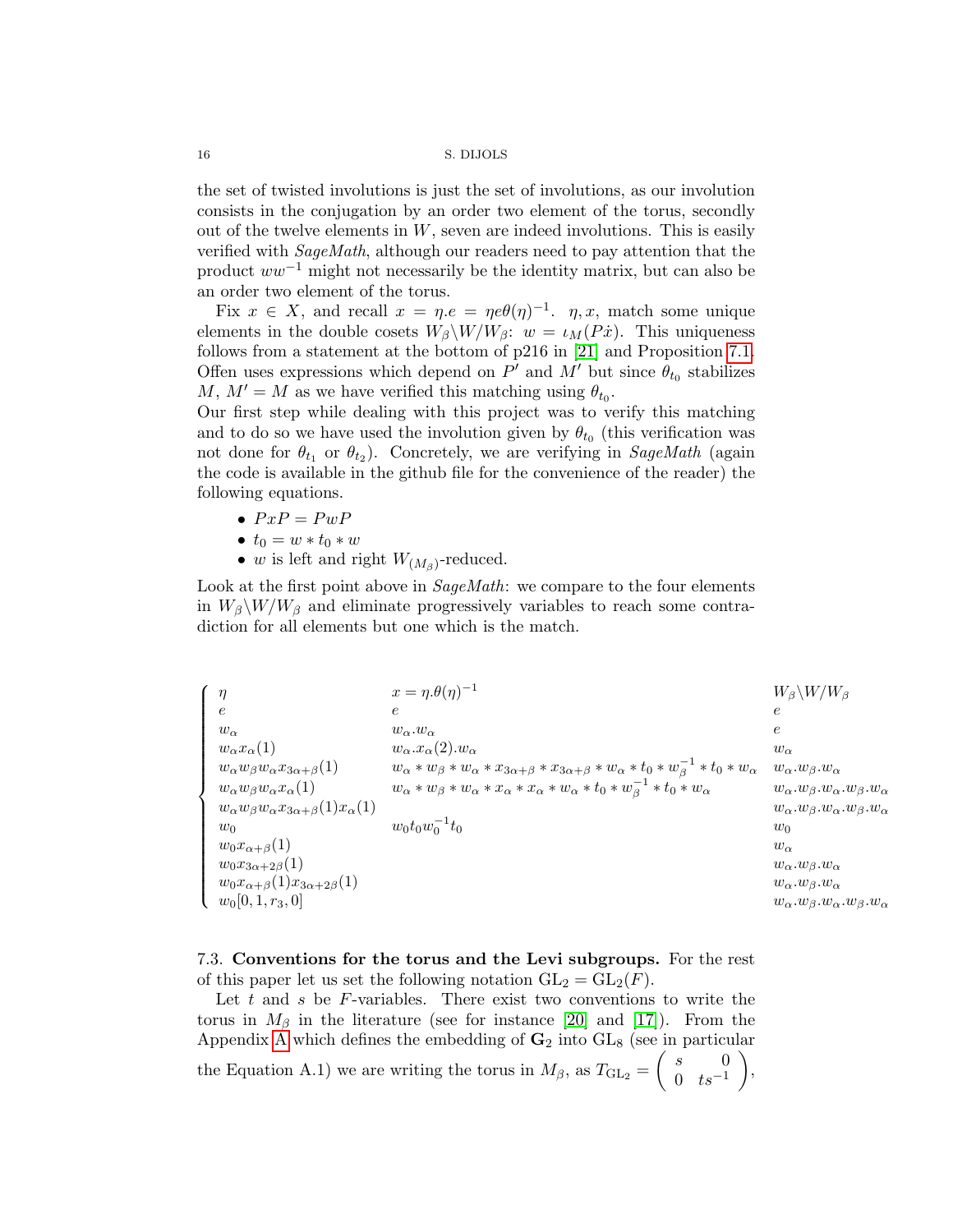so that  $\beta(T_{GL_2}) = e_1 - e_2 = s^2 t^{-1}$ . Therefore, again by [A,](#page-22-0) the embedding of the torus  $\begin{pmatrix} s & 0 \\ 0 & t_0-1 \end{pmatrix}$ 0  $ts^{-1}$ of  $\mathbf{G}_2$  in  $GL_8$ , is the following:

$$
T = T_{\rm GL_8} = \left(\begin{array}{cccccc} 1 & 0 & 0 & 0 & 0 & 0 & 0 & 0 \\ 0 & \frac{s^2}{t} & 0 & 0 & 0 & 0 & 0 & 0 \\ 0 & 0 & \frac{t}{s^2} & 0 & 0 & 0 & 0 & 0 \\ 0 & 0 & 0 & 1 & 0 & 0 & 0 & 0 \\ 0 & 0 & 0 & 0 & \frac{t}{s} & 0 & 0 & 0 \\ 0 & 0 & 0 & 0 & 0 & s & 0 & 0 \\ 0 & 0 & 0 & 0 & 0 & 0 & \frac{1}{s} & 0 \\ 0 & 0 & 0 & 0 & 0 & 0 & 0 & \frac{s}{t} \end{array}\right)
$$

Since most of our computations are implemented in SageMath, we need an explicit computable expression of the Levi  $M = M_{\beta}$ . We use the Bruhat decomposition to consider  $M_\beta$  as the disjoint union of the two Bruhat cells : $B.w_{\beta}.\overline{U_{\beta}}$  and  $B.e.\overline{U_{\beta}}$ , written in SageMath as:  $U_{\beta}TU_{-\theta}w_{\beta}$  and  $TU_{\beta}U_{-\beta}$ . Let m be the F-variable entering in the matrix expression of  $U_\beta$  and x be the one used in  $U_{-\beta}$ , then the two cells are:

<span id="page-18-2"></span>

| $\cdots$       |                |                                      |                          |                |                |                |                 |                                      |                                                       |                |                |                                    |                |                |                           |
|----------------|----------------|--------------------------------------|--------------------------|----------------|----------------|----------------|-----------------|--------------------------------------|-------------------------------------------------------|----------------|----------------|------------------------------------|----------------|----------------|---------------------------|
|                |                |                                      |                          | $\theta$       |                |                |                 |                                      |                                                       |                |                |                                    |                |                |                           |
|                |                | $\overline{0}$                       | $\overline{\phantom{0}}$ | $\frac{tx}{s}$ | $\overline{0}$ | $\overline{0}$ | $\theta$        | $\overline{0}$                       | $\frac{tx}{-}$                                        | $\overline{0}$ | $\overline{0}$ | $-\frac{t}{t}$<br>$\boldsymbol{s}$ | $\theta$       | $\overline{0}$ |                           |
| $\overline{0}$ | $\overline{0}$ | $rac{bsx}{t}$ .<br>$+$ $\frac{s}{t}$ | $\overline{0}$           | $0 \quad 0$    |                |                | $-\frac{bs}{s}$ | $\overline{0}$                       | $\begin{array}{ccc} 0 & -\frac{b}{s} & 0 \end{array}$ |                |                | $0 \quad 0$                        |                | $\overline{0}$ | $-\frac{bx}{x}$<br>s<br>s |
|                | $\overline{0}$ | $\overline{0}$                       |                          | $\overline{0}$ | $\overline{0}$ | $\theta$       | $\theta$        | $\cdot$ 0                            | $\overline{0}$                                        | $\overline{0}$ | $\overline{1}$ | $\overline{0}$                     | $\overline{0}$ | $\overline{0}$ |                           |
| $\overline{0}$ | bs             | $0\quad 0$                           |                          | $bsx + s$      | $\overline{0}$ | $\overline{0}$ | $\overline{0}$  | $\boldsymbol{0}$                     | $rac{btx}{s}+s$                                       | $\mathbf{0}$   | $\overline{0}$ | $-\frac{bt}{ }$ 0<br>s             |                | $\overline{0}$ |                           |
|                | $\overline{0}$ | $\overline{0}$                       |                          | $\overline{0}$ |                |                | $\overline{0}$  | $\begin{array}{ccc} 0 & \end{array}$ | $\overline{0}$                                        | $\mathbf{0}$   | $\overline{0}$ | $\overline{0}$                     | t              | $\overline{0}$ |                           |
|                | $\overline{0}$ | $\overline{0}$                       | $\overline{\phantom{0}}$ | $0\quad 0$     |                |                | $\overline{0}$  | $\bullet$ 0                          | $\overline{0}$                                        | $\mathbf{0}$   | $\overline{0}$ | 0                                  | $\overline{0}$ | ÷              |                           |
|                |                | $\frac{x}{-}$                        |                          | $\overline{0}$ |                |                | 吉               | $\overline{0}$                       | $\overline{0}$                                        | $\pm$          |                |                                    |                | $\overline{0}$ |                           |
|                |                |                                      |                          |                |                |                |                 |                                      |                                                       |                |                |                                    |                |                |                           |

Let  $a, b, c, d, T, u, v, w, X$  be F-variables. The following matrix would make an instance of  $M_\beta$  since it can be either of the two cells:

<span id="page-18-0"></span>(7.2) 
$$
\begin{pmatrix}\n1 & 0 & 0 & 0 & 0 & 0 & 0 & 0 \\
0 & T & 0 & 0 & a & 0 & 0 & 0 \\
0 & 0 & u & 0 & 0 & 0 & 0 & b \\
0 & 0 & 0 & 1 & 0 & 0 & 0 & 0 \\
0 & c & 0 & 0 & v & 0 & 0 & 0 \\
0 & 0 & 0 & 0 & 0 & w & 0 & 0 \\
0 & 0 & 0 & 0 & 0 & 0 & \frac{1}{w} & 0 \\
0 & 0 & d & 0 & 0 & 0 & 0 & x\n\end{pmatrix}
$$

<span id="page-18-1"></span>7.4. Admissible orbits. From now on, we are numbering the elements as they have been ordered in the Equation [7.2:](#page-16-2) for instance we may write the "fifth element" to mean  $x_5$  as given in the fifth line of that brace (also written  $x_5$  in the github code).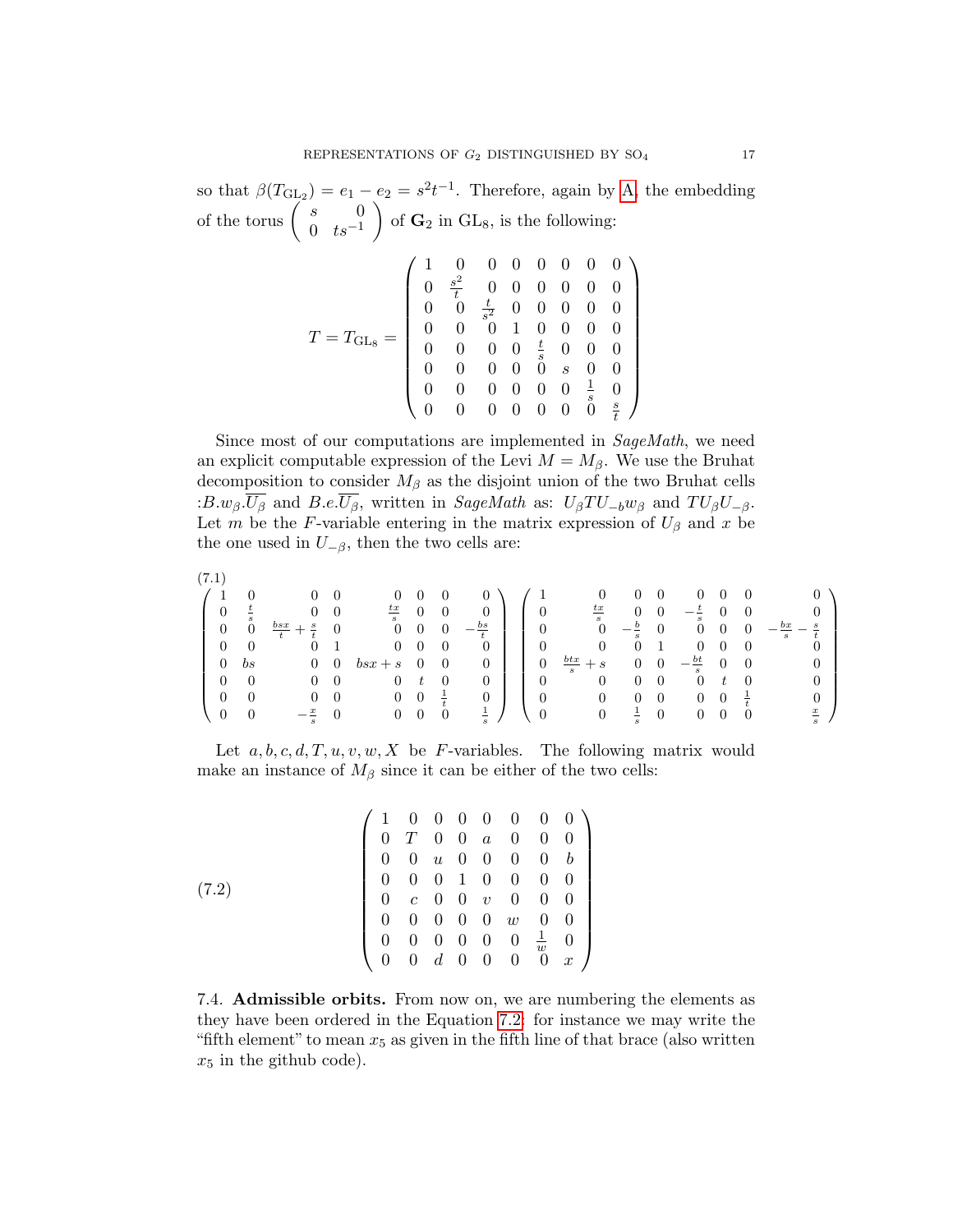To apply Proposition 7.1 and 7.2 of [\[21\]](#page-28-4), we need the condition  $x \in$  $N_{G,\theta}(M)$  to hold. Notice that when we choose  $\theta_{t_0}$ , this condition is just  $M_x = M$ . Further, the conditions needed to satisfy openness or closedness are given, namely one needs to consider  $\theta_x(P)$  and P:, either there are equal (closed orbit) either their intersection is the Levi  $M$ . In the github code we have computed (with the two Bruhat cells given in [7.1,](#page-18-2) but also with the expression [7.2,](#page-18-0) and with the opposite Levi) these conditions. In this subsection, we write all the exact properties of the orbits regarding these conditions our computational strategy allowed us to prove. It is not excluded that other orbits could be shown to be admissible, open or closed using either a different involution or strategy.

The fifth element. We assume  $\theta = \theta_{t_2}$  in this subsection, then  $x_5 =$  $\eta_5 \theta(\eta_5)^{-1}$  is M-admissible. The intersection  $\theta_x(P)$  and P is equal to  $M.U_{2\alpha+\beta}(n)$ (for a F-variable n), which is slightly larger than  $M$  and therefore we may assume that the associated orbit is not open. It is neither closed.

 $\eta_2$  and  $\eta_7 = w_0$ .

<span id="page-19-0"></span>**Proposition 7.2.** Let  $\eta$  be either  $\eta_2 = w_\alpha$  or  $\eta_7 = w_0$ , then  $x_2$  (resp.  $x_7$ ) is M-admissible and the orbit is closed. Further  $M_x = M$  and  $U_x = U$ .

*Proof.* First we notice that  $x_2 = t_2$  and  $x_7 = t_0$ , by choosing  $\theta = \theta_{t_i}$  accordingly, we observe that  $\theta_{t_i}(M) = M$  and  $\theta_{t_i}(P) = P$  (see the github code). We further calculate that  $U_x = U$ . We also notice that these elements are in the second orbit as given in Lemma [5.4.](#page-11-0) Notice also that the condition  $x \in L.w$  is obviously satisfied for  $x_7$  since it is a torus element.

In the case of  $t_0$ , since  $\theta_{t_0}$  stabilizes M, we further notice that,  $L =$  $M \cap xMx^{-1}$  (see page 2 of [\[21\]](#page-28-4)), hence  $L = M$ . The conjugation by  $t_2$ does not fix the Levi, however we check that  $M\eta_2 t_2 \eta_2 = \eta_2 t_2 \eta_2 M$ , therefore  $L = M$  again. Obviously the modular character  $\delta_{Q_x}$  is just  $\delta_{P_\beta}$ . — П

Notice that the orbit of  $x_7$  plays the role of the identity element's orbit in Lemma [5.4.](#page-11-0)

*Remark* 7.3. Let us notice that  $x_2$  is neither admissible nor closed when  $t_i = t_0$  (at least using this definition of closeness), whereas it is admissible with  $t_1$  and  $\theta_x(P) \cap P = MU_{3\alpha+\beta}U_{3\alpha+2\beta}$  (which should mean it is neither closed nor open).

**Proposition 7.4.** Let us consider the involutions given by conjugation with the  $t_0, t_1, t_2$  as defined in Subsection [7.1.](#page-16-3) The only strictly-admissible orbits are the one of the elements  $x_7$  and  $x_{10}$  with  $\theta_{t_0}$ ,  $x_2$  with  $\theta_{t_1}$ , and  $\theta_{t_2}$  and  $x_5 = w_\alpha w_\beta w_\alpha u_\alpha(1)$  with  $\theta_{t_2}$ .

Proof. We checked the equations of strict-admissibility (see [3.5\)](#page-8-1) for all the orbits' representatives in the code "admissibility-openess-closed.ipynb". The reader can read the result after running the relevant codes.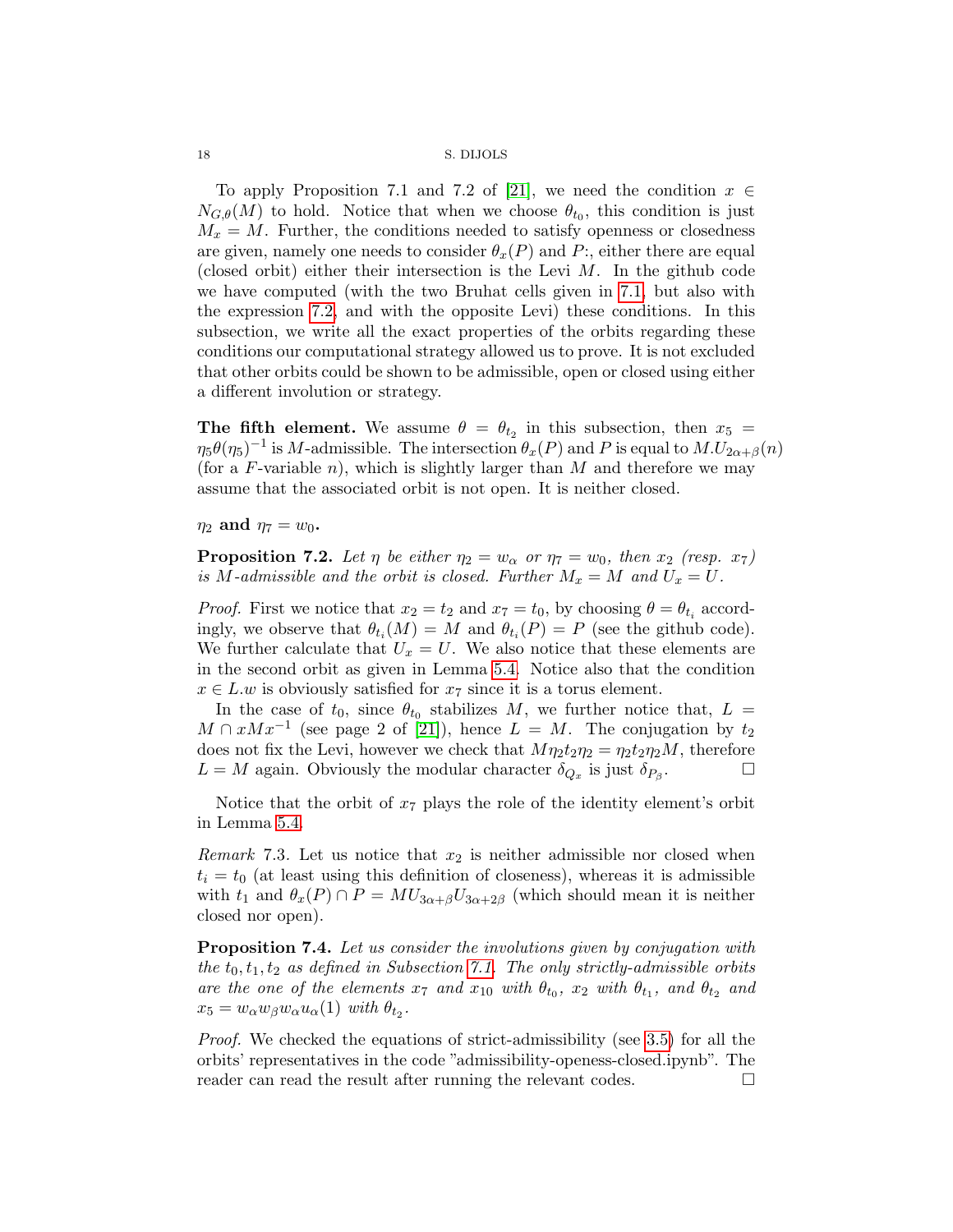<span id="page-20-1"></span>**Proposition 7.5.** The stabilizer of the representative  $w_0[0, 1, r_3, 0]$  in  $SO_4$ is isomorphic to one its subgroup  $SO_2$  and is therefore of minimal dimension. Therefore  $P_\beta w_0[0, 1, r_3, 0]$ SO<sub>4</sub> is open in

 $G_2$ , and  $\mathcal{O}_{w_0[0,1,r_3,0]}$  is an open orbit. The different  $SO_2$  in  $SO_4$  are parametrized by the square classes  $F^{\times}/(F^{\times})^2$  and each gives rise to a given open orbit.

*Proof.* There exists a torus element  $t_e(s, ts^{-1})$  in  $T_\beta$  with  $t = s$  which satisfies the following equation:  $t_e x_{\alpha+\beta}(1)x_{3\alpha+\beta}(r_3)t_e^{-1} = x_{\alpha+\beta}(1)x_{3\alpha+\beta}(1)$  and  $w_0 t_e x_{\alpha+\beta}(1) x_{3\alpha+\beta}(r_3) t_e^{-1} = w_0 t_e w_0^{-1} w_0 x_{\alpha+\beta}(1) x_{3\alpha+\beta}(r_3) t_e^{-1}$  with  $w_0 t_e w_0^{-1}$ denoted  $t'$  (which is some element in the torus only depending on the variable t) of the torus  $T_\beta$  and since we look at  $w_0x_{\alpha+\beta}(1)x_{3\alpha+\beta}(r_3)$  in a double coset, multiplying on the left by  $t_e^{-1}$  and on the right by  $t'^{-1}$  is harmless, so  $w_0t_e x_{\alpha+\beta}(1)x_{3\alpha+\beta}(r_3)t_e^{-1} \sim t't_e^{-1}w_0x_{\alpha+\beta}(1)x_{3\alpha+\beta}(r_3)t_e t'^{-1}$  but also  $\sim w_0x_{\alpha+\beta}(1)x_{3\alpha+\beta}(1).$ 

So we have found an element in the torus which stabilizes the orbit  $w_0[0, 1, r_3, 0]$ and depends on only one variable (i.e is of dimension one). Further, we notice that  $t_e$  acts as square  $x_{3\alpha+\beta}(r_3)$ . The square class  $r_3t^2$  is the quadratic form  $e \to r_3N(e)$ , with  $e \in E$ , with  $r_3$  not a square, attached to E the quadratic extension of F. We let  $V = E + (-E)$ , where  $(-E)$  is the same vector space with the negative quadratic form, be the split ambient non-degenerate 4-dimensional quadratic space and W a two-dimensional quadratic subspace of V such that  $SO(E) \cong SO(W) \subset SO(V) \cong SO_4$ . Therefore, they are as many  $SO(W)$  where, as they are quadratic extensions of F (see also the end of the proof of Lemma [6.1\)](#page-13-1). Each being the stabilizer of minimal dimension (dimension 1) of  $w_0[0, 1, r_3, 0]$  gives rise to an open orbit  $P \eta H$ .

### 8.  $SO_4$ -distinguished induced representations of  $G_2$

<span id="page-20-0"></span>As we are approaching our final results, one question remains untouched: The question of which characters  $\chi$  of  $SO_4(F)$  are we using when we apply the Propositions [3.1](#page-7-0) and [3.2,](#page-7-1) and how can they be seen, at first, as characters of the Levi  $M_\beta$  isomorphic to  $GL_2$ .

8.1. Characters of  $SO_4$  lifted from  $GL_2$ . Let us recall here how  $GL_2 =$  $GL_2(F)$  sits inside SO<sub>4</sub>.  $GL_2 \times GL_2$  operates on  $X = M_2(F)$  by left and right regular representations, preserving determinant (a quadratic form on the 4-dimensional space  $X$ ) up to scalars:

$$
(g, h)X = gXh^{-1}
$$

Therefore, the subgroup  $H = G[\mathrm{GL}_2 \times \mathrm{GL}_2] = \{(g,h) \in \mathrm{GL}_2 \times \mathrm{GL}_2 | \det(g) = \det(h)\}$ lies inside  $SO_4$ , hence there are a few options for  $GL_2$  to be viewed in  $SO_4$ . However, the type of characters of  $GL_2$  which can be seen as characters of  $SO_4$  is limited because the complex characters of p-adic  $SO_4$  can be described as follow:

**Lemma 8.1.** There are only four complex characters of  $SO(4)(F)$ .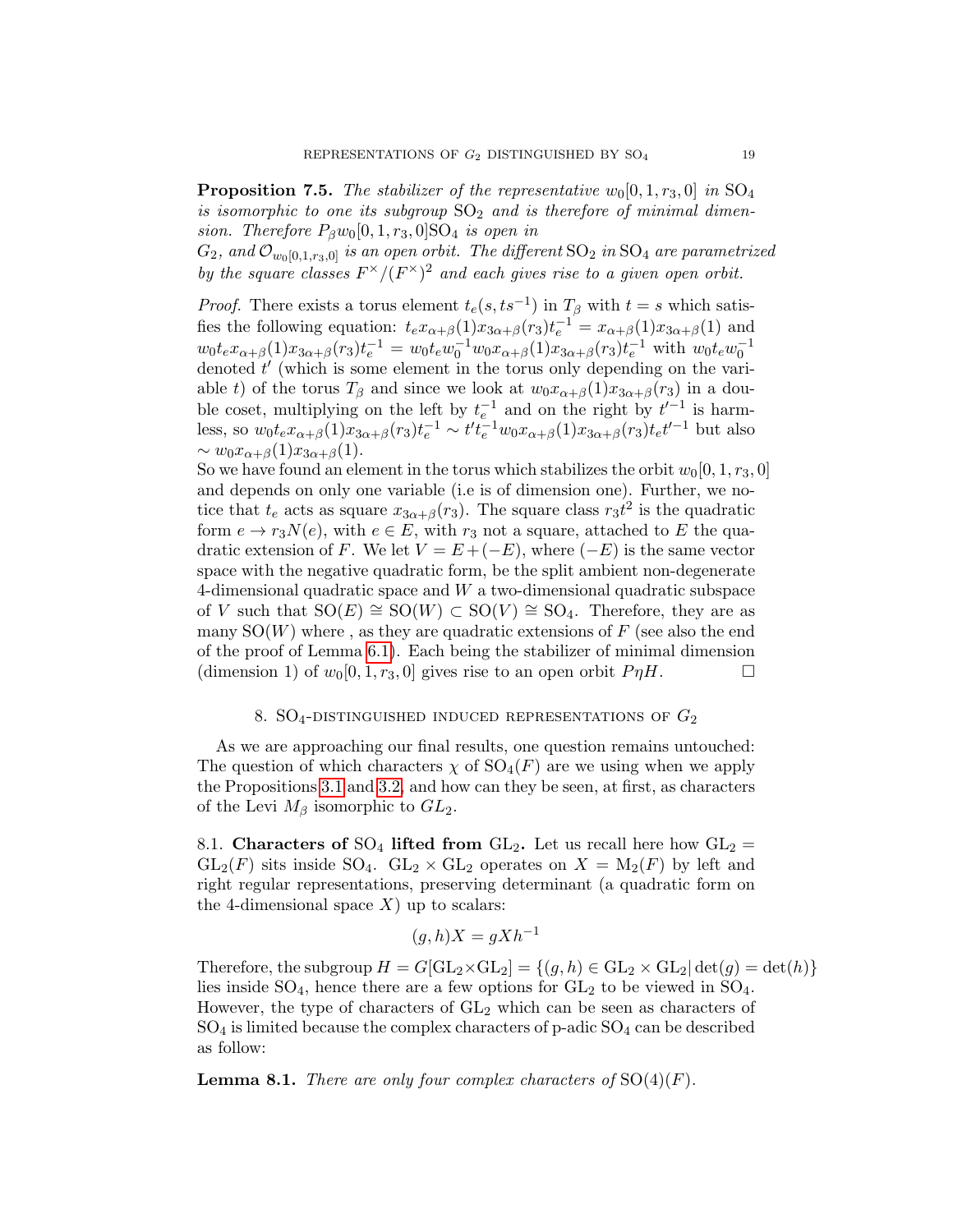Proof. We use a Kottwitz-isomorphism type of result. By the Lemma A.1 in the Appendix B of [\[16\]](#page-28-18) by Labesse and Lapid, the set  $Hom(G(F), \mathbb{C}^*)$  is isomorphic to  $H^1(W_F, Z(\hat{G})$  if G is a quasi-split group where  $Z(\hat{G})$  stands for the center of the complex dual group of  $G$ , and  $W_F$  for the Weil group of F. Since we have chosen  $SO_4$  to be quasi-split, and since the dual of  $SO_4(F)$  in that case is  $SO_4(\mathbb{C})$  (see [\[11\]](#page-28-19) p 24) we have:  $Hom(SO_4(F), \mathbb{C}^*) \cong$ Hom $(W_F, Z(SO_4(\mathbb{C}))$ . The center of  $SO_4(\mathbb{C})$  is  $\mu_2 = {\pm 1}$ . Further we notice that  $H^1(W_F, \{\pm 1\}) = \text{Hom}(W_F, \{\pm 1\})$  since any cocycle  $W_F \to \{\pm 1\}$ is just a homomorphism and it is determined by its kernel, which is a quadratic extension. So  $H^1(W_F, \{\pm 1\}) = \text{Hom}(W_F, \{\pm 1\})$  has cardinality 4 by the arguments recalled at the end of Lemma [6.1.](#page-13-1)

From these observations, and the fact that any of these characters is determined by a quadratic extension of  $F$ , it is natural to expect that these characters of  $SO_4$  need to be quadratic too. Since the subgroup H above sits inside SO4, a natural guess of the form of these characters would be to pick  $\chi_1, \chi_2$  characters of GL<sub>2</sub> and consider the four products  $\chi_1 \otimes \chi_1, \chi_1 \otimes \chi_2, \chi_2 \otimes$  $\chi_1$  and  $\chi_2 \otimes \chi_2$ . The complex characters of GL<sub>2</sub> factor through det, and we have the additional condition that  $\det(g) = \det(h)$  if  $(g, h) \in GL_2 \times GL_2$ . Finally, these conditions added to the fact that there are only four characters leave only the option of these characters taking values in  $\mathbb{Z}/2\mathbb{Z} \times \mathbb{Z}/2\mathbb{Z}$ . Therefore  $\chi_1$  and  $\chi_2$  are quadratic characters, one being the trivial character.

<span id="page-21-0"></span>**Theorem 8.2** (Closed orbit). Let  $\chi$  be a character of  $GL_2$ , i.e of the form  $\chi \circ \det$  for a quasi-character  $\chi$  of  $F^\times$ . Let  $P_\beta$  denote the maximal parabolic corresponding to the root  $\beta$ . The parabolic induced representations of  $G_2$ which are  $(SO_4, \chi)$ -distinguished include the following representations:

- The induction from  $P_\beta$  to  $G_2$  of the reducible principal series of  $GL_2$ ,  $I(\chi\delta_{P_{\beta}}^{1/2}|.|^{1/2}\otimes\chi\delta_{P_{\beta}}^{1/2}|.|^{-1/2}).$
- The induced representation  $I_{P_2}^{\mathbf{G}_2}$  $\frac{\mathbf{G}_2}{P_\beta}(\chi\delta_{P_\beta}^{1/2}).$
- The induced representation  $I_{P_c}^{\mathbf{G}_2}$  $\frac{\mathbf{G}_2}{P_\beta}(\sigma) \otimes \chi \delta_{P_\beta}^{1/2}$  for  $\sigma$  an irreducible nontrivial representation of  $GL<sub>2</sub>$

Proof. We have identified three closed parabolic orbits among the eleven orbits, the one associated to the element  $x = e$  (which is, by definition, closed), and the one associated to  $x_2$  and  $x_7$  (see Proposition [7.2\)](#page-19-0).

Applying Proposition [3.1](#page-7-0) we know that if  $\sigma$  is  $(M_x, \delta_{P_x} \delta_P^{-1/2})$  $\frac{-1}{2} \chi^{\eta^{-1}}$  –distinguished then  $\text{Ind}_{P}^{G}(\sigma)$  is  $(H, \chi)$ -distinguished. Since  $L = M \cap \eta \theta(\eta^{-1} M \eta) \eta^{-1} = M$ ,  $M_x = L_x = M \approx GL_2$  in this case. We are therefore looking at GL<sub>2</sub>representations  $\sigma$  which are  $(GL_2, \delta_{P_\beta}^{1/2}\chi)$ -distinguished.

Hom<sub>SO<sub>4</sub></sub>
$$
(I_P^{G_2}(\sigma), \chi) \cong \text{Hom}_{\text{GL}_2}(\sigma, \delta_{P_\beta}^{1/2} \chi)
$$
 if  $\delta_{Q_x} = \delta_{P_\beta}$ 

Clearly, to satisfy this equality we need to consider representations  $\sigma$  of  $GL_2$ which admits  $\delta_{P_0}^{1/2}$  $P_{\beta}^{1/2} \chi$  as quotients. It immediately excludes the irreducible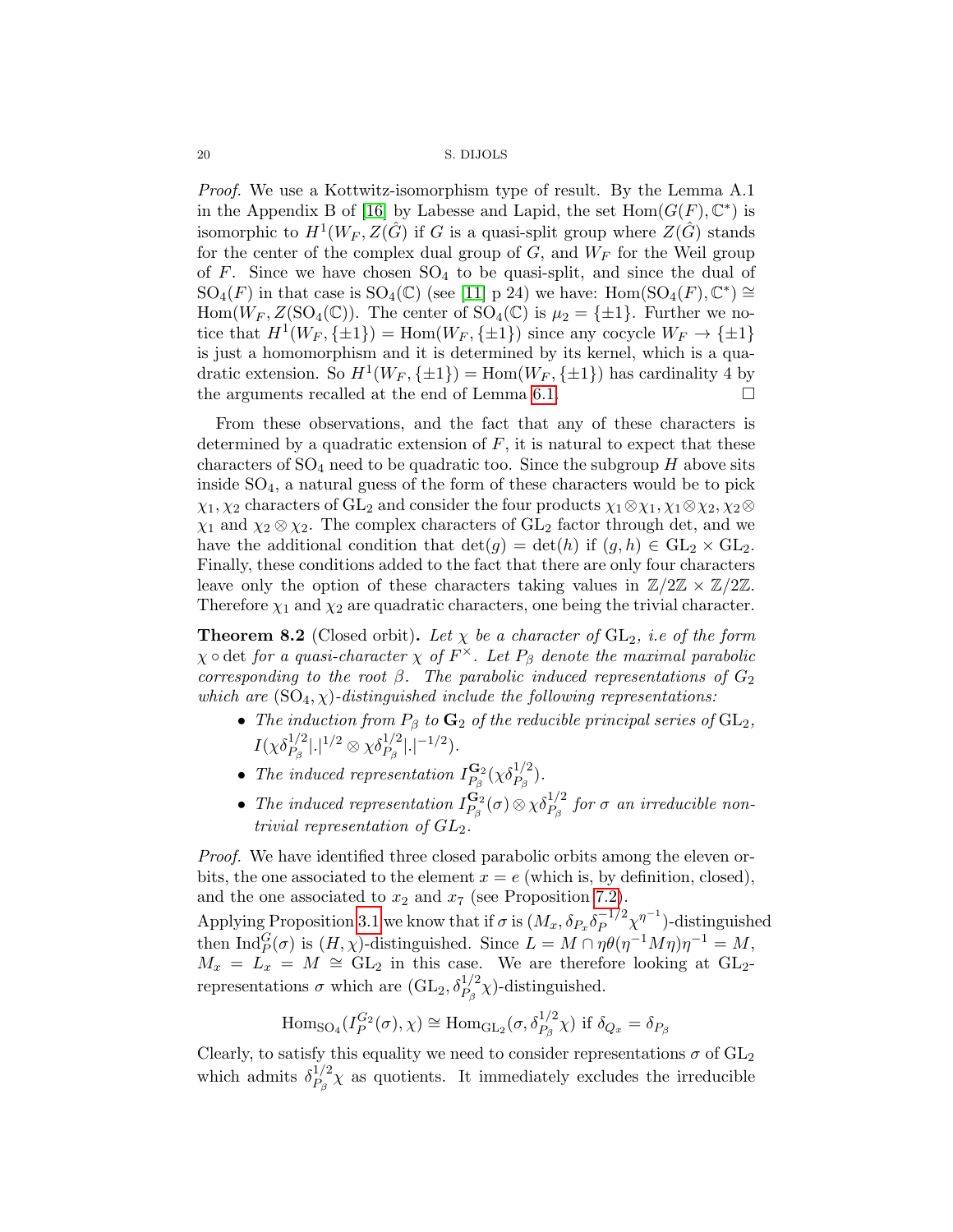representations of GL2. Therefore, by the well-known classification of all representations of  $GL_2$ , what remain are the principal series of  $GL_2$  and the characters.

By Lemma [2.2,](#page-6-1) the principal series  $I(\mu)$  (whose central character is  $\mu|_Z$ ) of  $GL<sub>2</sub>$  with non-trivial central character cannot be  $GL<sub>2</sub>$ -distinguished, and in general the principal series  $I(\mu)$  cannot be  $(GL_2, \chi)$ -distinguished if  $\chi|_Z \neq$  $\mu|_Z$ . Then use the Proposition [4.3](#page-9-0) to conclude.

Theorem (Distinguished induced parabolic representations and admissible orbits). We take the involution  $\theta$  defining  $SO_4(F) = \mathbf{G}_2^{\theta}(F)$  to be of the form  $\theta_{t_i}$  for  $i \in \{0,1,2\}$  as defined in the Subsection [7.3,](#page-17-0) and the Levi  $M_\beta$  as defined in Equation [7.2.](#page-18-0) The parabolically induced representations from the parabolic  $P_\beta$  of  $G_2$  distinguished by  $SO_4$  whose linear forms arise from admissible orbits are necessarily of the form given in the previous Theore[m8.2.](#page-21-0)

Proof. We apply the Propositions [3.1](#page-7-0) and [3.2.](#page-7-1) Notice that the condition  $x \in N_{G,\theta}(M)$  is equivalent to the condition of strict-admissibility as defined in the Definition [3.5.](#page-8-1)

First, we have shown that following this definition, the only strictly-admissible elements are  $x_7, x_{10}, x_2$  and  $x_5$ , with only the orbits of  $x_2$  and  $x_7$  satisfying the closedness condition. In particular, the open orbit (corresponding to  $x_{11}$ ) is shown to be non-admissible. Thus, to apply the Propositions [3.1](#page-7-0) and [3.2,](#page-7-1) the following condition is necessarily satisfied:  $\theta_x(M) = M$  and  $M_x = M \cong GL_2$ . In other words, the case where  $M_x = T$  does not occur. The case where the orbit is closed, and  $M \cong GL_2$  was treated in the Theorem [8.2.](#page-21-0)  $\Box$ 

### <span id="page-22-0"></span>APPENDIX A. CONVENTIONS FOR  $G_2$  used for SageMath **COMPUTATIONS**

The appendix contains the necessary background information that allows one to embed the exceptional group  $\mathbf{G}_2$  into the general linear group  $GL(8)$ . Realizing  $G_2$  as the automorphism group of an eight-dimensional Cayley algebra  $\mathcal{C}$ , and then computing the matrices of elements in root groups with respect to a chosen basis for  $\mathcal C$  is enough to produce the embedding. Such an embedding was used extensively to carry out the calculations in SageMath that are used throughout the present paper. The material in this appendix has been graciously provided by Steven Spallone who in turn would like to acknowledge Gordan Savin for getting him started. Any errors in what follows are the responsibility of the author.

Preliminaries on the Cayley algebra. First, we describe the split Cayley algebra C over F. Let  $M_2(F)$  be the algebra of  $2 \times 2$  matrices with entries in F. As an F-vector space,  $C = M_2(F) \oplus M_2(F)$  and a typical element of

 $\Box$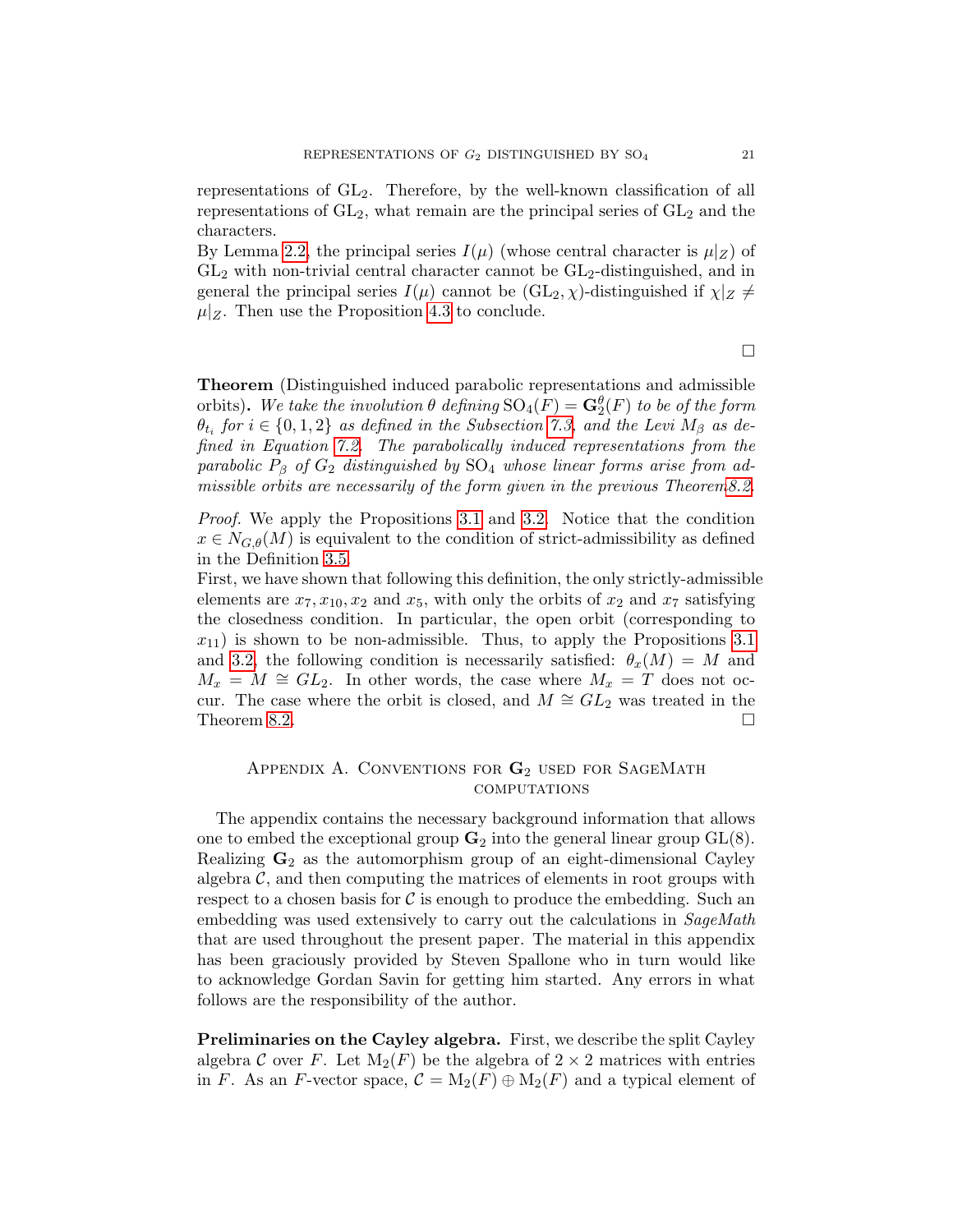C can be written as a pair  $c = (x \mid y)$ , where  $x, y \in M_2(F)$ . Multiplication on  $\mathcal C$  is given by

$$
(x | y)(x' | y') = (xx' + adj(y')y | y'x + y adj(x')),
$$

for all  $(x | y)$ ,  $(x' | y') \in C$ . Here adj $(x)$  is the usual adjugate matrix, which agrees with  $(\det x) \cdot x^{-1}$  when  $x \in M_2(F)$  is invertible. The algebra C has an identity  $e = (I_2 \mid 0)$ , where  $I_2$  is the  $2 \times 2$  identity matrix, and the subspace spanned by  $e$  is the centre of  $\mathcal{C}$ .

There is a conjugation map on  $\mathcal C$  given by

$$
\overline{(x \mid y)} = (\text{adj}(x) \mid -y),
$$

and a norm map  $N: \mathcal{C} \to F$  given by

$$
N((x \mid y)) = \det x - \det y.
$$

For any  $c \in \mathcal{C}$ , the trace of c is defined to be  $c + \overline{c}$ . If  $c = (x \mid y)$ , then

$$
c + \overline{c} = \operatorname{tr}(x)e,
$$

which we identify with the usual trace  $tr(x) \in F$  of x. Thus, we abuse notation and write tr :  $C \rightarrow F$  for the map  $c \mapsto c + \overline{c}$ . The bilinear form determined by N, namely the pairing defined for  $c, d \in \mathcal{C}$  by

$$
\langle c, d \rangle = N(c + d) - N(c) - N(d)
$$

is non-degenerate. Observe that  $\langle c, d \rangle = \text{tr} (c\overline{d})$  for all  $c, d \in \mathcal{C}$ ; in particular,  $\langle c, e \rangle = \text{tr}(c)$ , for all  $c \in \mathcal{C}$ .

The Automorphism Group of  $\mathcal{C}$ . Let G be the group of automorphisms of the algebra  $\mathcal C$ . It is now well known that  $G$  is a split semisimple algebraic group of type  $\mathbf{G}_2$  (this was first proved by E. Cartan [\[4\]](#page-28-20)). By [\[28\]](#page-29-4), the elements of G stabilizing  $A_2 = \begin{pmatrix} * & * & 0 & 0 \\ * & * & 0 & 0 \end{pmatrix}$  are of the form  $\varphi_{c,p}$ , where

$$
\varphi_{c,p}(x \mid y) = (cxc^{-1} \mid pcyc^{-1}),
$$

with  $c \in GL_2(F)$  and  $p \in SL_2(F)$ .

Let  $\lambda_1, \lambda_2 \in F^{\times}$ . Let  $a_{\lambda_1, \lambda_2} \in GL_2(F)$  be the diagonal matrix

$$
a_{\lambda_1,\lambda_2} = \left(\begin{array}{cc} \lambda_1 & 0 \\ 0 & \lambda_2 \end{array}\right).
$$

Then define the element  $\gamma(\lambda_1, \lambda_2) \in G$  via

(A.1) 
$$
\gamma(\lambda_1, \lambda_2)(x \mid y) = \left( \mathrm{Int}(a_{\lambda_1, \lambda_2})(x) \mid a_{\lambda_2, \lambda_2^{-1}} \mathrm{Int}(a_{\lambda_1, \lambda_2})(y) \right),
$$

for all  $(x | y) \in C$ . Recall that  $Int(g)(x) = gxg^{-1}$ , for any  $g \in GL_2(F)$  and  $x \in M_2(F)$ .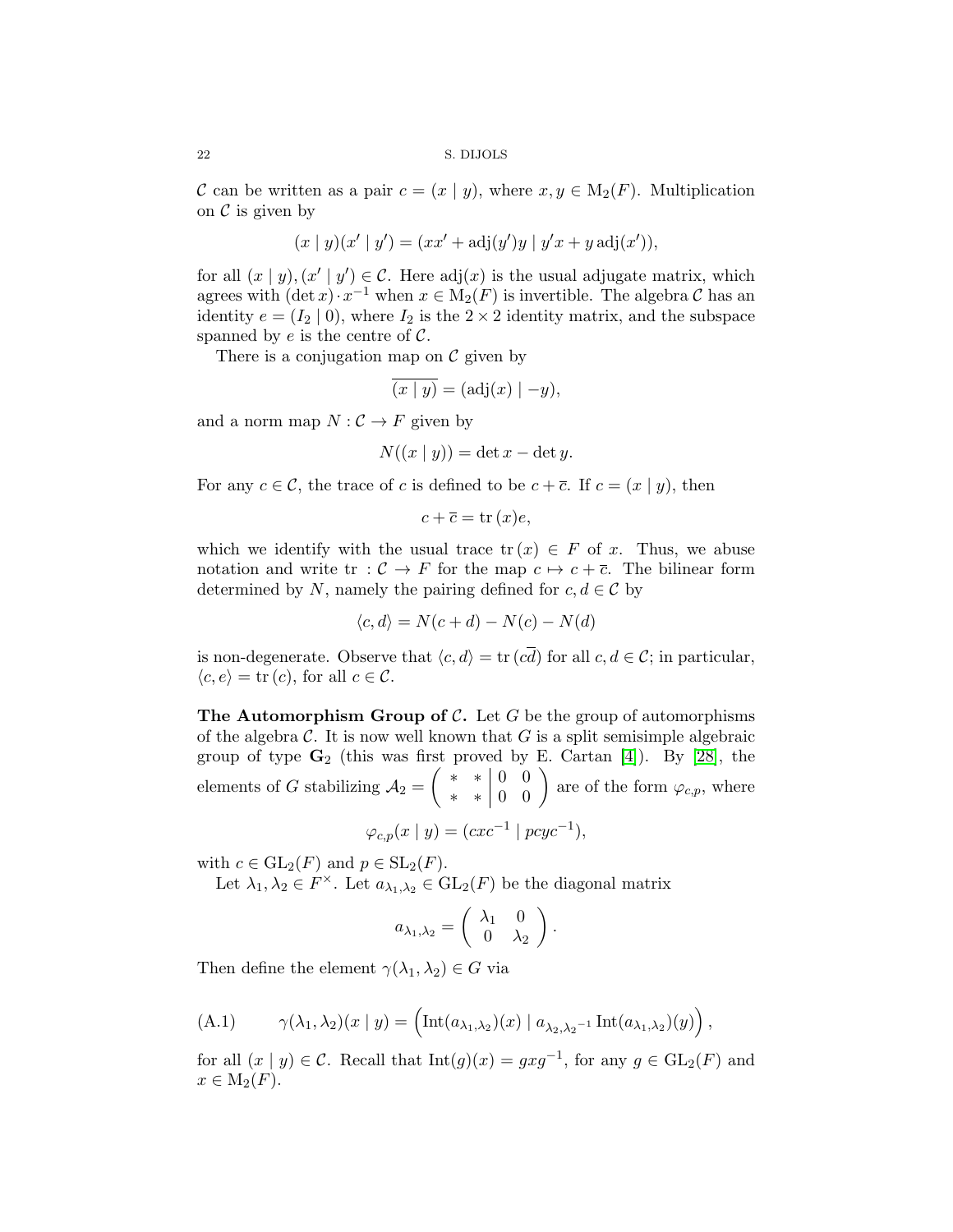Let  $T = \{ \gamma(\lambda_1, \lambda_2) : \lambda_1, \lambda_2 \in F^\times \}$ ; then T is a maximal torus of G. Let  $\gamma = \gamma(\lambda_1, \lambda_2) \in T$ . Define  $\alpha(\gamma) = \lambda_1 \lambda_2^{-1}$  and  $\beta(\gamma) = \lambda_2^{-2} \lambda_1^{-1}$ . Then we have

$$
(\alpha + \beta)(\gamma) = \lambda_2,
$$
  
\n
$$
(2\alpha + \beta)(\gamma) = \lambda_1,
$$
  
\n
$$
(3\alpha + \beta)(\gamma) = \lambda_1^2 \lambda_2^{-1},
$$
 and  
\n
$$
(3\alpha + 2\beta)(\gamma) = \lambda_1 \lambda_2.
$$
  
\nLet  $s = \begin{pmatrix} 0 & -1 \\ 1 & 0 \end{pmatrix}$  and define  $w_G \in G$  by

$$
w_G((x \mid y)) = (sxs^{-1} \mid sys^{-1}).
$$

Then conjugation by  $w_G$  acts by inversion on T, and thus represents the longest Weyl group element of  $T$  in  $G$ .

Lie algebra g. The Lie algebra g of  $G$  can be identified with the algebra of derivations of C. Recall that a derivation of C is a linear map  $D: \mathcal{C} \to \mathcal{C}$ so that

$$
D(cd) = D(c)d + cD(d),
$$

for all  $c, d \in \mathcal{C}$ .

The adjoint action of G on g is given by  $(Ad(g)D)(c) = g(D(g^{-1}c))$ , for all derivations  $D \in \mathfrak{g}$  and  $c \in \mathcal{C}$ . Let t denote the Lie algebra of the torus T. Let  $\lambda_1, \lambda_2 \in F$  and let  $\gamma(\lambda_1, \lambda_2) \in \mathfrak{t}$ . Let

$$
t = a_{\lambda_1, \lambda_2} = \begin{pmatrix} \lambda_1 & 0 \\ 0 & \lambda_2 \end{pmatrix}.
$$

It is easy to see that for an element  $(x | y) \in \mathcal{C}$  we have

$$
\gamma(\lambda_1, \lambda_2)(x \mid y) = ([t, x], \text{tr}(t)y - yt).
$$

### One-parameter root subgroups of  $G_2$ .

Root subgroup and other objects related to  $\alpha$ . For any  $t \in F$ , define  $u_{\alpha}(t), u_{-\alpha}(t) \in$ G by

$$
u_{\alpha}(t)(x \mid y) = (\text{Int}(V(t))x \mid yV(-t))
$$

and

$$
u_{-\alpha}(t)(x \mid y) = (\text{Int}(\overline{V}(t))x \mid y\overline{V}(-t)),
$$

for all  $(x | y) \in \mathcal{C}$ , where

$$
V(t) = \begin{pmatrix} 1 & t \\ 0 & 1 \end{pmatrix} \quad \text{and} \quad \overline{V}(t) = \begin{pmatrix} 1 & 0 \\ t & 1 \end{pmatrix}.
$$

Explicitly,

$$
u_{\alpha}(t) \left( \begin{array}{cc|cc} x_1 & x_2 & y_1 & y_2 \\ x_3 & x_4 & y_3 & y_4 \end{array} \right) = \left( \begin{array}{cc|cc} x_1 + tx_3 & x_2 + t(x_4 - x_1) - t^2 x_3 & y_1 & y_2 - ty_1 \\ x_3 & x_4 - tx_3 & y_3 & y_4 - ty_3 \end{array} \right)
$$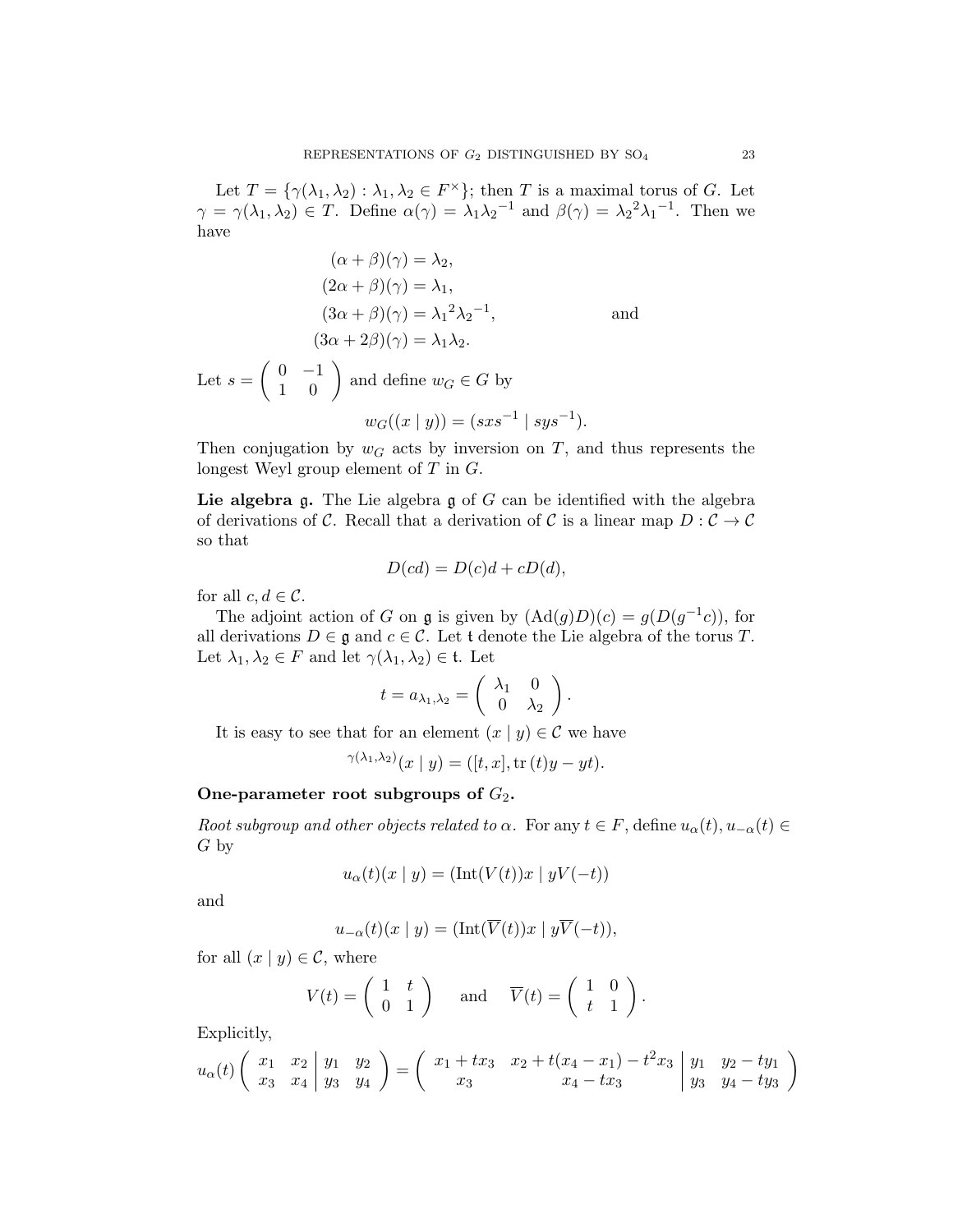Let  $n_{\alpha}$  be a representative of the reflection in  $W_{G_2}$  corresponding to the root  $\alpha$ . Following Chevalley's recipe (see [\[13,](#page-28-21) §32.3], for instance), one easily computes that  $n_{\alpha} = u_{\alpha}(1)u_{-\alpha}(-1)u_{\alpha}(1)$  is given by

$$
n_{\alpha}(x \mid y) = (sxs^{-1} \mid ys)
$$

where  $s = \begin{pmatrix} 0 & -1 \\ 1 & 0 \end{pmatrix}$ , as above. Note that  $n_{\alpha}^2 = \gamma(-1, -1)$ , and that

$$
n_{\alpha}\gamma(\lambda_1,\lambda_2)n_{\alpha}^{-1}=\gamma(\lambda_2,\lambda_1).
$$

A.0.1. Root subgroup and other objects related to  $\beta$ . If  $a, b \in \mathcal{C}$ , define the map  $L_{a,b} : \mathcal{C} \to \mathcal{C}$  by

$$
L_{a,b}(c) = \langle c, a \rangle b - \langle c, b \rangle a,
$$

for all  $c \in \mathcal{C}$ . Take

$$
x_0 = \begin{pmatrix} 0 & 0 & 0 & 0 \\ 1 & 0 & 0 & 0 \end{pmatrix}, w_0 = \begin{pmatrix} 0 & 0 & 1 & 0 \\ 0 & 0 & 0 & 0 \end{pmatrix},
$$

and define  $D_{\beta} = L_{w_0,x_0}$ . Put

$$
x'_0 = \begin{pmatrix} 0 & -1 & 0 & 0 \\ 0 & 0 & 0 & 0 \end{pmatrix}, w'_0 = \begin{pmatrix} 0 & 0 & 0 & 0 \\ 0 & 0 & 0 & 1 \end{pmatrix},
$$

and define  $D_{-\beta} = L_{w'_0, x'_0}$ . It is straightforward to check that  $D_{\beta}$  and  $D_{\beta}$  are the root vectors for the roots  $\beta$  and  $-\beta$  in the Lie algebra g of G.

Then for  $t \in F$  and  $c \in \mathcal{C}$ , define

$$
u_{\beta}(t)(c) = c + L_{w_0,x_0}(tc).
$$

and

$$
u_{-\beta}(t)(c) = c + L_{w'_0, x'_0}(tc).
$$

Explicitly,

$$
u_{\beta}(t) \left( \begin{array}{cc|cc} x_1 & x_2 & y_1 & y_2 \\ x_3 & x_4 & y_3 & y_4 \end{array} \right) = \left( \begin{array}{cc|cc} x_1 & x_2 & y_1 + tx_2 & y_2 \\ x_3 - ty_4 & x_4 & y_3 & y_4 \end{array} \right)
$$

and

$$
u_{-\beta}(t) \left( \begin{array}{cc|cc} x_1 & x_2 & y_1 & y_2 \\ x_3 & x_4 & y_3 & y_4 \end{array} \right) = \left( \begin{array}{cc|cc} x_1 & x_2 + ty_1 & y_1 & y_2 \\ x_3 & x_4 & y_3 & y_4 - tx_3 \end{array} \right).
$$

Let  $n_\beta$  denote the representative of the reflection corresponding to  $\beta$  in  $W_{G_2}$ . Following Chevalley's recipe, as above, if we set  $n_\beta = u_\beta(1)u_{-\beta}(-1)u_\beta(1)$ , then

$$
n_{\beta}(c) = c + \langle c, w - x' \rangle x + \langle c, w' - x \rangle w - \langle c, w' + x \rangle x' + \langle c, w + x' \rangle w'.
$$

Explicitly

$$
n_{\beta}\left(\begin{array}{cc|cc} x_1 & x_2 & y_1 & y_2 \\ x_3 & x_4 & y_3 & y_4 \end{array}\right) = \left(\begin{array}{cc|cc} x_1 & -y_1 & x_2 & y_2 \\ -y_4 & x_4 & y_3 & x_3 \end{array}\right).
$$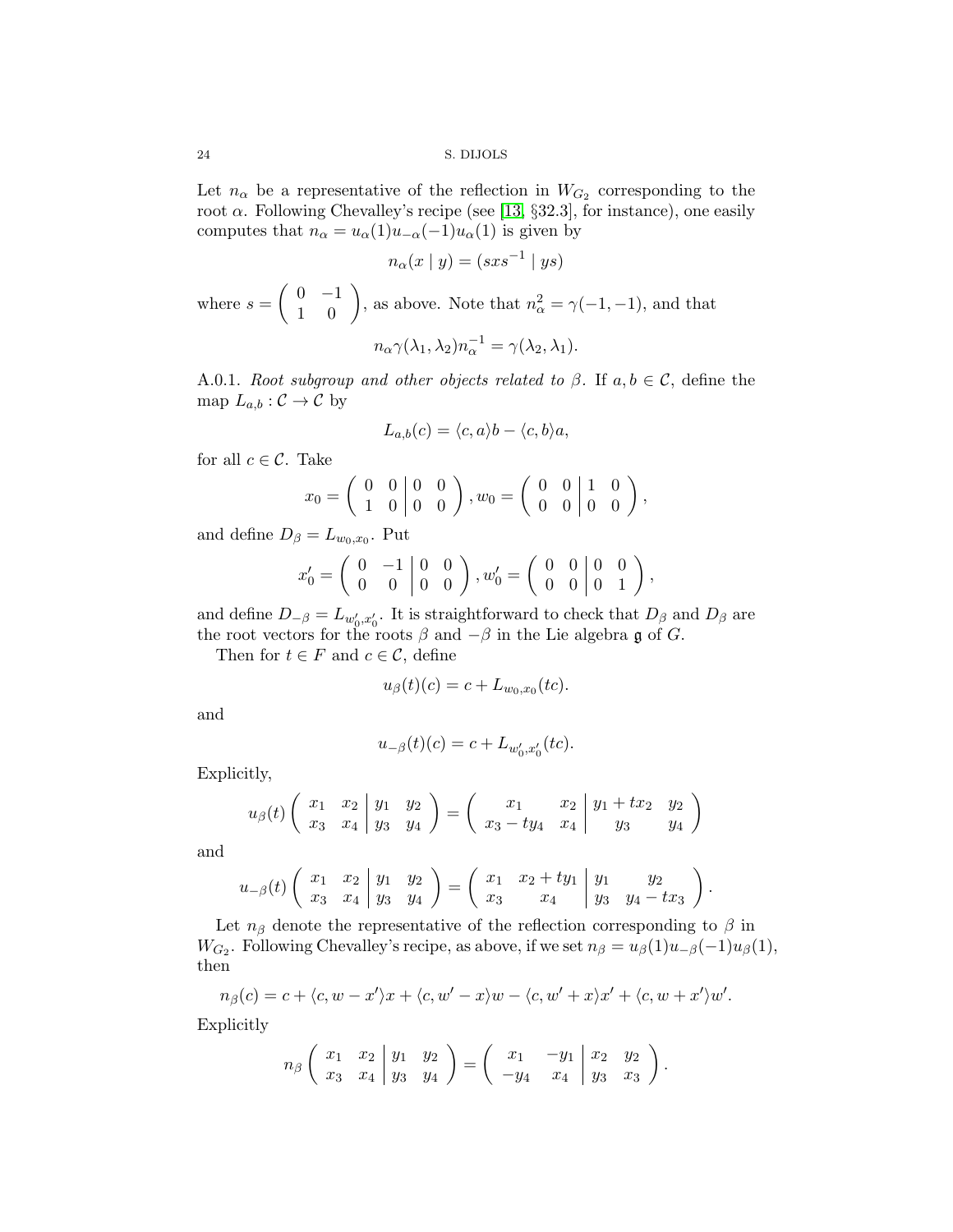Note that  $n_{\beta}^2 = \gamma(1, -1)$ , and that

$$
n_{\beta}\gamma(\lambda_1,\lambda_2)n_{\beta}^{-1}=\gamma(\lambda_1,\lambda_1\lambda_2^{-1}).
$$

A.0.2. More root subgroups. The formula  $\text{Int}(n_{\alpha})u_{3\alpha+\beta}(t) = u_{\beta}(t)$  gives

$$
u_{3\alpha+\beta}(t) \left( \begin{array}{cc|cc} x_1 & x_2 & y_1 & y_2 \\ x_3 & x_4 & y_3 & y_4 \end{array} \right) = \left( \begin{array}{cc|cc} x_1 & x_2 - ty_3 & y_1 & y_2 - tx_3 \\ x_3 & x_4 & y_3 & y_4 \end{array} \right).
$$

The formula  $\text{Int}(n_{\beta})u_{\alpha+\beta}(t) = u_{\alpha}(-t)$  gives

$$
u_{\alpha+\beta}(t) \left( \begin{array}{cc} x_1 & x_2 \\ x_3 & x_4 \end{array} \middle| \begin{array}{cc} y_1 & y_2 \\ y_3 & y_4 \end{array} \right) = \left( \begin{array}{cc} x_1 + ty_4 & x_2 \\ x_3 + ty_3 & x_4 - ty_4 \end{array} \middle| \begin{array}{cc} y_1 + t(x_4 - x_1) - t^2 y_4 & y_2 + tx_2 \\ y_3 & y_4 \end{array} \right).
$$

The formula  $Int(n_{\alpha})u_{2\alpha+\beta}(t) = u_{\alpha+\beta}(-t)$  (see for instance [\[13\]](#page-28-21)[3.35] gives

$$
u_{2\alpha+\beta}(t)\left(\begin{array}{cc} x_1 & x_2 \\ x_3 & x_4 \end{array}\bigg|\begin{array}{cc} y_1 & y_2 \\ y_3 & y_4 \end{array}\right)=\left(\begin{array}{cc} x_1-ty_3 & x_2+ty_4 \\ x_3 & x_4+ty_3 \end{array}\bigg|\begin{array}{cc} y_1-tx_3 & y_2+t(x_4-x_1)+t^2y_3 \\ y_3 & y_4 \end{array}\right).
$$

The formula  $Int(n_\beta)u_{3\alpha+2\beta}(t) = u_{3\alpha+\beta}(-t)$  gives

$$
u_{3\alpha+2\beta}(t) \left( \begin{array}{cc} x_1 & x_2 \\ x_3 & x_4 \end{array} \middle| \begin{array}{cc} y_1 & y_2 \\ y_3 & y_4 \end{array} \right) = \left( \begin{array}{cc} x_1 & x_2 \\ x_3 & x_4 \end{array} \middle| \begin{array}{cc} y_1 - ty_3 & y_2 - ty_4 \\ y_3 & y_4 \end{array} \right).
$$

A.1. **Embedding G<sub>2</sub>** into GL(8). The algebra C is eight-dimensional and has ordered basis  $\mathcal{B} = \{e_{11}, e_{21}, e_{31}, e_{41}, e_{12}, e_{22}, e_{32}, e_{42}\}\$  where

| $e_{11} = \left( \begin{array}{rrr} 1 & 0 & 0 & 0 \\ 0 & 0 & 0 & 0 \end{array} \right)$ | $e_{12} = \left( \begin{array}{cc} 0 & 0 & 1 & 0 \\ 0 & 0 & 0 & 0 \end{array} \right)$ |
|-----------------------------------------------------------------------------------------|----------------------------------------------------------------------------------------|
| $e_{21} = \left( \begin{array}{cc} 0 & 1 & 0 & 0 \\ 0 & 0 & 0 & 0 \end{array} \right)$  | $e_{22} = \left( \begin{array}{cc} 0 & 0 & 0 & 1 \\ 0 & 0 & 0 & 0 \end{array} \right)$ |
| $e_{31} = \left( \begin{array}{rrr} 0 & 0 & 0 & 0 \\ 1 & 0 & 0 & 0 \end{array} \right)$ | $e_{32}=\left(\begin{array}{cc cc} 0 & 0 & 0 & 0 \\ 0 & 0 & 1 & 0 \end{array}\right)$  |
| $e_{41}=\left(\begin{array}{cc cc} 0 & 0 & 0 & 0 \\ 0 & 1 & 0 & 0 \end{array}\right)$   | $e_{42} = \left(\begin{array}{cc} 0 & 0 & 0 & 0 \\ 0 & 0 & 0 & 1 \end{array}\right).$  |

Calculating the matrices of  $\gamma(\lambda_1, \lambda_2) \in T$ , and the root groups described above with respect to the basis B is enough to embed  $G \cong \mathbf{G}_2$  into GL(8).

### Appendix B. The code

<span id="page-26-0"></span>The code is organized in two branches: one "main" branch where all files needed to justify the results presented in this article are available, the second branch, "old strategy" (see also the next subsection), containing all the results of our old strategy explained below.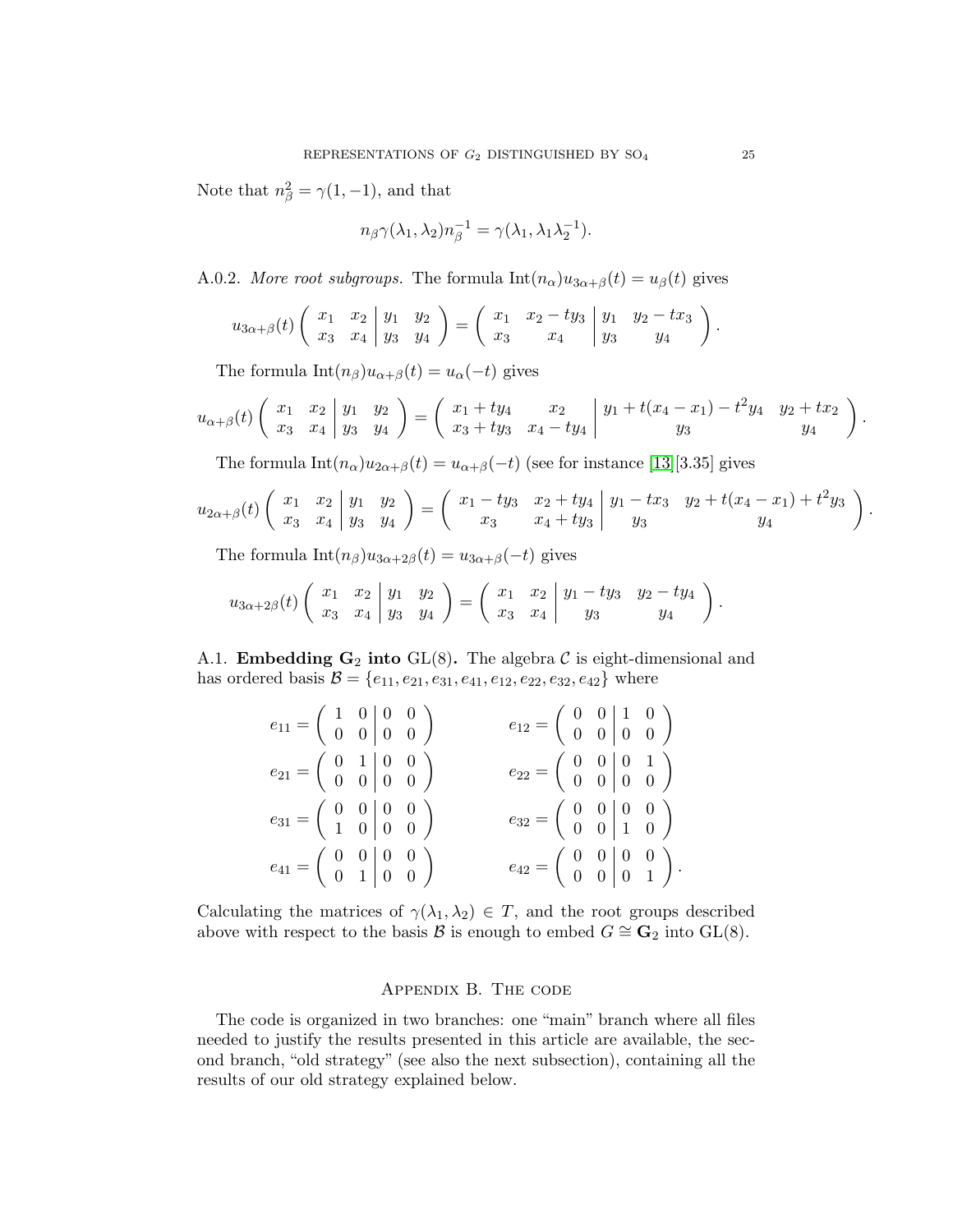Details on the codes related to a previous strategy which did not pay off. This other strategy consisted in:

- Modifying the elements x to  $x' = u \cdot x = ux\theta(u)^{-1} = uxt_0u^{-1}t_0$ . Note that for  $x'$ , the w (and hence the L) remains the same as x (as  $PxP = Px'P$ ). So we need to calculate u such that there exists an element  $m \in L$  such that the following equation has a solution  $uxt_0u^{-1}t_0 = mw$  (Note that above we have the freedom to choose m which we can use for our convenience). The reader may be wondering why we chose u from U (instead of a general element in  $P$ ) then that is just for simplicity of computations. Once we know  $u$ , we have  $x'$ and then we will calculate  $L_{x'}$ , and  $U_{x'}$ . The computations of  $x'$  are available in the github file.
- Calculating the values of L with the formula  $L = M(w\tau) = M \cap$  $w\theta(M)w^{-1}$  page 217 of [\[21\]](#page-28-4) rather than with the formula page 212:  $L = M \cap \eta \theta(\eta^{-1} M \eta) \eta^{-1}.$
- Calculating the  $L_{x'}$  but also  $U_{x'}$  using the two previous points.

It is very likely that the context of working with SageMath make all our computations extremely sensitive and modifications as above which could be harmless in another context lead to completely different (and often nonconclusive) results. We, however, decided to include the relevant codes so that the curious reader could explore, and possibly find her way around a similar strategy. Some of the codes written along this path could also be useful to other authors, in particular the delta functions computations.

In this old strategy, we also used the matching results presented in Sub-section [7.2](#page-16-2) and rather worked with  $w_\eta$  (the unique match of an element  $\eta)$ in the definition of admissibility and the calculating of  $L = M \cap wMw^{-1}$ . Since  $M \cong GL_2$ , the only subgroups of M are M and the torus. Looking at the possibility of existence of an element in the intersection of M and  $wMw^{-1}$ , we obtained the following result:

(B.1) 
$$
\begin{cases} W_{\beta} \setminus W/W_{\beta} & L \\ e & M \\ w_{\alpha} & T \\ w_{\alpha} \cdot w_{\beta} \cdot w_{\alpha} & T \\ w_{0} & M \end{cases} \text{ and } wMw^{-1} \neq w^{-1}Mw \\ wMw^{-1} = w^{-1}Mw
$$

Although we have explained that the admissibility results were difficult to interpret or misleading using  $w<sub>n</sub>$  rather than x, we believe the computations of L are confirmed using the more general definition  $L = M \cap \eta \theta(\eta^{-1} M \eta) \eta^{-1}$ , as given in Theorem 1.1 in [\[21\]](#page-28-4).

### <span id="page-27-0"></span>**REFERENCES**

<span id="page-27-1"></span>[1] I. N. Bernšteĭn, I. M. Gel'fand, and S. I. Gel'fand. Models of representations of Lie groups. Trudy Sem. Petrovsk., (Vyp. 2):3–21, 1976.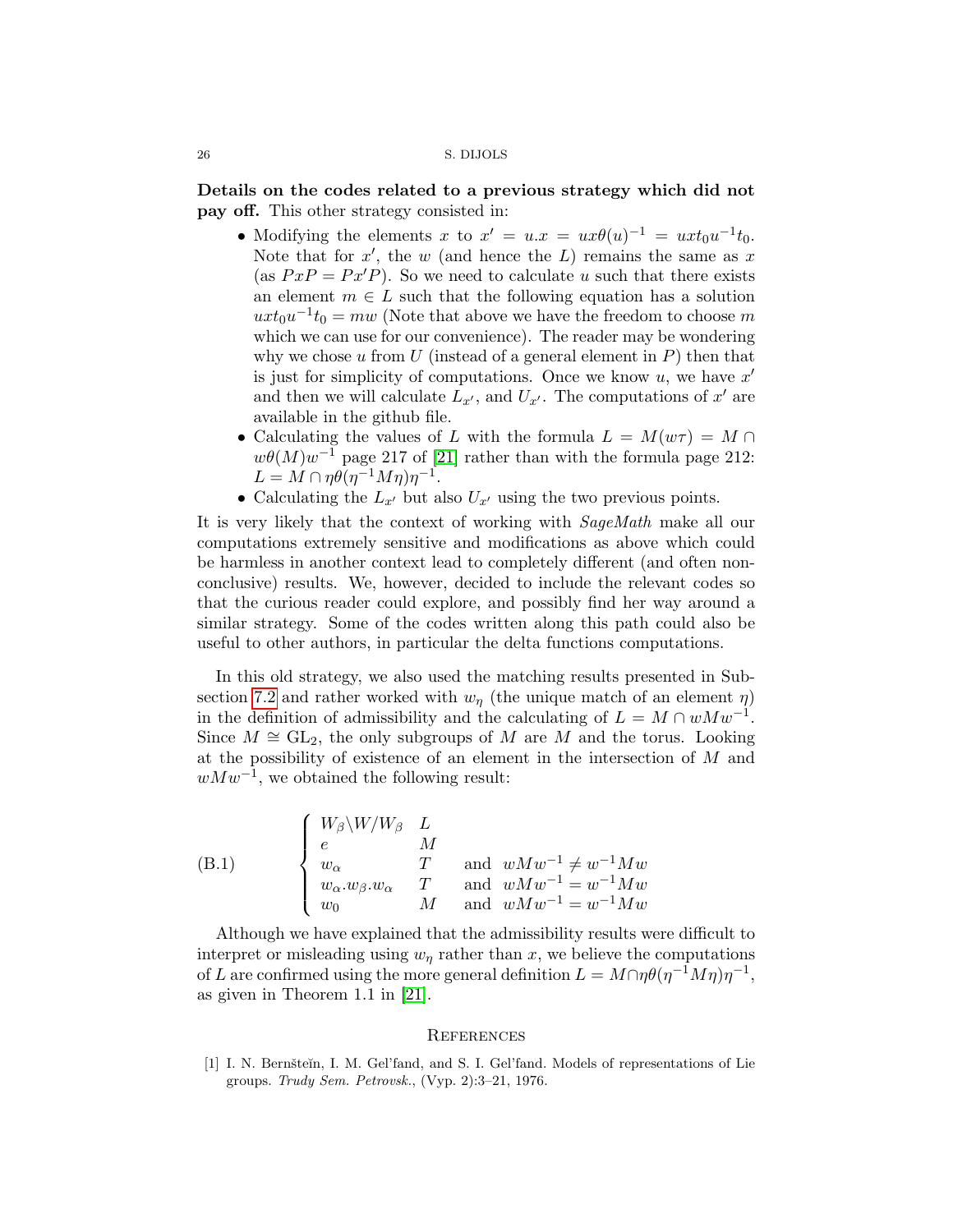- <span id="page-28-8"></span>[2] Philippe Blanc and Patrick Delorme. Vecteurs distributions  $H$ -invariants de représentations induites, pour un espace symétrique réductif p-adique  $G/H$ . Ann. Inst. Fourier  $(Grenoble)$ , 58 $(1):213-261$ , 2008.
- <span id="page-28-10"></span>[3] Daniel Bump. Automorphic forms and representations, volume 55 of Cambridge Studies in Advanced Mathematics. Cambridge University Press, Cambridge, 1997.
- <span id="page-28-20"></span>[4] Elie Cartan. Les groupes réels simples, finis et continus. Ann. Sci. École Norm. Sup.  $(3), 31:263 - 355, 1914.$
- <span id="page-28-6"></span>[5] William Casselman. Introduction to the theory of admissible representations of padic reductive groups. Unpublished manuscript, draft prepared by the Séminaire Paul Sally, 1995. Available at www.math.ubc.ca/∼[cass/research/publications.html.](https://www.math.ubc.ca/~cass/research/publications.html)
- <span id="page-28-15"></span>[6] Brian Conrad, Ofer Gabber, and Gopal Prasad. Pseudo-reductive groups, volume 26 of New Mathematical Monographs. Cambridge University Press, Cambridge, second edition, 2015.
- <span id="page-28-0"></span>[7] E. Feigon, B; Lapid and O. Offen. On representations distinguished by unitary groups. Publ.math.IHES, 115:185–323, 2012.
- <span id="page-28-3"></span>[8] W.T Gan and R.Gomez. Volume in honor of N. Wallach, chapter A conjecture of Sakellaridis–Venkatesh on the unitary spectrum of spherical varieties. 2012.
- <span id="page-28-16"></span>[9] Izrail M. Gel'fand. Collected papers. Vol. II. Springer-Verlag, Berlin, 1988. Edited by S. G. Gindikin, V. W. Guillemin, A. A. Kirillov, B. Kostant and S. Sternberg, With a foreword by Kirillov, With contributions by G. Segal and C. M. Ringel.
- <span id="page-28-5"></span>[10] David Ginzburg. A rankin-selberg integral for the adjoint representation of GL3. Inventiones mathematicae, 105(3):571–588, 1991.
- <span id="page-28-19"></span>[11] Benedict Gross and Mark Reeder. From Laplace to Langlands via representations of orthogonal groups. Bulletin of The American Mathematical Society - BULL AMER MATH SOC, 43, 10 2005.
- <span id="page-28-7"></span>[12] A. G. Helminck and S. P. Wang. On rationality properties of involutions of reductive groups. Adv. Math., 99(1):26–96, 1993.
- <span id="page-28-21"></span>[13] James E. Humphreys. Linear algebraic groups. Springer-Verlag, New York-Heidelberg, 1975. Graduate Texts in Mathematics, No. 21.
- <span id="page-28-14"></span>[14] James E. Humphreys. Conjugacy classes in semisimple algebraic groups, volume 43 of Mathematical Surveys and Monographs. American Mathematical Society, Providence, RI, 1995.
- <span id="page-28-13"></span>[15] S Jackowski, J McClure, and B Oliver. Maps between classifying spaces revisited. In The Čech centennial (Boston, MA, 1993), volume 181 of Contemp. Math., pages 263–298. Amer. Math. Soc., Providence, RI, 1995.
- <span id="page-28-18"></span>[16] Erez Lapid and Zhengyu Mao. A conjecture on Whittaker–Fourier coefficients of cusp forms. Journal of Number Theory, 146:448–505, 2015. Special Issue in Honor of Steve Rallis.
- <span id="page-28-17"></span>[17] B Liu and Q Zhang. Uniqueness of certain Fourier-Jacobi models over finite fields. Finite Fields Their Appl., 58:70–123, 2019.
- <span id="page-28-9"></span>[18] Nadir Matringe and Omer Offen. Intertwining periods and distinction for p-adic galois symmetric pairs. pre-print, 2021.
- <span id="page-28-12"></span>[19] J. S. Milne. Algebraic groups, volume 170 of Cambridge Studies in Advanced Mathematics. Cambridge University Press, Cambridge, 2017. The theory of group schemes of finite type over a field.
- <span id="page-28-11"></span>[20] G. Muić. The unitary dual of p-adic  $G_2$ . Duke Math. J., 90:465-493, 1997.
- <span id="page-28-4"></span>[21] O Offen. On parabolic induction associated with a p-adic symmetric space. Journal of Number Theory, 170:211 – 227, 2017.
- <span id="page-28-2"></span>[22] O Offen and A Mitra. On Sp-distinguished representations of the quasi-split unitary groups. Journal of the Institute of Mathematics of Jussieu, 2019.
- <span id="page-28-1"></span>[23] Omer Offen. Residual spectrum of  $GL_{2n}$  distinguished by the symplectic group. Duke Mathematical Journal, 134(2):313 – 357, 2006.